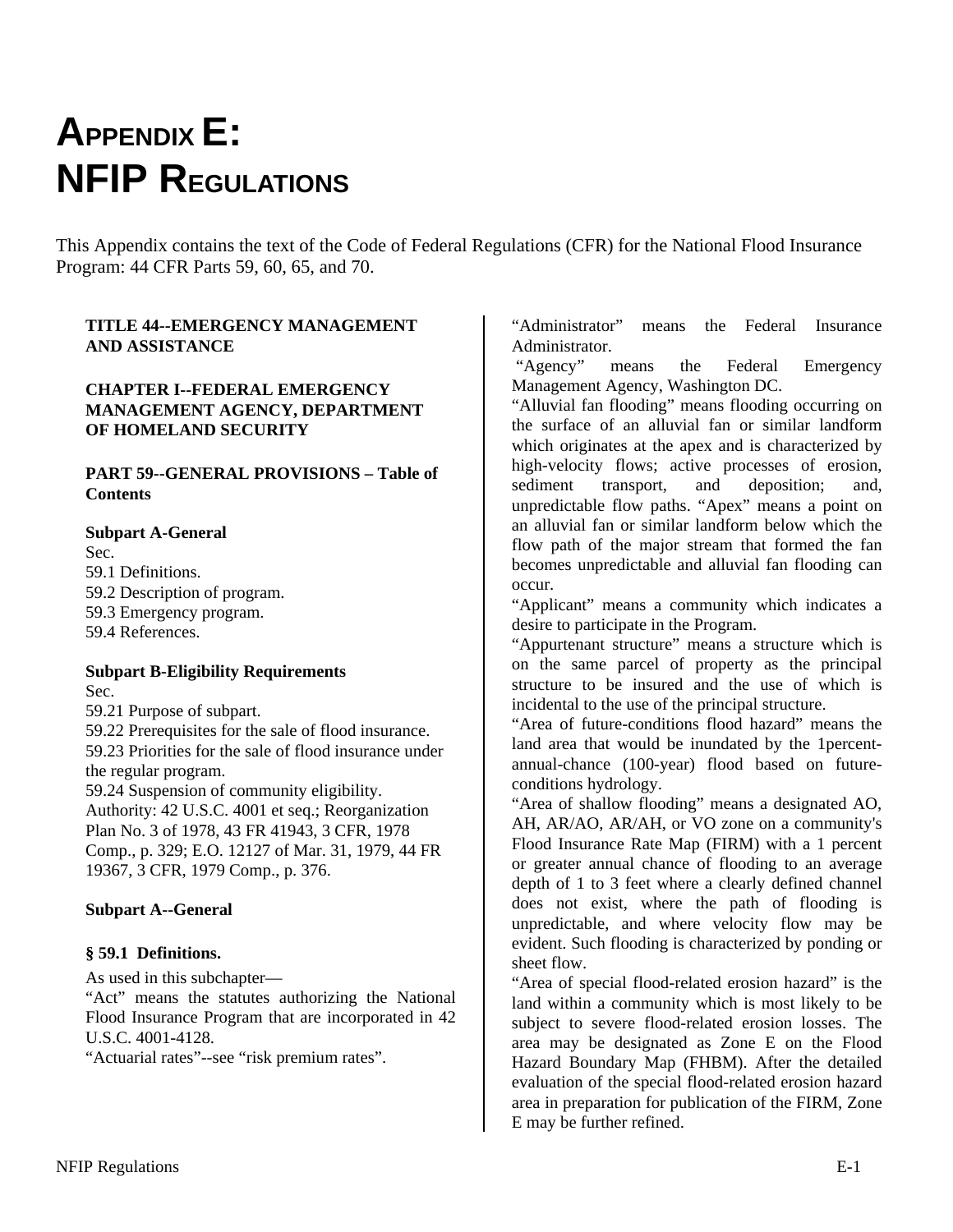"Area of special flood hazard" is the land in the flood plain within a community subject to a 1 percent or greater chance of flooding in any given year. The area may be designated as Zone A on the FHBM. After detailed ratemaking has been completed in preparation for publication of the flood insurance rate map, Zone A usually is refined into Zones A, AO, AH, A1-30, AE, A99, AR, AR/A1-30, AR/AE, AR/AO, AR/AH, AR/A, VO, or V1-30, VE, or V. For purposes of these regulations, the term ``special flood hazard area'' is synonymous in meaning with the phrase ``area of special flood hazard''.

"Area of special mudslide (i.e., mudflow) hazard" is the land within a community most likely to be subject to severe mudslides (i.e., mudflows). The area may be designated as Zone M on the FHBM. After the detailed evaluation of the special mudslide (i.e., mudflow) hazard area in preparation for publication of the FIRM, Zone M may be further refined.

"Base flood" means the flood having a one percent chance of being equalled or exceeded in any given year.

"Basement"' means any area of the building having its floor subgrade (below ground level) on all sides.

"Breakaway wall" means a wall that is not part of the structural support of the building and is intended through its design and construction to collapse under specific lateral loading forces, without causing damage to the elevated portion of the building or supporting foundation system.

"Building" - see structure.

"Chargeable rates" mean the rates established by the Administrator pursuant to section 1308 of the Act for first layer limits of flood insurance on existing structures.

"Chief Executive Officer of the community (CEO)" means the official of the community who is charged with the authority to implement and administer laws, ordinances and regulations for that community. "Coastal high hazard area" means an area of special flood hazard extending from offshore to the inland limit of a primary frontal dune along an open coast and any other area subject to high velocity wave action from storms or seismic sources.

"Community" means any State or area or political subdivision thereof, or any Indian tribe or authorized tribal organization, or Alaska

 Native village or authorized native organization, which has authority to adopt and enforce flood plain management regulations for the areas within its jurisdiction.

"Contents coverage" is the insurance on personal property within an enclosed structure, including the cost of debris removal, and the reasonable cost of removal of contents to minimize damage. Personal property may be household goods usual or incidental to residential occupancy, or merchandise, furniture, fixtures, machinery, equipment and supplies usual to other than residential occupancies.

"Criteria" means the comprehensive criteria for land management and use for flood-prone areas developed under 42 U.S.C. 4102 for the purposes set forth in part 60 of this subchapter.

"Critical feature" means an integral and readily identifiable part of a flood protection system, without which the flood protection provided by the entire system would be compromised.

"Curvilinear Line" means the border on either a FHBM or FIRM that delineates the special flood, mudslide (i.e., mudflow) and/or flood-related erosion hazard areas and consists of a curved or contour line that follows the topography.

"Deductible" means the fixed amount or percentage of any loss covered by insurance which is borne by the insured prior to the insurer's liability.

"Developed area" means an area of a community that is:

(a) A primarily urbanized, built-up area that is a minimum of 20 contiguous acres, has basic urban infrastructure, including roads, utilities, communications, and public facilities, to sustain industrial, residential, and commercial activities, and

(1) Within which 75 percent or more of the parcels, tracts, or lots contain commercial, industrial, or residential structures or uses; or

(2) Is a single parcel, tract, or lot in which 75 percent of the area contains existing commercial or industrial structures or uses; or

(3) Is a subdivision developed at a density of at least two residential structures per acre within which 75 percent or more of the lots contain existing residential structures at the time the designation is adopted.

(b) Undeveloped parcels, tracts, or lots, the combination of which is less than 20 acres and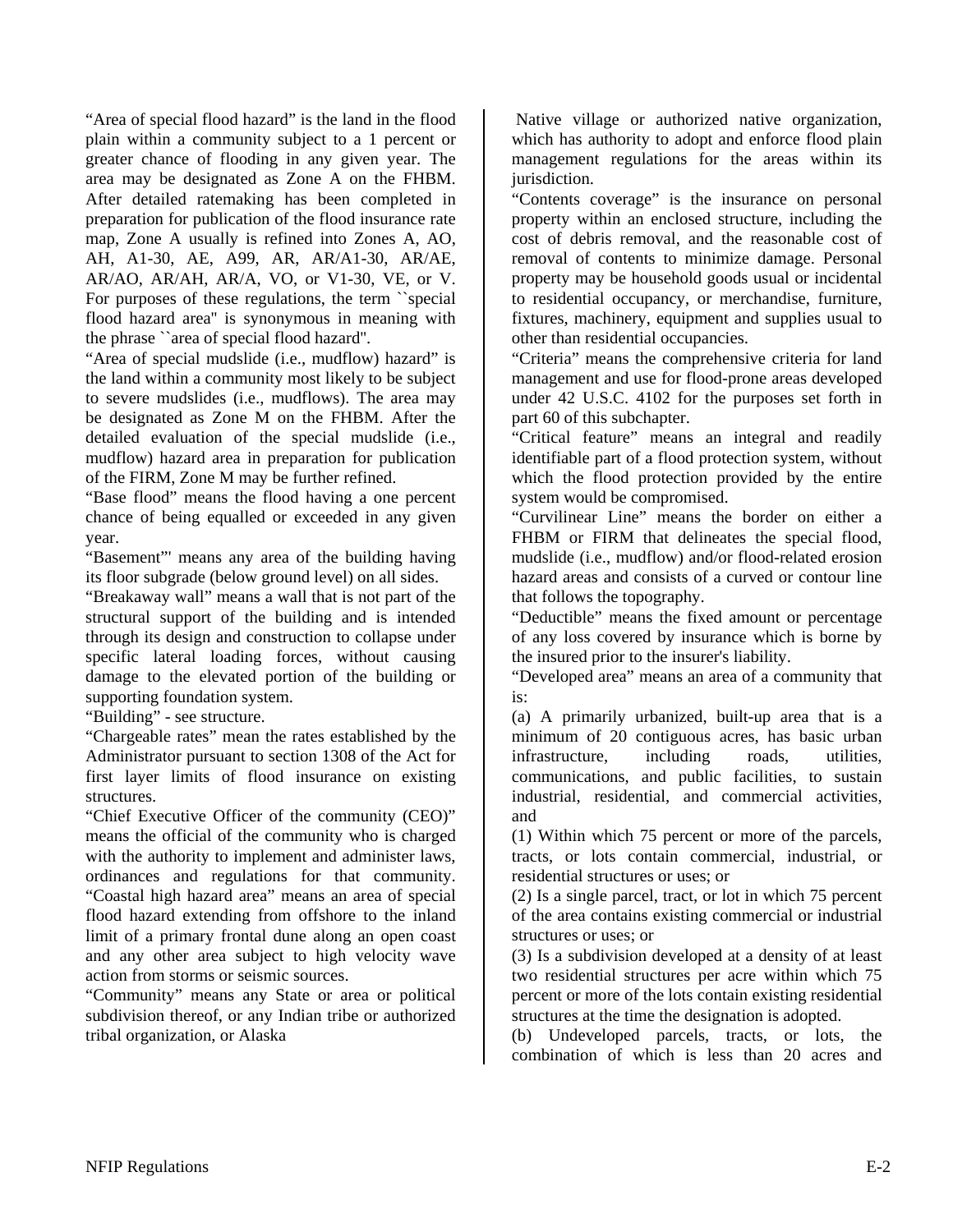contiguous on at least 3 sides to areas meeting the criteria of paragraph (a) at the time the designation is adopted.

(c) A subdivision that is a minimum of 20 contiguous acres that has obtained all necessary government approvals, provided that the actual "start of construction'' of structures has occurred on at least 10 percent of the lots or remaining lots of a subdivision or 10 percent of the maximum building coverage or remaining building coverage allowed for a single lot subdivision at the time the designation is adopted and construction of structures is underway. Residential subdivisions must meet the density criteria in paragraph (a)(3).

"Development" means any man-made change to improved or unimproved real estate, including but not limited to buildings or other structures, mining, dredging, filling, grading, paving, excavation or drilling operations or storage of equipment or materials..

"Director" means the Director of the Federal Emergency Management Agency.

"Eligible community or participating community" means a community for which the Administrator has authorized the sale of flood insurance under the National Flood Insurance Program.

"Elevated building" means, for insurance purposes, a nonbasement building which has its lowest elevated floor raised above ground level by foundation walls, shear walls, posts, piers, pilings, or columns.

"Emergency Flood Insurance Program or emergency program" means the Program as implemented on an emergency basis in accordance with section 1336 of the Act. It is intended as a program to provide a first layer amount of insurance on all insurable structures before the effective date of the initial FIRM.

"Erosion" means the process of the gradual wearing away of land masses. This peril is not per se covered under the Program.

"Exception" means a waiver from the provisions of part 60 of this subchapter directed to a community which relieves it from the requirements of a rule, regulation, order or other determination made or issued pursuant to the Act.

"Existing construction" means for the purposes of determining rates, structures for which the "start of construction" commenced before the effective date of the FIRM or before January 1, 1975, for FIRMs effective before that date.

"Existing construction"' may also be referred to as "existing structures."

"Existing manufactured home park or subdivision" means a manufactured home park or subdivision for which the construction of facilities for servicing the lots on which the manufactured homes are to be affixed (including, at a minimum, the installation of utilities, the construction of streets, and either final site grading or the pouring of concrete pads) is completed before the effective date of the floodplain management regulations adopted by a community.

"Existing structures" - see existing construction.

"Expansion to an existing manufactured home park or subdivision" means the preparation of additional sites by the construction of facilities for servicing the lots on which the manufacturing homes are to be affixed (including the installation of utilities, the construction of streets, and either final site grading or the pouring of concrete pads).

"Federal agency" means any department, agency, corporation, or other entity or instrumentality of the executive branch of the Federal Government, and includes the Federal National Mortgage Association and the Federal Home Loan Mortgage Corporation.

"Federal instrumentality responsible for the supervision, approval, regulation, or insuring of banks, savings and loan associations, or similar institutions" means the Board of Governors of the Federal Reserve System, the Federal Deposit Insurance Corporation, the Comptroller of the Currency, the Federal Home Loan Bank Board, the Federal Savings and Loan Insurance Corporation, and the National Credit Union Administration.

"Financial assistance" means any form of loan, grant, guaranty, insurance, payment, rebate, subsidy, disaster assistance loan or grant, or any other form of direct or indirect Federal assistance, other than general or special revenue sharing or formula grants made to States.

"Financial assistance for acquisition or construction purposes" means any form of financial assistance which is intended in whole or in part for the acquisition, construction, reconstruction, repair, or improvement of any publicly or privately owned building or mobile home, and for any machinery, equipment, fixtures, and furnishings contained or to be contained therein, and shall include the purchase or subsidization of mortgages or mortgage loans but shall exclude assistance pursuant to the Disaster Relief Act of 1974 other than assistance under such Act in connection with a flood. It includes only financial assistance insurable under the Standard Flood Insurance Policy.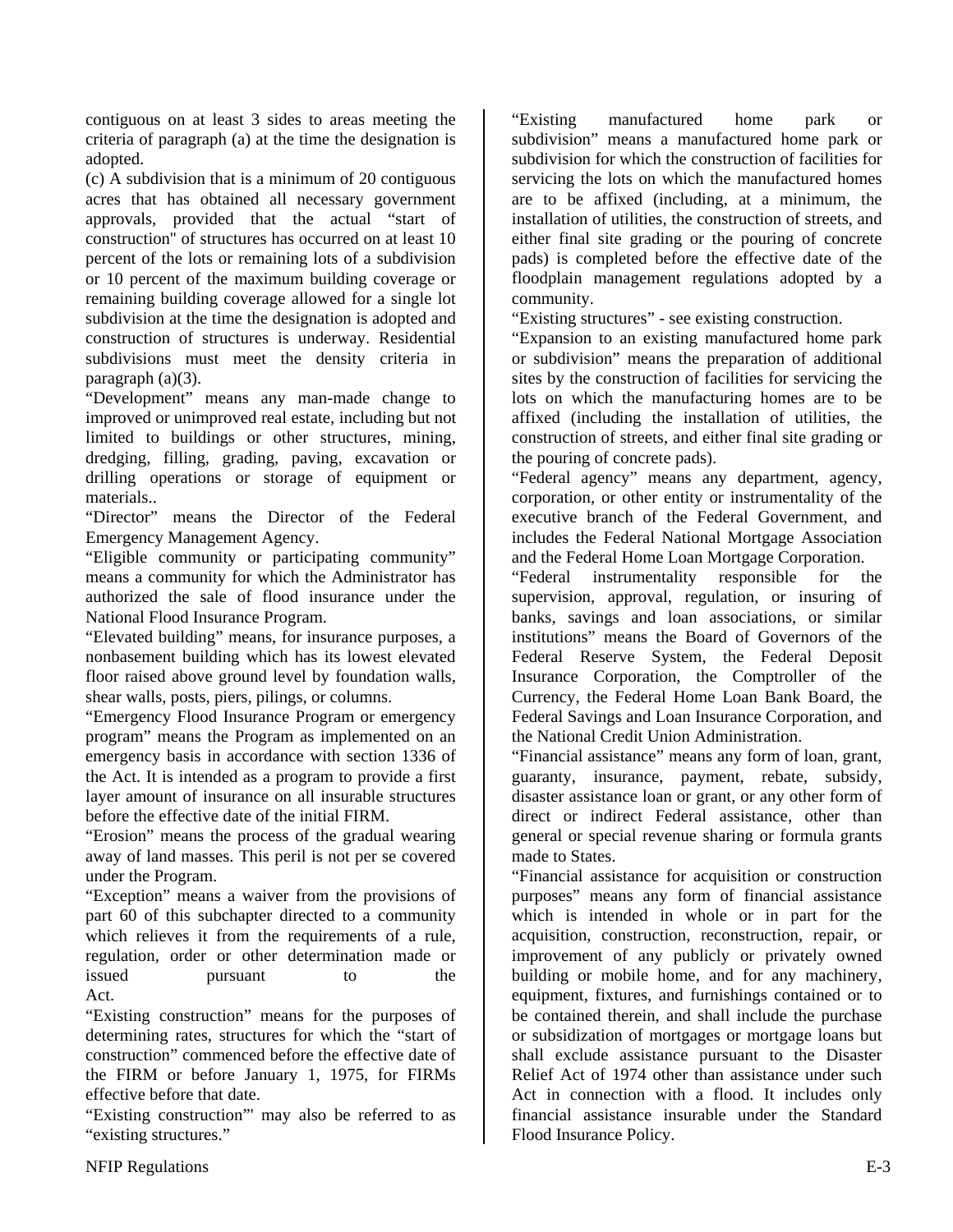"First-layer coverage" is the maximum amount of structural and contents insurance coverage available under the Emergency Program.

"Flood" or "Flooding" means:

(a) A general and temporary condition of partial or complete inundation of normally dry land areas from:

(1) The overflow of inland or tidal waters.

(2) The unusual and rapid accumulation or runoff of surface waters from any source.

(3) Mudslides (i.e., mudflows) which are proximately caused by flooding as defined in paragraph (a)(2) of this definition and are akin to a river of liquid and flowing mud on the surfaces of normally dry land areas, as when earth is carried by a current of water and deposited along the path of the current.

(b) The collapse or subsidence of land along the shore of a lake or other body of water as a result of erosion or undermining caused by waves or currents of water exceeding anticipated cyclical levels or suddenly caused by an unusually high water level in a natural body of water, accompanied by a severe storm, or by an unanticipated force of nature, such as flash flood or an abnormal tidal surge, or by some similarly unusual and unforeseeable event which results in flooding as defined in paragraph (a)(1) of this definition.

"Flood elevation determination" means a determination by the Administrator of the water surface elevations of the base flood, that is, the flood level that has a one percent or greater chance of occurrence in any given year.

"Flood elevation study" means an examination, evaluation and determination of flood hazards and, if appropriate, corresponding water surface elevations, or an examination, evaluation and determination of mudslide (i.e., mudflow) and/or flood-related erosion hazards.

"Flood Hazard Boundary Map (FHBM)" means an official map of a community, issued by the Administrator, where the boundaries of the flood, mudslide (i.e., mudflow) related erosion areas having special hazards have been designated as Zones A, M, and/or E.

"Flood insurance" means the insurance coverage provided under the Program.

"Flood Insurance Rate Map (FIRM)" means an official map of a community, on which the Administrator has delineated both the special hazard areas and the risk premium zones applicable to the community.

"Flood Insurance Study" - see flood elevation study.

"Flood plain or flood-prone area" means any land

area susceptible to being inundated by water from any source (see definition of "flooding'').

"Flood plain management" means the operation of an overall program of corrective and preventive measures for reducing flood damage, including but not limited to emergency preparedness plans, flood control works and flood plain management regulations.

"Flood plain management regulations" means zoning ordinances, subdivision regulations, building codes, health regulations, special purpose ordinances (such as a flood plain ordinance, grading ordinance and erosion control ordinance) and other applications of police power. The term describes such state or local regulations, in any combination thereof, which provide standards for the purpose of flood damage prevention and reduction.

"Flood protection system" means those physical structural works for which funds have been authorized, appropriated, and expended and which have been constructed specifically to modify flooding in order to reduce the extent of the area within a community subject to a "special flood hazard'" and the extent of the depths of associated flooding. Such a system typically includes hurricane tidal barriers, dams, reservoirs, levees or dikes. These specialized flood modifying works are those constructed in conformance with sound engineering standards.

"Flood proofing" means any combination of structural and non-structural additions, changes, or adjustments to structures which reduce or eliminate flood damage to real estate or improved real property, water and sanitary facilities, structures and their contents.

"Flood-related erosion" means the collapse or subsidence of land along the shore of a lake or other body of water as a result of undermining caused by waves or currents of water exceeding anticipated cyclical levels or suddenly caused by an unusually high water level in a natural body of water, accompanied by a severe storm, or by an unanticipated force of nature, such as a flash flood or an abnormal tidal surge, or by some similarly unusual and unforeseeable event which results in flooding.

"Flood-related erosion area or flood-related erosion prone area" means a land area adjoining the shore of a lake or other body of water, which due to the composition of the shoreline or bank and high water levels or wind-driven currents, is likely to suffer flood-related erosion damage.

"Flood-related erosion area management" means the operation of an overall program of corrective and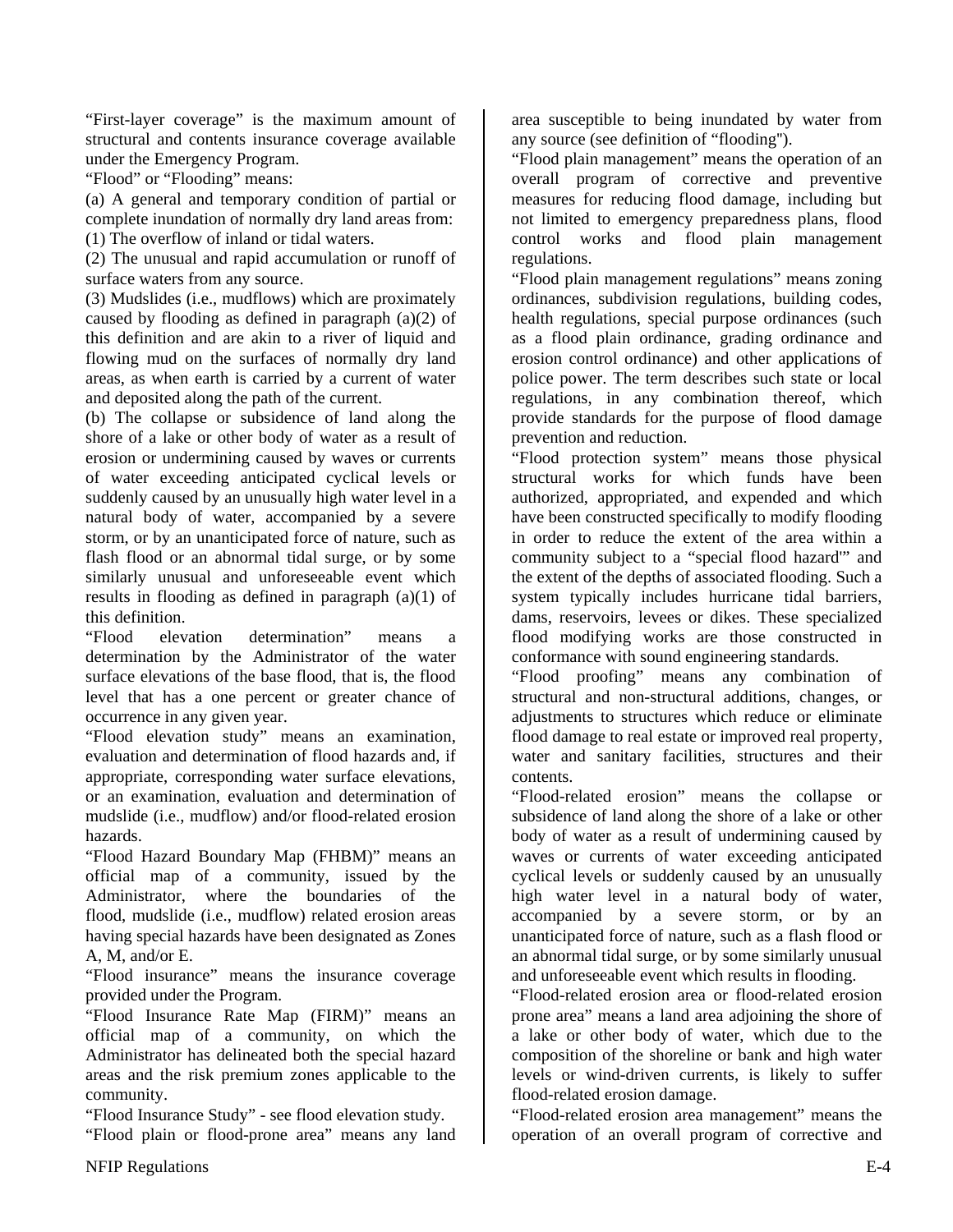preventive measures for reducing flood-related erosion damage, including but not limited to emergency preparedness plans, flood-related erosion control works, and flood plain management regulations.

"Floodway" - see regulatory floodway.

"Floodway encroachment lines" mean the lines marking the limits of floodways on Federal, State and local flood plain maps.

"Freeboard" means a factor of safety usually expressed in feet above a flood level for purposes of flood plain management. "Freeboard'" tends to compensate for the many unknown factors that could contribute to flood heights greater than the height calculated for a selected size flood and floodway conditions, such as wave action, bridge openings, and the hydrological effect of urbanization of the watershed.

"Functionally dependent use" means a use which cannot perform its intended purpose unless it is located or carried out in close proximity to water. The term includes only docking facilities, port facilities that are necessary for the loading and unloading of cargo or passengers, and ship building and ship repair facilities, but does not include long-term storage or related manufacturing facilities.

"Future-conditions flood hazard area, or futureconditions floodplain"--see Area of future-conditions flood hazard.

"Future-conditions hydrology" means the flood discharges associated with projected land-use conditions based on a community's zoning maps and/or comprehensive land-use plans and without consideration of projected future construction of flood detention structures or projected future hydraulic modifications within a stream or other waterway, such as bridge and culvert construction, fill, and excavation.

"General Counsel" means the General Counsel of the Federal Emergency Management Agency.

"Highest adjacent grade" means the highest natural elevation of the ground surface prior to construction next to the proposed walls of a structure.

"Historic Structure" means any structure that is:

(a) Listed individually in the National Register of Historic Places (a listing maintained by the Department of Interior) or preliminarily determined by the Secretary of the Interior as meeting the requirements for individual listing on the National Register;

(b) Certified or preliminarily determined by the Secretary of the Interior as contributing to the historical significance of a registered historic district or a district preliminarily determined by the Secretary to qualify as a registered historic district;

(c) Individually listed on a state inventory of historic places in states with historic preservation programs which have been approved by the Secretary of the Interior; or

(d) Individually listed on a local inventory of historic places in communities with historic preservation programs that have been certified either:

(1) By an approved state program as determined by the Secretary of the Interior or

(2) Directly by the Secretary of the Interior in states without approved programs.

"Independent scientific body" means a non-Federal technical or scientific organization involved in the study of land use planning, flood plain management, hydrology, geology, geography, or any other related field of study concerned with flooding.

"Insurance adjustment organization" means any organization or person engaged in the business of adjusting loss claims arising under the Standard Flood Insurance Policy.

"Insurance company or insurer" means any person or organization authorized to engage in the insurance business under the laws of any State.

"Levee" means a man-made structure, usually an earthen embankment, designed and constructed in accordance with sound engineering practices to contain, control, or divert the flow of water so as to provide protection from temporary flooding.

"Levee System" means a flood protection system which consists of a levee, or levees, and associated structures, such as closure and drainage devices, which are constructed and operated in accordance with sound engineering practices.

"Lowest Floor" means the lowest floor of the lowest enclosed area (including basement). An unfinished or flood resistant enclosure, usable solely for parking of vehicles, building access or storage in an area other than a basement area is not considered a building's lowest floor; provided, that such enclosure is not built so as to render the structure in violation of the applicable non-elevation design requirements of Sec. 60.3.

"Mangrove stand" means an assemblage of mangrove trees which are mostly low trees noted for a copious development of interlacing adventitious roots above the ground and which contain one or more of the following species: Black mangrove (Avicennia Nitida); red mangrove (Rhizophora Mangle); white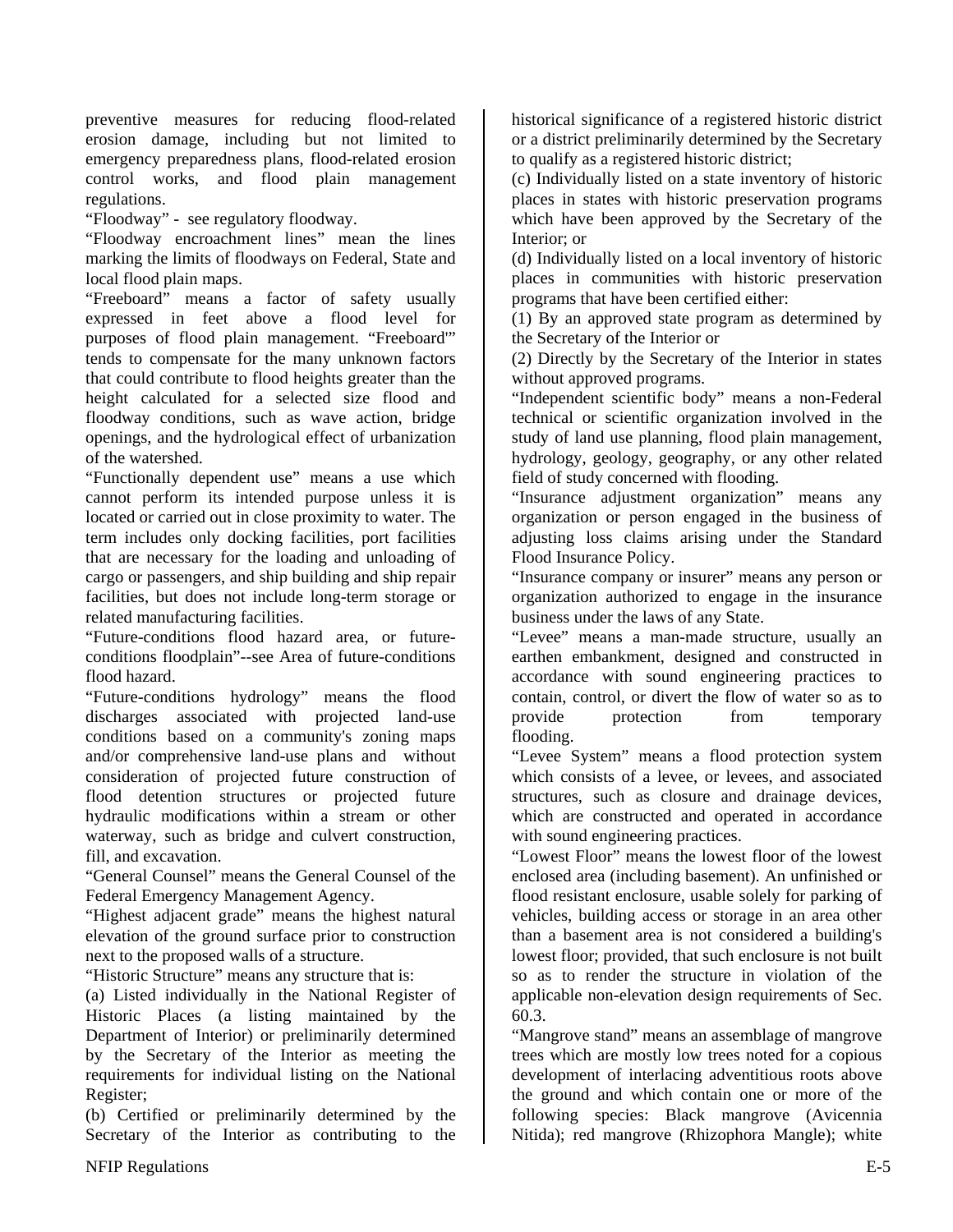mangrove (Languncularia Racemosa); and buttonwood (Conocarpus Erecta).

"Manufactured home" means a structure, transportable in one or more sections, which is built on a permanent chassis and is designed for use with or without a permanent foundation when attached to the required utilities. The term "manufactured home"' does not include a "recreational vehicle".

"Manufactured home park or subdivision'" means a parcel (or contiguous parcels) of land divided into two or more manufactured home lots for rent or sale.

"Map" means the Flood Hazard Boundary Map (FHBM) or the Flood Insurance Rate Map (FIRM) for a community issued by the Agency.

"Mean sea level" means, for purposes of the National Flood Insurance Program, the National Geodetic Vertical Datum (NGVD) of 1929 or other datum, to which base flood elevations shown on a community's Flood Insurance Rate Map are referenced.

"Mudslide "(i.e., mudflow) describes a condition where there is a river, flow or inundation of liquid mud down a hillside usually as a result of a dual condition of loss of brush cover, and the subsequent accumulation of water on the ground preceded by a period of unusually heavy or sustained rain. A mudslide (i.e., mudflow) may occur as a distinct phenomenon while a landslide is in progress, and will be recognized as such by the Administrator only if the mudflow, and not the landslide, is the proximate cause of damage that occurs.

"Mudslide (i.e., mudflow) area management" means the operation of an overall program of corrective and preventive measures for reducing mudslide (i.e., mudflow) damage, including but not limited to emergency preparedness plans, mudslide control works, and flood plain management regulations.

"Mudslide (i.e., mudflow) prone area" means an area with land surfaces and slopes of unconsolidated material where the history, geology and climate indicate a potential for mudflow.

"New construction" means, for the purposes of determining insurance rates, structures for which the ``start of construction'' commenced on or after the effective date of an initial FIRM or after December 31, 1974, whichever is later, and includes any subsequent improvements to such structures. For floodplain management purposes, new construction means structures for which the start of construction commenced on or after the effective date of a floodplain management regulation adopted by a community and includes any subsequent improvements to such structures.

"New manufactured home park or subdivision" means a manufactured home park or subdivision for which the construction of facilities for servicing the lots on which the manufactured homes are to be affixed (including at a minimum, the installation of utilities, the construction of streets, and either final site grading or the pouring of concrete pads) is completed on or after the effective date of floodplain management regulations adopted by a community. "100-year flood" - see base flood.

"Participating community", also known as an eligible community, means a community in which the Administrator has authorized the sale of flood insurance.

"Person" includes any individual or group of individuals, corporation, partnership, association, or any other entity, including State and local governments and agencies.

"Policy" means the Standard Flood Insurance Policy.

"Premium" means the total premium payable by the insured for the coverage or coverages provided under the policy. The calculation of the premium may be based upon either chargeable rates or risk premium rates, or a combination of both.

"Primary frontal dune" means a continuous or nearly continuous mound or ridge of sand with relatively steep seaward and landward slopes immediately landward and adjacent to the beach and subject to erosion and overtopping from high tides and waves during major coastal storms. The inland limit of the primary frontal dune occurs at the point where there is a distinct change from a relatively steep slope to a relatively mild slope.

"Principally above ground" means that at least 51 percent of the actual cash value of the structure, less land value, is above ground.

"Program" means the National Flood Insurance Program authorized by 42 U.S.C. 4001 through 4128.

"Program deficiency" means a defect in a community's flood plain management regulations or administrative procedures that impairs effective implementation of those flood plain management regulations or of the standards in Sec. 60.3, 60.4, 60.5, or 60.6.

"Project cost" means the total financial cost of a flood protection system (including design, land acquisition, construction, fees, overhead, and profits), unless the Federal Insurance Administrator determines a given ``cost'' not to be a part of such project cost.

"Recreational vehicle" means a vehicle which is:

(a) Built on a single chassis;

(b) 400 square feet or less when measured at the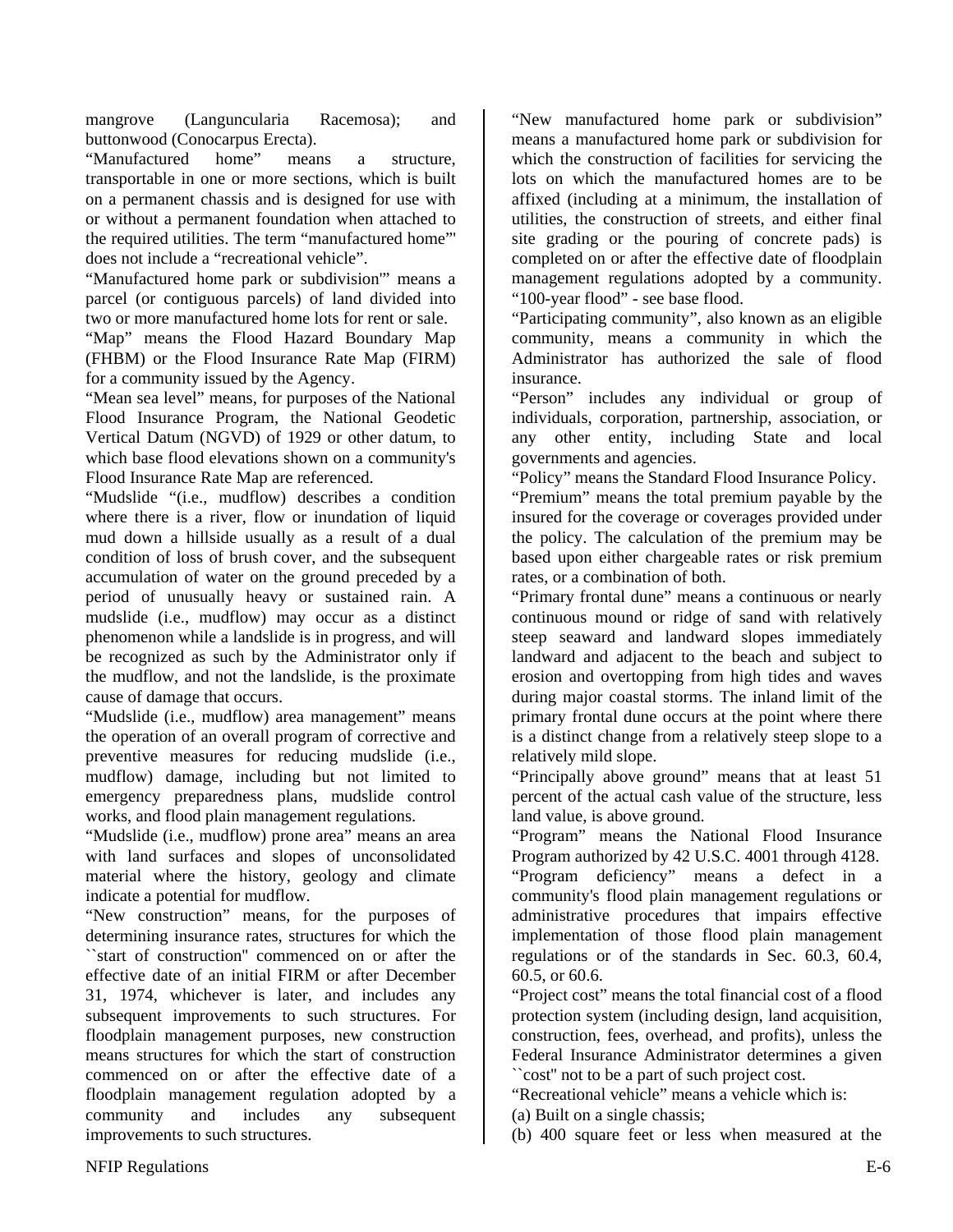largest horizontal projection;

(c) Designed to be self-propelled or permanently towable by a light duty truck; and

(d) Designed primarily not for use as a permanent dwelling but as temporary living quarters for recreational, camping, travel, or seasonal use.

"Reference feature" is the receding edge of a bluff or eroding frontal dune, or if such a feature is not present, the normal high-water line or the seaward line of permanent vegetation if a high-water line cannot be identified.

"Regular Program" means the Program authorized by the Act under which risk premium rates are required for the first half of available coverage (also known as ``first layer'' coverage) for all new construction and substantial improvements started on or after the effective date of the FIRM, or after December 31, 1974, for FIRM's effective on or before that date. All buildings, the construction of which started before the effective date of the FIRM, or before January 1, 1975, for FIRMs effective before that date, are eligible for first layer coverage at either subsidized rates or risk premium rates, whichever are lower. Regardless of date of construction, risk premium rates are always required for the second layer coverage and such coverage is offered only after the Administrator has completed a risk study for the community.

"Regulatory floodway" means the channel of a river or other watercourse and the adjacent land areas that must be reserved in order to discharge the base flood without cumulatively increasing the water surface elevation more than a designated height. "Remedy a violation" means to bring the structure or other development into compliance with State or local flood plain management regulations, or, if this is not possible, to reduce the impacts of its noncompliance. Ways that impacts may be reduced include protecting the structure or other affected development from flood damages, implementing the enforcement provisions of the ordinance or otherwise deterring future similar violations, or reducing Federal financial exposure with regard to the structure or other development.

"Risk premium rates" mean those rates established by the Administrator pursuant to individual community studies and investigations which are undertaken to provide flood insurance in accordance with section 1307 of the Act and the accepted actuarial principles. "Risk premium rates'' include provisions for operating costs and allowances.

"Riverine" means relating to, formed by, or

resembling a river (including tributaries), stream, brook, etc.

"Sand dunes" mean naturally occurring accumulations of sand in ridges or mounds landward of the beach.

"Scientifically incorrect". The methodology(ies) and/or assumptions which have been utilized are inappropriate for the physical processes being evaluated or are otherwise erroneous.

"Second layer coverage" means an additional limit of coverage equal to the amounts made available under the Emergency Program, and made available under the Regular Program.

"Servicing company" means a corporation, partnership, association, or any other organized entity which contracts with the Federal Insurance Administration to service insurance policies under the National Flood Insurance Program for a particular area.

"Sheet flow area"- see area of shallow flooding.

"60-year setback" means a distance equal to 60 times the average annual long term recession rate at a site, measured from the reference feature.

"Special flood hazard area"-- see "area of special flood hazard"'.

"Special hazard area" means an area having special flood, mudslide (i.e., mudflow), or flood-related erosion hazards, and shown on an FHBM or FIRM as Zone A, AO, A1-30, AE, AR, AR/A1-30, AR/AE, AR/AO, AR/AH, AR/A, A99, AH, VO, V1-30, VE, V, M, or E.

"Standard Flood Insurance Policy" means the flood insurance policy issued by the Federal Insurance Administrator, or an insurer pursuant to an arrangement with the Administrator pursuant to Federal statutes and regulations.

"Start of Construction" (for other than new construction or substantial improvements under the Coastal Barrier Resources Act (Pub. L. 97348)), includes substantial improvement, and means the date the building permit was issued, provided the actual start of construction, repair, reconstruction, rehabilitation, addition placement, or other improvement was within 180 days of the permit date. The actual start means either the first placement of permanent construction of a structure on a site, such as the pouring of slab or footings, the installation of piles, the construction of columns, or any work beyond the stage of excavation; or the placement of a manufactured home on a foundation. Permanent construction does not include land preparation, such as clearing, grading and filling;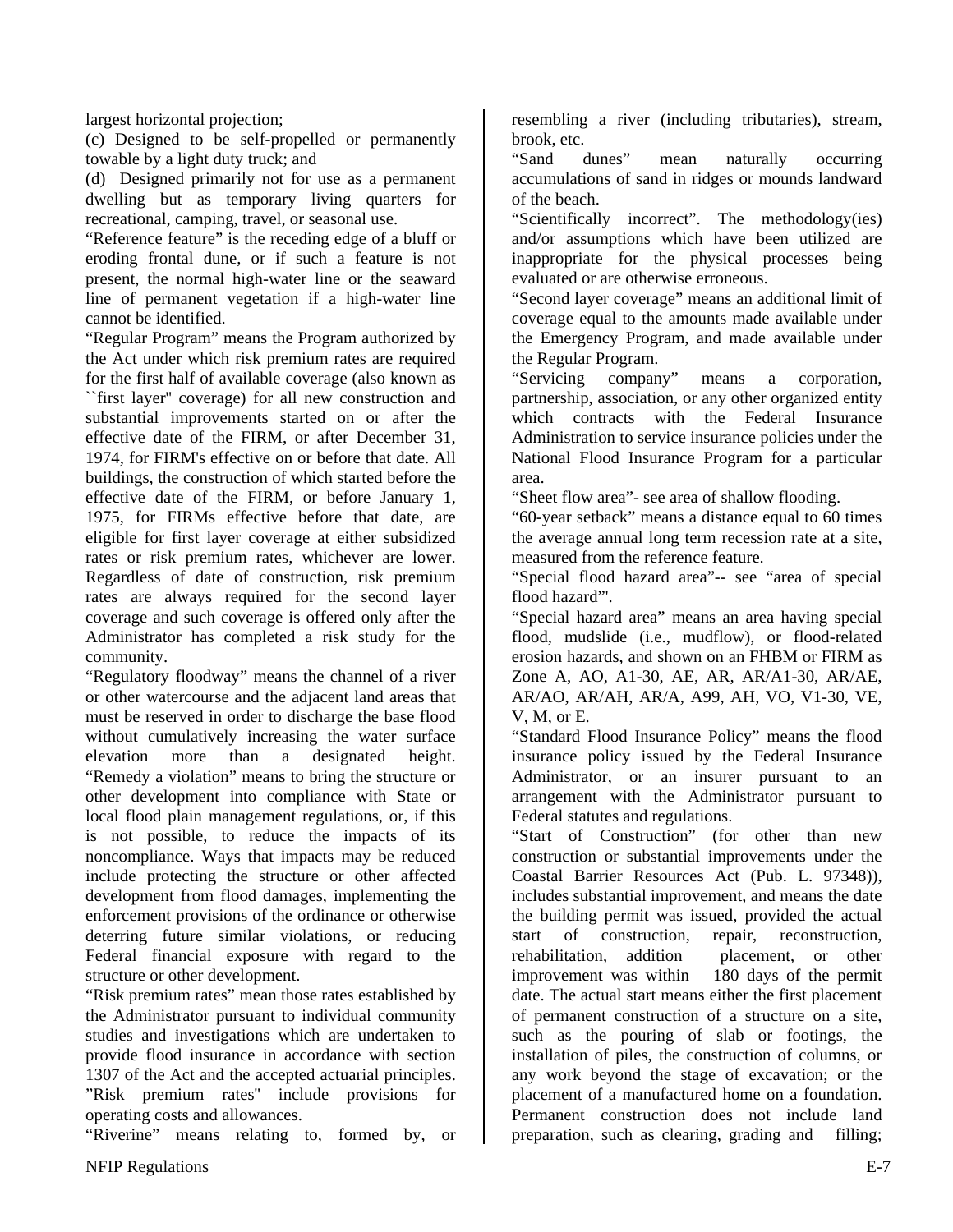nor does it include the installation of streets and/or walkways; nor does it include excavation for a basement, footings, piers, or foundations or the erection of temporary forms; nor does it include the installation on the property of accessory buildings, such as garages or sheds not occupied as dwelling units or not part of the main structure. For a substantial improvement, the actual start of construction means the first alteration of any wall, ceiling, floor, or other structural part of a building, whether or not that alteration affects the external dimensions of the building.

"State" means any State, the District of Columbia, the territories and possessions of the United States, the Commonwealth of Puerto Rico, and the Trust Territory of the Pacific Islands.

State coordinating agency means the agency of the state government, or other office designated by the Governor of the state or by state statute at the request of the Administrator to assist in the implementation of the National Flood Insurance Program in that state. "Storm cellar" means a space below grade used to accommodate occupants of the structure and emergency supplies as a means of temporary shelter against severe tornado or similar wind storm activity.

"Structure" means, for floodplain management purposes, a walled and roofed building, including a gas or liquid storage tank, that is principally above ground, as well as a manufactured home. Structure, for insurance purposes, means:

(1) A building with two or more outside rigid walls and a fully secured roof, that is affixed to a permanent site;

(2) A manufactured home (``a manufactured home,'' also known as a mobile home, is a structure: built on a permanent chassis, transported to its site in one or more sections, and affixed to a permanent foundation); or

(3) A travel trailer without wheels, built on a chassis and affixed to a permanent foundation, that is regulated under the community's floodplain management and building ordinances or laws.

For the latter purpose, `"structure" does not mean a recreational vehicle or a park trailer or other similar vehicle, except as described in paragraph (3) of this definition, or a gas or liquid storage tank.

"Subsidized rates" mean the rates established by the Administrator involving in the aggregate a subsidization by the Federal Government.

"Substantial damage" means damage of any origin sustained by a structure whereby the cost of restoring the structure to its before damaged condition would equal or exceed 50 percent of the market value of the structure before the damage occurred.

"Substantial improvement" means any reconstruction, rehabilitation, addition, or other improvement of a structure, the cost of which equals or exceeds 50 percent of the market value of the structure before the "start of construction" of the improvement. This term includes structures which have incurred ``substantial damage'', regardless of the actual repair work performed. The term does not, however, include either:

(1) Any project for improvement of a structure to correct existing violations of state or local health, sanitary, or safety code specifications which have been identified by the local code enforcement official and which are the minimum necessary to assure safe living conditions or

(2) Any alteration of a "historic structure", provided that the alteration will not preclude the structure's continued designation as a "historic structure".

"30-year setback" means a distance equal to 30 times the average annual long term recession rate at a site, measured from the reference feature.

"Technically incorrect". The methodology(ies) utilized has been erroneously applied due to mathematical or measurement error, changed physical conditions, or insufficient quantity or quality of input data.

"V Zone" - see "coastal high hazard area.'"

"Variance" means a grant of relief by a community from the terms of a flood plain management regulation.

"Violation" means the failure of a structure or other development to be fully compliant with the community's flood plain management regulations. A structure or other development without the elevation certificate, other certifications, or other evidence of compliance required in Sec.  $60.3(b)(5)$ ,  $(c)(4)$ , (c)(10), (d)(3), (e)(2), (e)(4), or (e)(5) is presumed to be in violation until such time as that documentation is provided.

"Water surface elevation" means the height, in relation to the National Geodetic Vertical Datum (NGVD) of 1929, (or other datum, where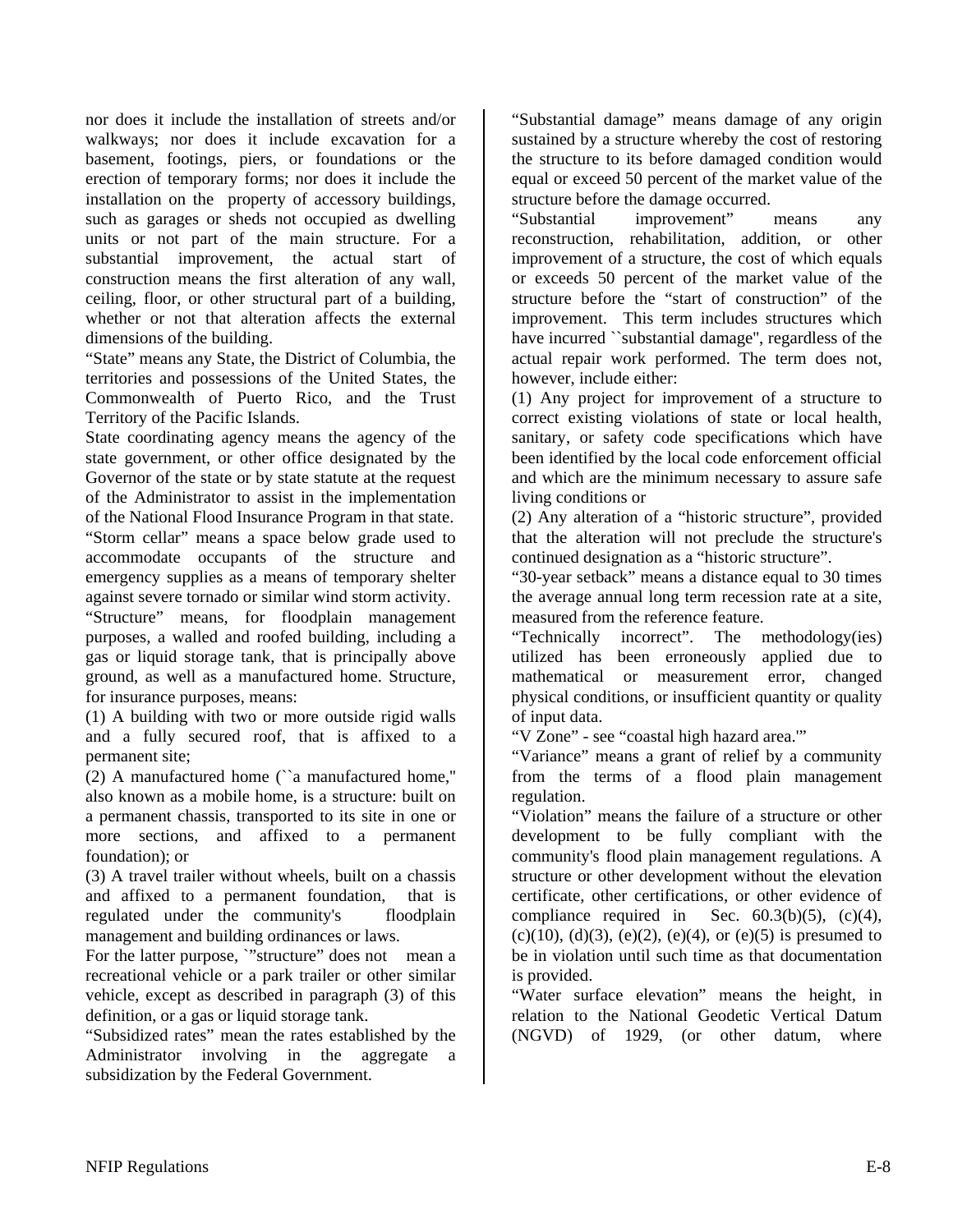specified) of floods of various magnitudes and frequencies in the flood plains of coastal or riverine areas.

"Zone of imminent collapse" means an area subject to erosion adjacent to the shoreline of an ocean, bay, or lake and within a distance equal to 10 feet plus 5 times the average annual long-term erosion rate for the site, measured from the reference feature.

[41 FR 46968, Oct. 26, 1976]

Editorial Note: For Federal Register citations affecting Sec. 59.1, see the List of CFR Sections Affected, which appears in the Finding Aids section of the printed volume and on GPO access.

# **§ 59.2 Description of program.**

(a) The National Flood Insurance Act of 1968 was enacted by title XIII of the Housing and Urban Development Act of 1968 (Pub. L. 90448, August 1, 1968) to provide previously unavailable flood insurance protection to property owners in floodprone areas. Mudslide (as defined in Sec. 59.1) protection was added to the Program by the Housing and Urban Development Act of 1969 (Pub. L. 91- 152, December 24, 1969). Flood-related erosion (as defined in Sec. 59.1) protection was added to the Program by the Flood Disaster Protection Act of 1973 (Pub. L. 93-234, December 31, 1973). The Flood Disaster Protection Act of 1973 requires the purchase of flood insurance on and after March 2, 1974, as a condition of receiving any form of Federal or federally-related financial assistance for acquisition or construction purposes with respect to insurable buildings and mobile homes within an identified special flood, mudslide (i.e., mudflow), or flood-related erosion hazard area that is located within any community participating in the Program. The Act also requires that on and after July 1, 1975, or one year after a community has been formally notified by the Administrator of its identification as community containing one or more special flood, mudslide (i.e., mudflow), or flood-related erosion hazard areas, no such Federal financial assistance, shall be provided within such an area unless the community in which the area is located is then participating in the Program, subject to certain exceptions. See FIA published Guidelines at Sec. 59.4(c).

(b) To qualify for the sale of federally-subsidized flood insurance a community must adopt and submit to the Administrator as part of its application, flood plain management regulations, satisfying at a minimum the criteria set forth at part 60 of this subchapter, designed to reduce or avoid future flood, mudslide (i.e., mudflow) or flood-related erosion damages. These regulations must include effective enforcement provisions.

(c) Minimum requirements for adequate flood plain management regulations are set forth in Sec. 60.3 for flood-prone areas, in Sec. 60.4 for mudslide (i.e., mudflow) areas and in Sec. 60.5 for flood-related erosion areas. Those applicable requirements and standards are based on the amount of technical information available to the community.

[41 FR 46968, Oct. 26, 1976, as amended at 43 FR 7140, Feb. 17, 1978. Redesignated at 44 FR 31177, May 31, 1979, and amended at 48 FR 44552, Sept. 29, 1983; 49 FR 4751, Feb. 8, 1984]

# **§ 59.3 Emergency program.**

The 1968 Act required a risk study to be undertaken for each community before it could become eligible for the sale of flood insurance. Since this requirement resulted in a delay in providing insurance, the Congress, in section 408 of the Housing and Urban Development Act of 1969 (Pub. L. 91-152, December 24, 1969), established an Emergency Flood Insurance Program as a new section 1336 of the National Flood Insurance Act (42 U.S.C. 4056) to permit the early sale of insurance in flood-prone communities. The emergency program does not affect the requirement that a community must adopt adequate flood plain management regulations pursuant to part 60 of this subchapter but permits insurance to be sold before a study is conducted to determine risk premium rates for the community. The program still requires upon the effective date of a FIRM the charging of risk premium rates for all new construction and substantial improvements and for higher limits of coverage for existing structures.

[43 FR 7140, Feb. 17, 1978. Redesignated at 44 FR 31177, May 31, 1979, and amended at 48 FR 44543, Sept. 29, 1983]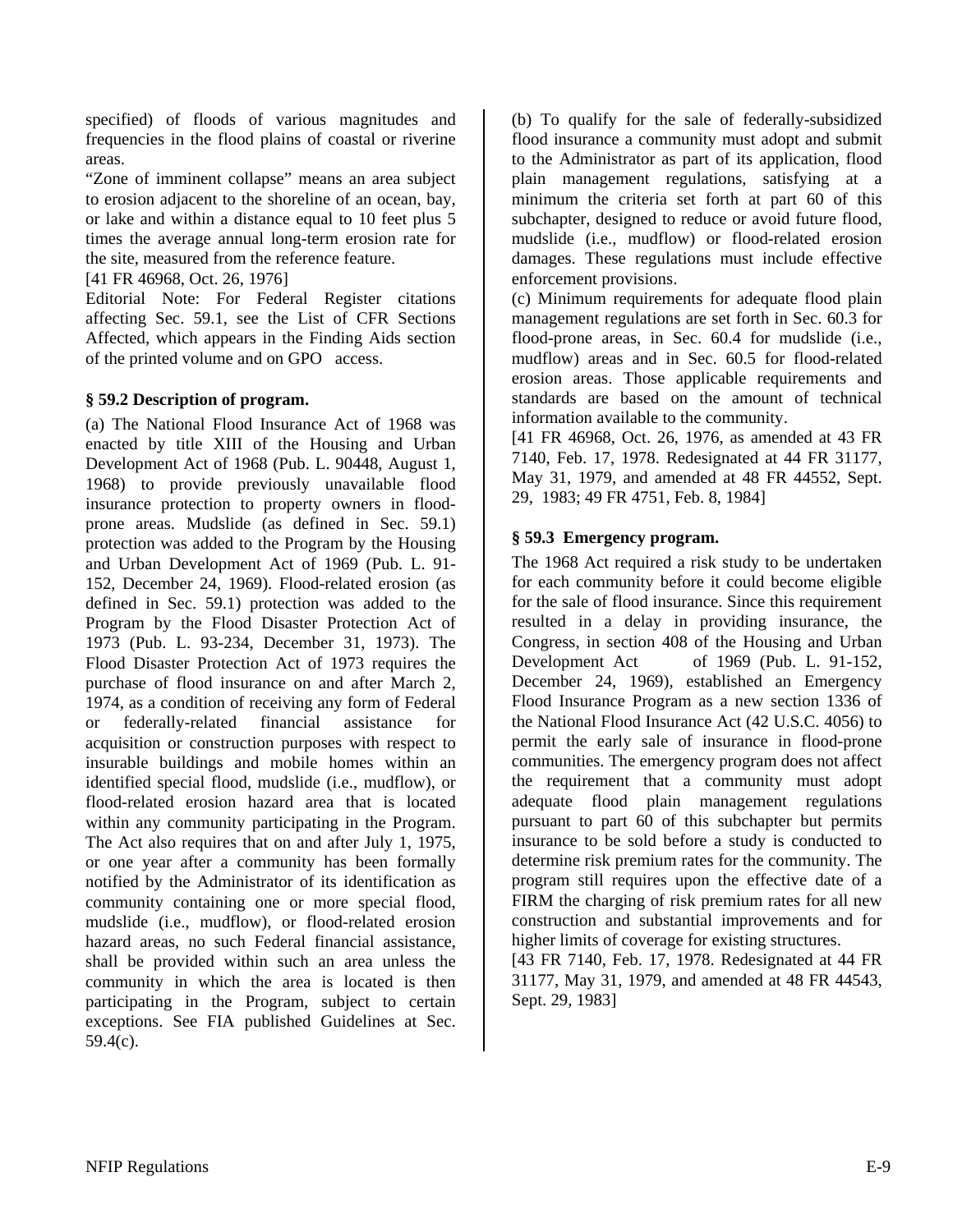# **§ 59.4 References.**

(a) The following are statutory references for the National Flood Insurance Program, under which these regulations are issued:

(1) National Flood Insurance Act of 1968 (title XIII of the Housing and Urban Development Act of 1968), Pub. L. 90-448, approved August 1, 1968, 42 U.S.C. 4001 et seq.

(2) Housing and Urban Development Act of 1969 (Pub. L. 91-152, approved December 24, 1969).

(3) Flood Disaster Protection Act of 1973 (87 Stat. 980), Public Law 93-234, approved December 31, 1973.

(4) Section 816 of the Housing and Community Development Act of 1974 (87 Stat. 975), Public Law 93-383, approved August 22, 1974.

(5) Public Law 5-128 (effective October 12, 1977).

(6) The above statutes are included in 42 U.S.C. 4001 et seq.

(b) The following are references relevant to the National Flood Insurance Program:

(1) Executive Order 11988 (Floodplain Management, dated May 24, 1977 (42 FR 26951, May 25, 1977)).

(2) The Flood Control Act of 1960 (Pub. L. 86645).

(3) Title II, section 314 of title III and section 406 of title IV of the Disaster Relief Act of 1974 (Pub. L. 93-288).

(4) Coastal Zone Management Act (Pub. L. 92583), as amended Public Law 94-370.

(5) Water Resources Planning Act (Pub. L. 8990), as amended Public Law 94-112 (October 16, 1975).

(6) Title I, National Environmental Policy Act (Pub. L. 91-190).

(7) Land and Water Conservation Fund Act (Pub. L. 89-578), and subsequent amendments thereto.

(8) Water Resources Council, Principals and Standards for Planning, Water and Related Land Resources (38 FR 24778-24869, September 10, 1973).

(9) Executive Order 11593 (Protection and Enchancement of the Cultural Environment), dated May 13, 1971 (36 FR 8921, May 15, 1971).

(10) 89th Cong., 2nd Session, H.D. 465.

(11) Required land use element for comprehensive planning assistance under section 701 of the Housing Act of 1954, as amended by the Housing and Community Development Act of 1974 (24 CFR 600.72).

(12) Executive Order 11990 (Protection of Wetlands, dated May 24, 1977 (42 FR 26951, May 25, 1977)).

(13) Water Resources Council (Guidance for Floodplain Management) (42 FR 52590, September 30, 1977).

(14) Unified National Program for Floodplain Management of the United States Water Resources Council, July 1976.

(c) The following reference guidelines represent the views of the Federal Insurance Administration with respect to the mandatory purchase of flood insurance under section 102 of the Flood Disaster Protection

Act of 1973: Mandatory Purchase of Flood Insurance Guidelines (54 FR 29666-29695, July 13, 1989).

[41 FR 46968, Oct. 26, 1976, as amended at 43 FR 7140, Feb. 17, 1978. Redesignated at 44 FR 31177, May 31, 1979, and amended at 57 FR 19540, May 7, 1992]

# **§ 59.2 Description of program.**

(a) The National Flood Insurance Act of 1968 was enacted by title XIII of the Housing and Urban Development Act of 1968 (Pub. L. 90-448, August 1, 1968) to provide previously unavailable flood insurance protection to property owners in floodprone areas. Mudslide (as defined in Sec. 59.1) protection was added to the Program by the Housing and Urban Development Act of 1969 (Pub. L. 91- 152, December 24, 1969). Flood-related erosion (as defined in Sec. 59.1) protection was added to the Program by the Flood Disaster Protection Act of 1973 (Pub. L. 93-234, December 31, 1973). The Flood Disaster Protection Act of 1973 requires the purchase of flood insurance on and after March 2, 1974, as a condition of receiving any form of Federal or federally-related financial assistance for acquisition or construction purposes with respect to insurable buildings and mobile homes within an identified special flood, mudslide (i.e., mudflow), or flood-related erosion hazard area that is located within any community participating in the Program. The Act also requires that on and after July 1, 1975, or one year after a community has been formally notified by the Administrator of its identification as community containing one or more special flood, mudslide (i.e., mudflow), or flood-related erosion hazard areas, no such Federal financial assistance, shall be provided within such an area unless the community in which the area is located is then participating in the Program, subject to certain exceptions. See FIA published Guidelines at Sec. 59.4(c).

(b) To qualify for the sale of federally-subsidized flood insurance a community must adopt and submit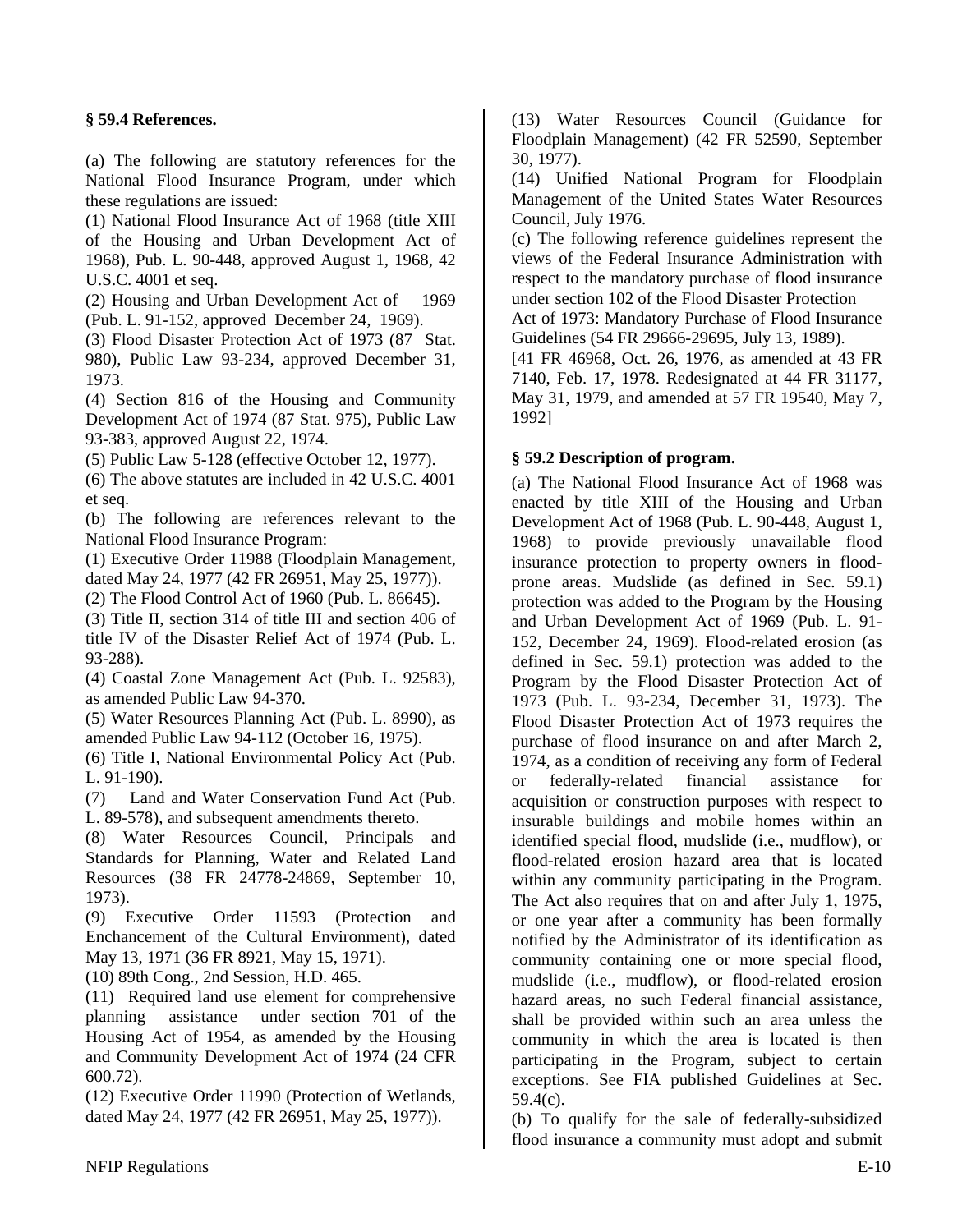to the Administrator as part of its application, flood plain management regulations, satisfying at a minimum the criteria set forth at part 60 of this subchapter, designed to reduce or avoid future flood, mudslide (i.e., mudflow) or flood-related erosion damages. These regulations must include effective enforcement provisions.

(c) Minimum requirements for adequate flood plain management regulations are set forth in Sec. 60.3 for flood-prone areas, in Sec. 60.4 for mudslide (i.e., mudflow) areas and in Sec. 60.5 for flood-related erosion areas. Those applicable requirements and standards are based on the amount of technical information available to the community.

[41 FR 46968, Oct. 26, 1976, as amended at 43 FR 7140, Feb. 17, 1978. Redesignated at 44 FR 31177, May 31, 1979, and amended at 48 FR 44552, Sept. 29, 1983; 49 FR 4751, Feb. 8, 1984]

#### **§ 59.4 References.**

(a) The following are statutory references for the National Flood Insurance Program, under which these regulations are issued:

(1) National Flood Insurance Act of 1968 (title XIII of the Housing and Urban Development Act of 1968), Pub. L. 90-448, approved August 1, 1968, 42 U.S.C. 4001 et seq.

(2) Housing and Urban Development Act of 1969 (Pub. L. 91-152, approved December 24, 1969). (3) Flood Disaster Protection Act of 1973 (87 Stat. 980), Public Law 93-234, approved December 31, 1973.

(4) Section 816 of the Housing and Community Development Act of 1974 (87 Stat. 975), Public Law 93-383, approved August 22, 1974.

(5) Public Law 5-128 (effective October 12, 1977).

(6) The above statutes are included in 42 U.S.C. 4001 et seq.

(b) The following are references relevant to the National Flood Insurance Program:

(1) Executive Order 11988 (Floodplain Management, dated May 24, 1977 (42 FR 26951, May 25, 1977)).

(2) The Flood Control Act of 1960 (Pub. L. 86645).

(3) Title II, section 314 of title III and section 406 of title IV of the Disaster Relief Act of 1974 (Pub. L. 93-288).

(4) Coastal Zone Management Act (Pub. L. 92583), as amended Public Law 94-370.

(5) Water Resources Planning Act (Pub. L. 8990), as amended Public Law 94-112 (October 16, 1975).

(6) Title I, National Environmental Policy Act (Pub. L. 91-190).

(7) Land and Water Conservation Fund Act (Pub. L. 89-578), and subsequent amendments thereto.

(8) Water Resources Council, Principals and Standards for Planning, Water and Related Land Resources (38 FR 24778-24869, September 10, 1973).

(9) Executive Order 11593 (Protection and Enhancement of the Cultural Environment), dated May 13, 1971 (36 FR 8921, May 15, 1971).

(10) 89th Cong., 2nd Session, H.D. 465.

(11) Required land use element for comprehensive planning assistance under section 701 of the Housing Act of 1954, as amended by the Housing and Community Development Act of 1974 (24 CFR 600.72).

(12) Executive Order 11990 (Protection of Wetlands, dated May 24, 1977 (42 FR 26951, May 25, 1977)).

(13) Water Resources Council (Guidance for Floodplain Management) (42 FR 52590, September 30, 1977).

(14) Unified National Program for Floodplain Management of the United States Water Resources Council, July 1976.

(c) The following reference guidelines represent the views of the Federal Insurance Administration with respect to the mandatory purchase of flood insurance under section 102 of the Flood Disaster Protection Act of 1973: Mandatory Purchase of Flood Insurance Guidelines (54 FR 29666-29695, July 13, 1989). [41 FR 46968, Oct. 26, 1976, as amended at 43 FR 7140, Feb. 17, 1978. Redesignated at 44 FR 31177, May 31, 1979, and amended at 57 FR 19540, May 7, 1992]

#### **Subpart B--Eligibility Requirements § 59.21 Purpose of subpart.**

This subpart lists actions that must be taken by a community to become eligible and to remain eligible for the Program.

[41 FR 46968, Oct. 26, 1976. Redesignated at 44 FR 31177, May 31, 1979]

#### **§ 59.22 Prerequisites for the sale of flood insurance.**

(a) To qualify for flood insurance availability a community shall apply for the entire area within its jurisdiction, and shall submit:

(1) Copies of legislative and executive actions indicating a local need for flood insurance and an explicit desire to participate in the National Flood Insurance Program;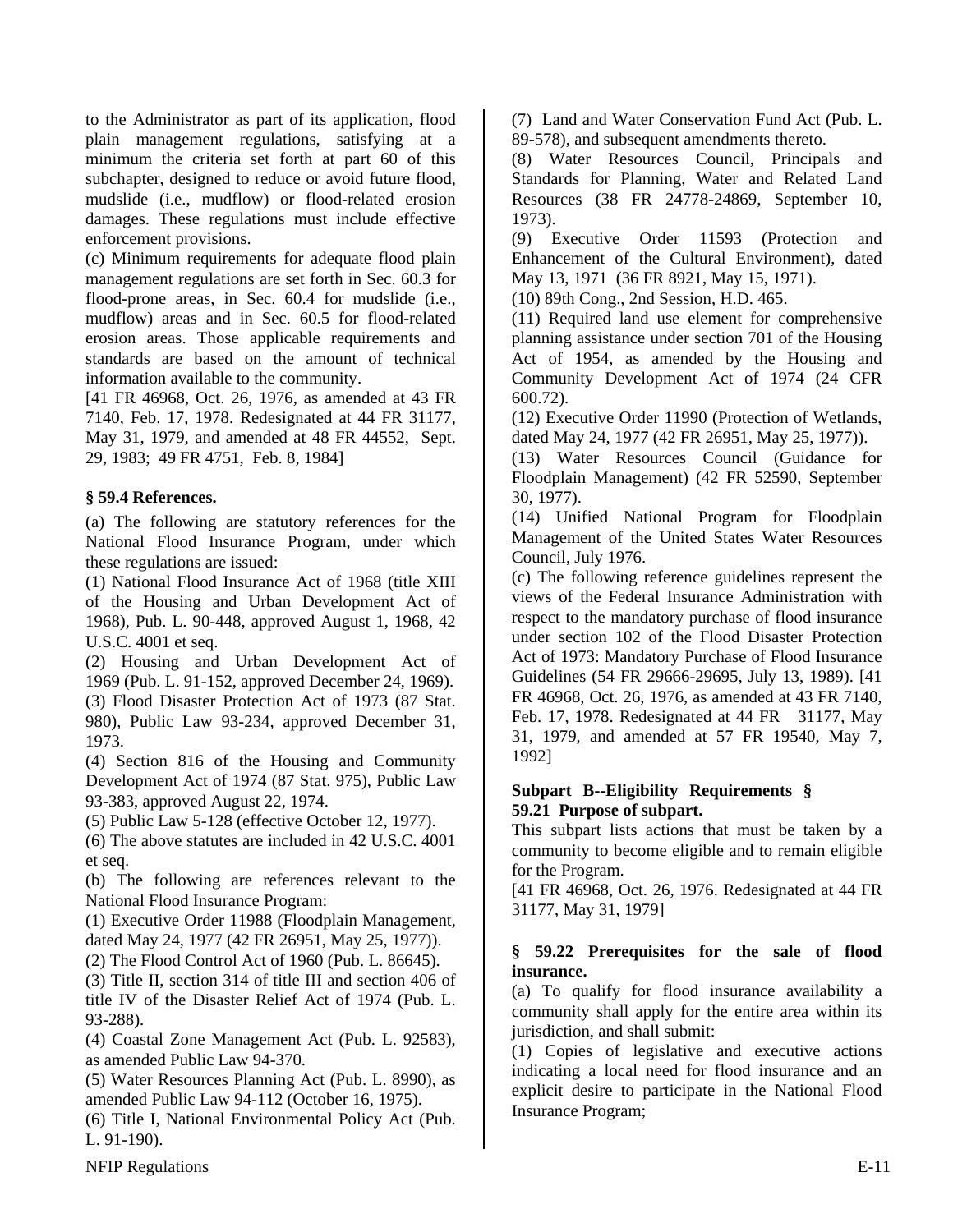(2) Citations to State and local statutes and ordinances authorizing actions regulating land use and copies of the local laws and regulations cited;

(3) A copy of the flood plain management regulations the community has adopted to meet the requirements of Sec. 60.3, 60.4 and/or Sec. 60.5 of this subchapter. This submission shall include copies of any zoning, building, and subdivision regulations, health codes, special purpose ordinances (such as a flood plain ordinance, grading ordinance, or flood-related erosion control ordinance), and any other corrective and preventive measures enacted to reduce or prevent flood, mudslide (i.e., mudflow) or flood-related erosion damage;

(4) A list of the incorporated communities within the applicant's boundaries;

(5) Estimates relating to the community as a whole and to the flood, mudslide (i.e., mudflow) and floodrelated erosion **prone** areas concerning:

(i) Population;

(ii) Number of one to four family residences;

(iii) Number of small businesses; and

(iv) Number of all other structures.

(6) Address of a local repository, such as a municipal building, where the Flood Hazard Boundary Maps (FHBM's) and Flood Insurance Rate Maps (FIRM's) will be made available for public inspection;

(7) A summary of any State or Federal activities with respect to flood plain, mudslide (i.e., mudflow) or flood-related erosion area management within the community, such as federally-funded flood control projects and State-administered flood plain management regulations;

(8) A commitment to recognize and duly evaluate flood, mudslide (i.e., mudflow) and/or flood-related erosion hazards in all official actions in the areas having special flood, mudslide (i.e., mudflow) and/or flood-related erosion hazards and to take such other official action reasonably necessary to carry out the objectives of the program; and

(9) A commitment to:

(i) Assist the Administrator at his/her request, in his/her delineation of the limits of the areas having special flood, mudslide

(i.e., mudflow) or flood-related erosion hazards;

(ii) Provide such information concerning present uses and occupancy of the flood plain, mudslide (i.e., mudflow) or flood-related erosion areas as the Administrator may request;

(iii) Maintain for public inspection and furnish upon request, for the determination of applicable flood insurance risk premium rates within all areas having special flood hazards identified on a FHBM or FIRM, any certificates of floodproofing, and information on the elevation (in relation to mean sea level) of the level of the lowest floor (including basement) of all new or substantially improved structures, and include whether or not such structures contain a basement, and if the structure has been floodproofed, the elevation (in relation to mean sea level) to which the structure was floodproofed;

(iv) Cooperate with Federal, State, and local agencies and private firms which undertake to study, survey, map, and identify flood plain, mudslide (i.e., mudflow) or flood-related erosion areas, and cooperate with neighboring communities with respect to the management of adjoining flood plain, mud slide (i.e., mudflow) and/or flood-related erosion areas in order to prevent aggravation of existing hazards;

(v) Upon occurrence, notify the Administrator in writing whenever the boundaries of the community have been modified by annexation or the community has otherwise assumed or no longer has authority to adopt and enforce flood

plain management regulations for a particular area. In order that all FHBM's and FIRM's accurately represent the community's boundaries, include within such notification a copy of a map of the community suitable for reproduction, clearly delineating the new corporate limits or new area for which the community has assumed or relinquished flood plain management regulatory authority.

(b) An applicant shall legislatively:

(1) Appoint or designate the agency or official with the responsibility, authority, and means to implement the commitments made in paragraph

(a) of this section, and

(2) Designate the official responsible to submit a report to the Administrator concerning the community participation in the Program, including, but not limited to the development and implementation of flood plain management regulations. This report shall be submitted annually or biennially as determined by the Administrator.

(c) The documents required by paragraph (a) of this section and evidence of the actions required by paragraph (b) of this section shall be submitted to the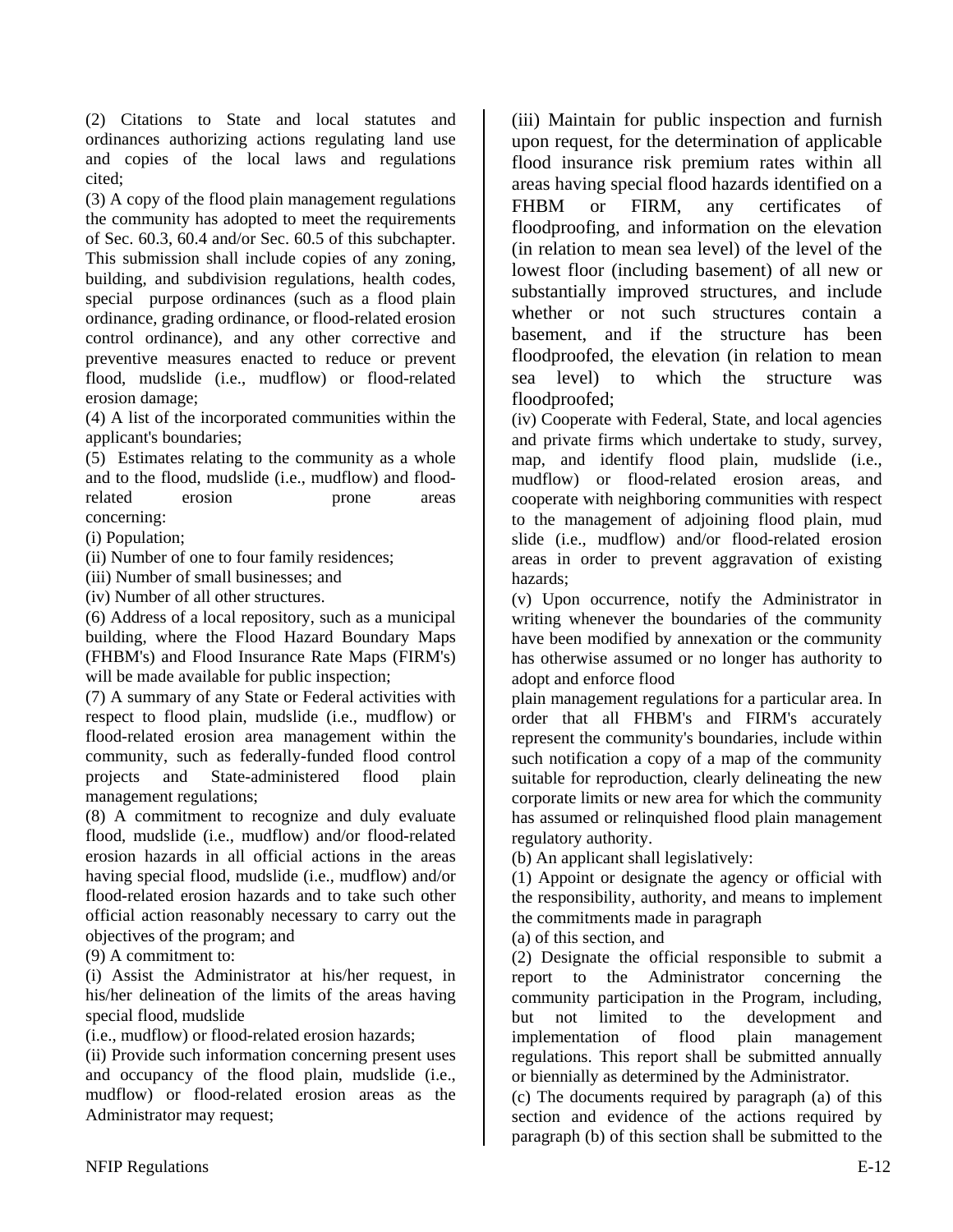Federal Emergency Management Agency, Washington DC 20472.

[41 FR 46968, Oct. 26, 1976. Redesignated at 44 FR 31177, May 31, 1979 and amended at 48 FR 29318, June 24, 1983; 48 FR 44543 and 44552, Sept. 29, 1983; 49 FR 4751, Feb. 8, 1984; 49 FR 33656, Aug. 24, 1984; 50 FR

36023, Sept. 4, 1985]

#### **§ 59.23 Priorities for the sale of flood insurance under the regular program.**

Flood-prone, mudslide (i.e., mudflow) and floodrelated erosion prone communities are placed on a register of areas eligible for ratemaking studies and then selected from this register for ratemaking studies on the basis of the following considerations--

(a) Recommendations of State officials;

(b) Location of community and urgency of need for flood insurance;

(c) Population of community and intensity of existing or proposed development of the flood plain, the mud slide (i.e., mudflow) and the flood-related erosion area;

(d) Availability of information on the community with respect to its flood, mudslide

(i.e., mudflow) and flood-related erosion characteristics and previous losses;

(e) Extent of State and local progress in flood plain, mudslide (i.e., mudflow) area and flood-related erosion area management, including adoption of flood plain management regulations consistent with related ongoing programs in the area.

[41 FR 46968, Oct. 26, 1976. Redesignated at 44 FR 31177, May 31, 1979]

#### **§ 59.24 Suspension of community eligibility.**

(a) A community eligible for the sale of flood insurance shall be subject to suspension from the Program for failing to submit copies of adequate flood plain management regulations meeting the minimum requirements of paragraphs (b), (c), (d), (e) or (f) of Sec.60.3 or paragraph (b) of Sec.60.4 or Sec.60.5, within six months from the date the Administrator provides the data upon which the flood plain regulations for the applicable paragraph shall be based. Where there has not been any submission by the community, the Administrator shall notify the community that 90 days remain in the six month period in order to submit adequate flood plain management regulations. Where there has been an inadequate submission, the Administrator shall notify

the community of the specific deficiencies in its submitted flood plain management regulations and inform the community of the amount of time remaining within the six month period. If, subsequently, copies of adequate flood plain management regulations are not received by the Administrator, no later than 30 days before the expiration of the original six month period the Administrator shall provide written notice to the community and to the state and assure publication in the Federal Register under part 64 of this subchapter of the community's loss of eligibility for the sale of flood insurance, such suspension to become effective upon the expiration of the six month period. Should the community remedy the defect and the Administrator receive copies of adequate flood plain management regulations within the notice period, the suspension notice shall be rescinded by the Administrator. If the Administrator receives notice from the State that it has enacted adequate flood plain management regulations for the community within the notice period, the

suspension notice shall be rescinded by the Administrator. The community's eligibility shall remain terminated after suspension until copies of adequate flood plain management regulations have been received and approved by the Administrator.

(b) A community eligible for the sale of flood insurance which fails to adequately enforce flood plain management regulations meeting the minimum requirements set forth in Sec. 60.3,

60.4 and/or 60.5 shall be subject to probation. Probation shall represent formal notification to the community that the Administrator regards the community's flood plain management program as not compliant with NFIP criteria. Prior to imposing probation, the Administrator

(1) shall inform the community upon 90 days prior written notice of the impending probation and of the specific program deficiencies and violations relative to the failure to enforce,

(2) shall, at least 60 days before probation is to begin, issue a press release to local media explaining the reasons for and the effects of probation, and (3) shall, at least 90 days before probation is to begin, advise all policyholders in the community of the impending probation and the additional premium that will be charged, as provided in this paragraph, on policies sold or renewed during the period of probation. During this 90-day period the community shall have the opportunity to avoid probation by demonstrating compliance with Program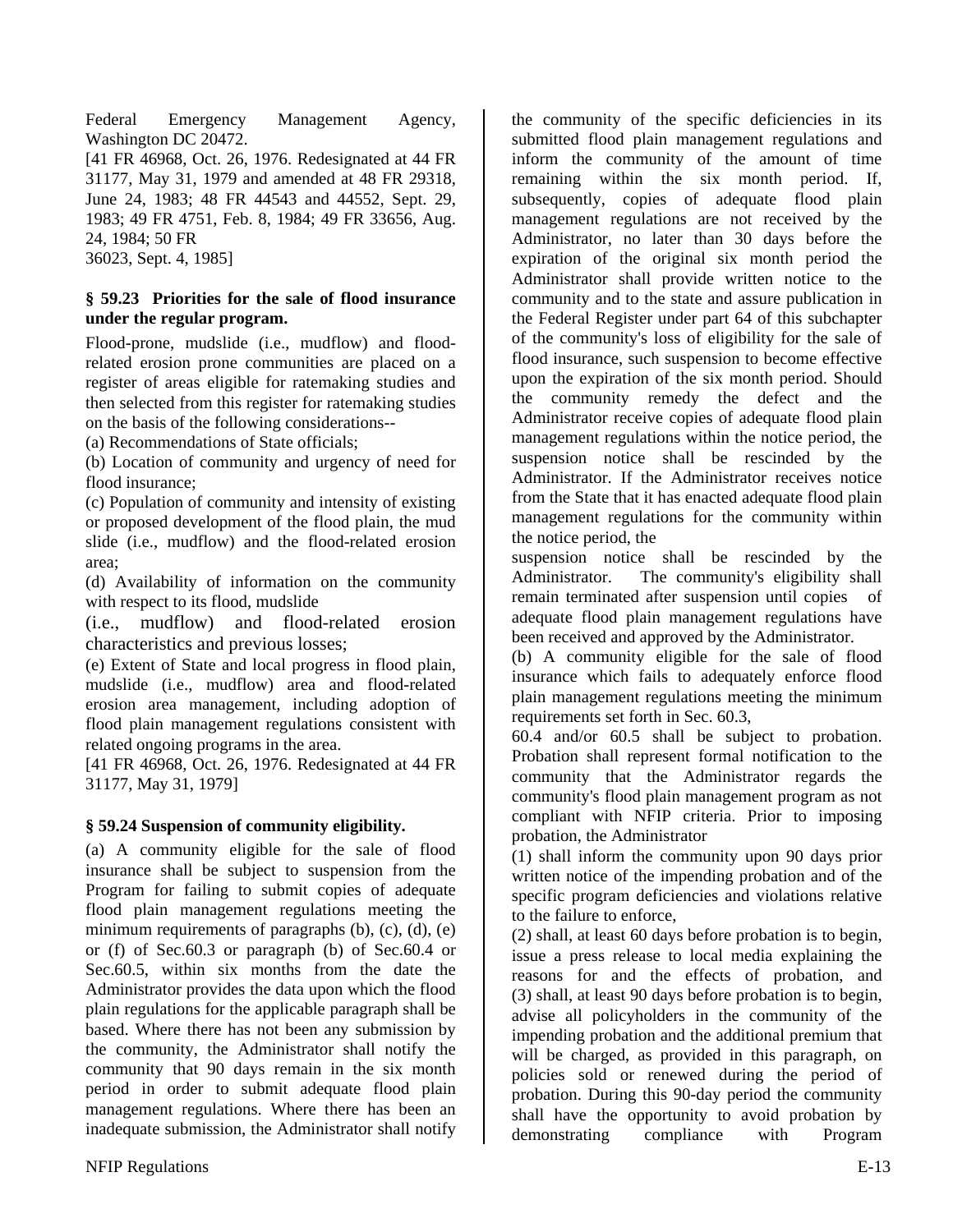requirements, or by correcting Program deficiencies and remedying all violations to the maximum extent possible. If, at the end of the 90 day period, the Administrator determines that the community has failed to do so, the probation shall go into effect. Probation may be continued for up to one year after the community corrects all Program deficiencies and remedies all violations to the maximum extent possible. Flood insurance may be sold or renewed in the community while it is on probation. Where a policy covers property located in a community placed on probation on or after October 1, 1986, but prior to October 1, 1992, an additional premium of \$25.00 shall be charged on each such policy newly issued or renewed during the one-year period beginning on the date the community is placed on probation and during any successive one-year periods that begin prior to October 1, 1992. Where a community's probation begins on or after October 1, 1992, the additional premium described in the preceding sentence shall be \$50.00, which shall also be charged during any successive one-year periods during which the community remains on probation for any part thereof. This \$50.00 additional premium shall further be charged during any successive one-year periods that begin on or after October 1, 1992, where the preceding one-year probation period began prior to October 1, 1992.

(c) A community eligible for the sale of flood insurance which fails to adequately enforce its flood plain management regulations meeting the minimum requirements set forth in Sec. 60.3,

60.4 and/or 60.5 and does not correct its Program deficiencies and remedy all violations to the maximum extent possible in accordance with compliance deadlines established during a period of probation shall be subject to suspension of its Program eligibility. Under such circumstances, the Administrator shall grant the community 30 days in which to show cause why it should not be suspended. The Administrator may conduct a hearing, written or oral, before commencing suspensive action. If a community is to be suspended, the Administrator shall inform it upon 30 days prior written notice and upon publication in the Federal Register under part 64 of this subchapter of its loss of eligibility for the sale of flood insurance. In the event of impending suspension, the Administrator shall issue a press release to the local media explaining the reasons and effects of the suspension. The community's eligibility shall only be reinstated by the Administrator upon his

receipt of a local legislative or executive measure reaffirming the community's formal intent to adequately enforce the flood plain management requirements of this subpart, together with evidence of action taken by the community to correct Program deficiencies and remedy to the maximum extent possible those violations which caused the suspension. In certain cases, the Administrator, in order to evaluate the community's performance under the terms of its submission, may withhold reinstatement for a period not to exceed one year from the date of his receipt of the satisfactory submission or place the community on probation as provided for in paragraph (b) of this section.

(d) A community eligible for the sale of flood insurance which repeals its flood plain management regulations, allows its regulations to lapse, or amends its regulations so that they no longer meet the minimum requirements set forth in Sec. 60.3, 60.4 and/or 60.5 shall be suspended from the Program. If a community is to be suspended, the Administrator shall inform it upon 30 days prior written notice and upon publication in the Federal Register under part 64 of this subchapter of its loss of eligibility for the sale of flood insurance. The community eligibility shall remain terminated after suspension until copies of adequate flood plain management regulations have been received and approved by the Administrator.

(e) A community eligible for the sale of flood insurance may withdraw from the Program by submitting to the Administrator a copy of a legislative action that explicitly states its desire to withdraw from the National Flood Insurance Program. Upon receipt of a certified copy of a final legislative action, the Administrator shall withdraw the community from the Program and publish in the Federal Register underpart 64 of this subchapter its loss of eligibility for the sale of flood insurance. A community that has withdrawn from the Program may be reinstated if its submits the application materials specified in Sec. 59.22(a).

(f) If during a period of ineligibility under paragraphs (a), (d), or (e) of this section, a community has permitted actions to take place that have aggravated existing flood plain, mudslide (i.e., mudflow) and/or flood related erosion hazards, the Administrator may withhold reinstatement until the community submits evidence that it has taken action to remedy to the maximum extent possible the increased hazards. The Administrator may also place the reinstated community on probation as provided for in paragraph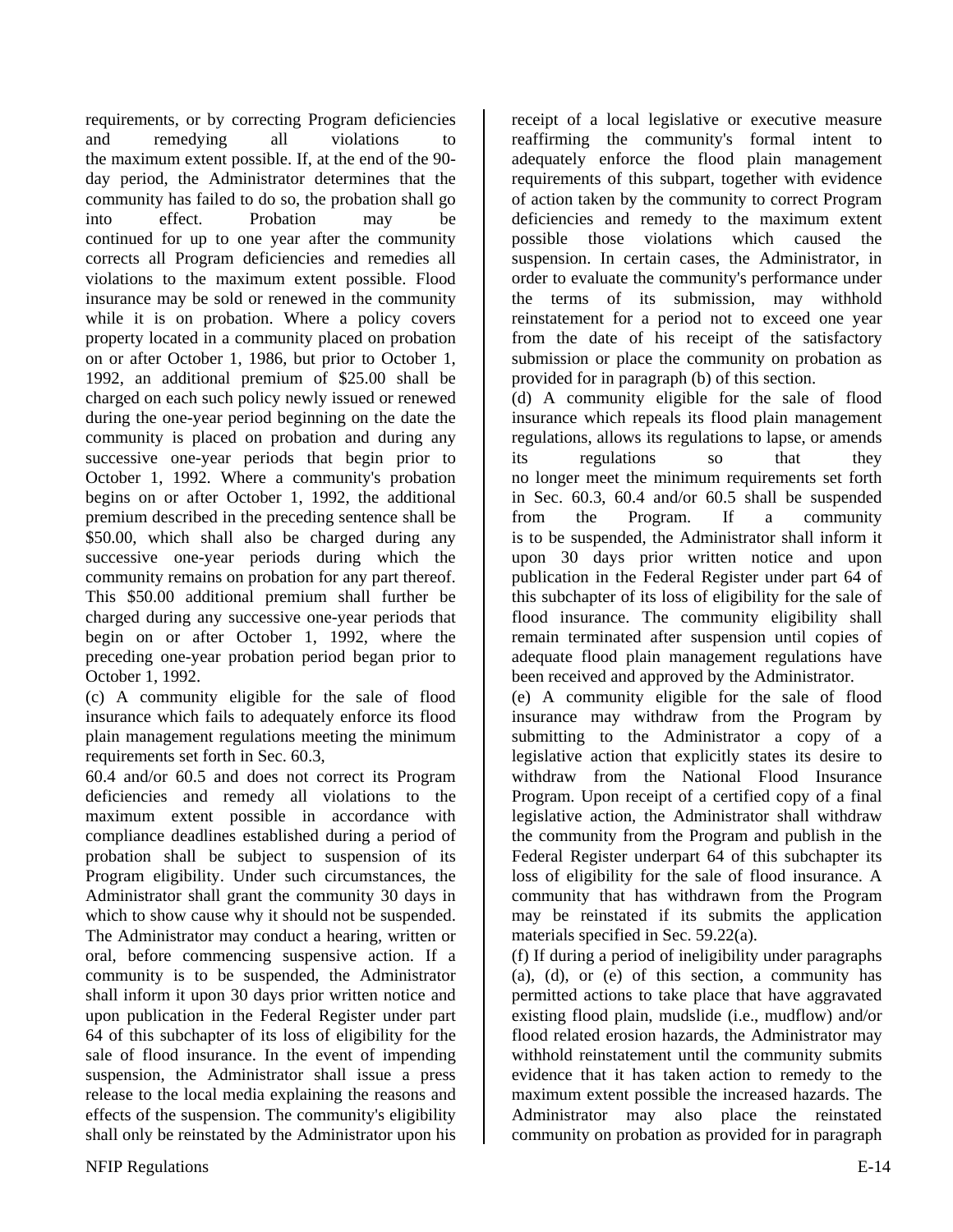(b) of this section.

(g) The Administrator shall promptly notify the servicing company and any insurers issuing flood insurance pursuant to an arrangement with the Administrator of those communities whose eligibility has been suspended or which have withdrawn from the program. Flood insurance shall not be sold or renewed in those communities. Policies sold or renewed within a community during a period of ineligibility are deemed to be voidable by the Administrator whether or not the parties to sale or renewal had actual notice of the ineligibility.

[41 FR 46968, Oct. 26, 1976. Redesignated at 44 FR 31177, May 31, 1979, and amended at 48 FR 44543 and 44552, Sept. 29, 1983; 49 FR 4751, Feb. 8, 1984; 50 FR 36023, Sept. 4, 1985; 57 FR 19540, May 7, 1992; 59 FR 53598, Oct. 25, 1994; 62 FR 55715, Oct. 27, 1997]

#### **PART 60--CRITERIA FOR LAND MANAGEMENT AND USE**

## **Subpart A--Requirements for Flood Plain Management Regulations**

Sec.

60.1 Purpose of subpart.

60.2 Minimum compliance with flood plain management criteria.

60.3 Flood plain management criteria for flood-prone areas.

60.4 Flood plain management criteria for mudslide (i.e., mudflow)-prone areas.

60.5 Flood plain management criteria for floodrelated erosion-prone areas.

60.6 Variances and exceptions.

60.7 Revisions of criteria for flood plain management regulations.

60.8 Definitions.

#### **Subpart B--Requirements for State Flood Plain Management Regulations**

Sec.

60.11 Purpose of this subpart.

60.12 Flood plain management criteria for Stateowned properties in special hazard areas. 60.13 Noncompliance.

#### **Subpart C--Additional Considerations in Managing Flood-Prone, Mudslide (i.e., Mudflow)- Prone, and Flood-Related Erosion-Prone Areas**  Sec.

60.21 Purpose of this subpart.

60.22 Planning considerations for flood-prone areas.

60.23 Planning considerations for mudslide (i.e., mudflow)-prone areas.

60.24 Planning considerations for flood-related erosion-prone areas.

60.25 Designation, duties, and responsibilities of State Coordinating Agencies.

60.26 Local coordination.

Authority: 42 U.S.C. 4001 et seq.; Reorganization Plan No. 3 of 1978, 43 FR 41943, 3 CFR, 1978 Comp., p. 329; E.O. 12127 of Mar. 31, 1979, 44 FR 19367, 3 CFR, 1979 Comp., p. 376.

Source: 41 FR 46975, Oct. 26, 1976, unless otherwise noted. Redesignated at 44 FR 31177, May 31, 1979.

# **§ 60.1 Purpose of subpart.**

(a) The Act provides that flood insurance shall not be sold or renewed under the program within a community, unless the community has adopted adequate flood plain management regulations consistent with Federal criteria. Responsibility for establishing such criteria is delegated to the Administrator.

(b) This subpart sets forth the criteria developed in accordance with the Act by which the Administrator will determine the adequacy of a community's flood plain management regulations. These regulations must be legally-enforceable, applied uniformly throughout the community to all privately and publicly owned land within flood-prone, mudslide (i.e., mudflow) or flood-related erosion areas, and the community must provide that the regulations take precedence over any less restrictive conflicting local laws, ordinances or codes. Except as otherwise provided in Sec. 60.6, the adequacy of such regulations shall be determined on the basis of the standards set forth in Sec. 60.3 for flood-prone areas, Sec. 60.4 for mudslide areas and Sec. 60.5 for floodrelated erosion areas.

(c) Nothing in this subpart shall be construed as modifying or replacing the general requirement that all eligible communities must take into account flood, mudslide (i.e., mudflow) and flood-related erosion hazards, to the extent that they are known, in all official actions relating to land management and use.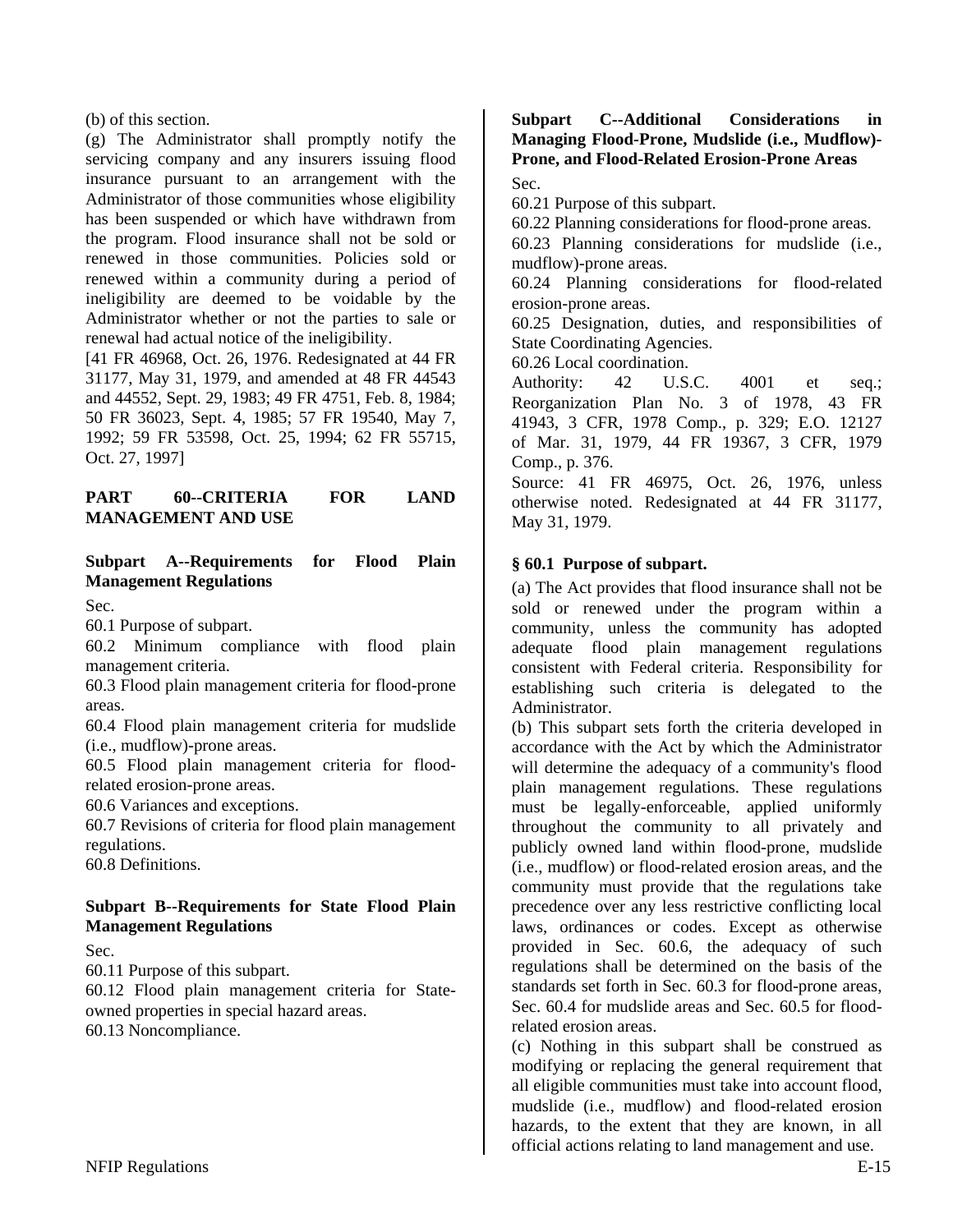(d) The criteria set forth in this subpart are minimum standards for the adoption of flood plain management regulations by flood-prone, mudslide (i.e., mudflow) prone and flood-related erosion-prone communities. Any community may exceed the minimum criteria under this part by adopting more comprehensive flood plain management regulations utilizing the standards such as contained in subpart C of this part. In some instances, community officials may have access to information or knowledge of conditions that require, particularly for human safety, higher standards than the minimum criteria set forth in subpart A of this part. Therefore, any flood plain management regulations adopted by a State or a community which are more restrictive than the criteria set forth in this part are encouraged and shall take precedence.

[41 FR 46975, Oct. 26, 1976. Redesignated at 44 FR 31177, May 31, 1979,

as amended at 48 FR 44552, Sept. 29, 1983; 49 FR 4751, Feb. 8, 1984]

#### **§ 60.2 Minimum compliance with flood plain management criteria.**

(a) A flood-prone community applying for flood insurance eligibility shall meet the standards of Sec.60.3(a) in order to become eligible if a FHBM has not been issued for the community at the time of application. Thereafter, the community will be given a period of six months from the date the Administrator provides the data set forth in Sec.60.3(b), (c), (d), (e) or (f), in which to meet the requirements of the applicable paragraph. If a community has received a FHBM, but has not yet applied for Program eligibility, the community shall apply for eligibility directly under the standards set forth in Sec.60.3(b). Thereafter, the community will be given a period of six months from the date the Administrator provides the data set forth in Sec.60.3(c), (d), (e) or (f) in which to meet the requirements of the applicable paragraph.

(b) A mudslide (i.e., mudflow)-prone community applying for flood insurance eligibility shall meet the standards of Sec. 60.4(a) to become eligible. Thereafter, the community will be given a period of six months from the date the mudslide (i.e., mudflow) areas having special mudslide hazards are delineated in which to meet the requirements of Sec. 60.4(b).

NFIP Regulations E-16 (c) A flood-related erosion-prone community applying for flood insurance eligibility shall meet the standards of Sec. 60.5(a) to become eligible. Thereafter, the community will be given a period of

six months from the date the flood-related erosion areas having special erosion hazards are delineated in which to meet the requirements of Sec. 60.5(b).

(d) Communities identified in part 65 of this subchapter as containing more than one type of hazard (e.g., any combination of special flood, mudslide (i.e., mudflow), and flood-related erosion hazard areas) shall adopt flood plain management regulations for each type of hazard consistent with the requirements of Sec.Sec. 60.3, 60.4 and 60.5.

(e) Local flood plain management regulations may be submitted to the State Coordinating Agency designated pursuant to Sec. 60.25 for its advice and concurrence. The submission to the State shall clearly describe proposed enforcement procedures. (f) The community official responsible for submitting annual or biennial reports to the Administrator pursuant to Sec. 59.22(b)(2) of this subchapter shall also submit copies of each annual or biennial report to any State Coordinating Agency.

(g) A community shall assure that its comprehensive plan is consistent with the flood plain management objectives of this part.

(h) The community shall adopt and enforce flood plain management regulations based on data provided by the Administrator. Without prior approval of the Administrator, the community shall not adopt and enforce flood plain management regulations based upon modified data reflecting natural or man-made physical changes.

[41 FR 46975, Oct. 26, 1976. Redesignated at 44 FR 31177, May 31, 1979, as amended at 48 FR 29318, June 24, 1983; 48 FR 44552, Sept. 29, 1983; 49 FR 4751, Feb. 8, 1984; 50 FR 36024, Sept. 4, 1985; 59 FR 53598, Oct. 25, 1994; 62 FR 55716, Oct. 27, 1997]

# **§ 60.3 Flood plain management criteria for floodprone areas.**

The Administrator will provide the data upon which flood plain management regulations shall be based. If the Administrator has not provided sufficient data to furnish a basis for these regulations in a particular community, the community shall obtain, review and reasonably utilize data available from other Federal, State or other sources pending receipt of data from the Administrator. However, when special flood hazard area designations and water surface elevations have been furnished by the Administrator, they shall apply. The symbols defining such special flood hazard designations are set forth in Sec. 64.3 of this subchapter. In all cases the minimum requirements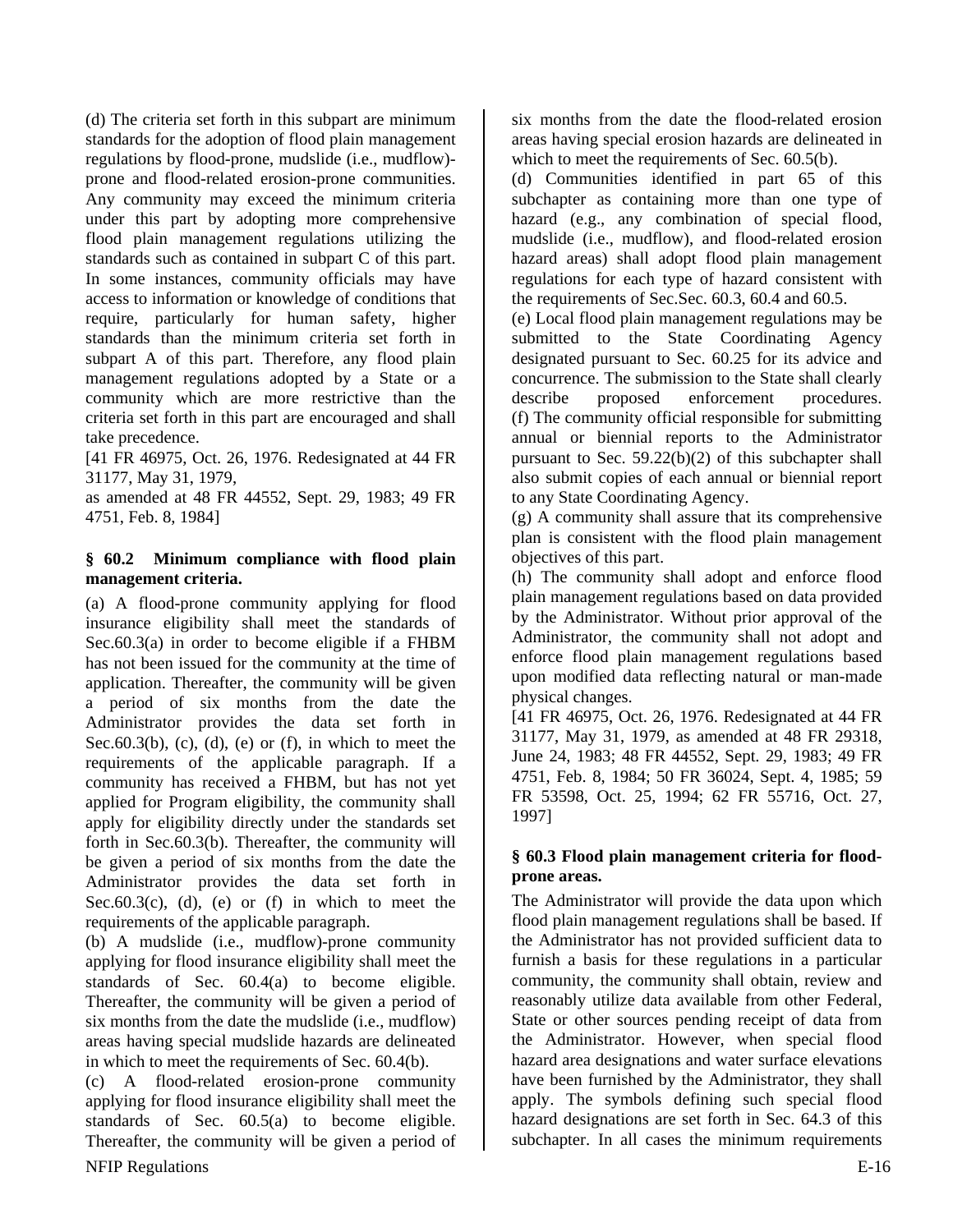governing the adequacy of the flood plain management regulations for flood-prone areas adopted by a particular community depend on the amount of technical data formally provided to the community by the Administrator. Minimum standards for communities are as follows:

(a) When the Administrator has not defined the special flood hazard areas within a community, has not provided water surface elevation data, and has not provided sufficient data to identify the floodway or coastal high hazard area, but the community has indicated the presence of such hazards by submitting an application to participate in the Program, the community shall:

(1) Require permits for all proposed construction or other development in the community, including the placement of manufactured homes, so that it may determine whether such construction or other development is proposed within flood-prone areas;

(2) Review proposed development to assure that all necessary permits have been received from those governmental agencies from which approval is required by Federal or State law, including section 404 of the Federal Water Pollution Control Act Amendments of 1972, 33 U.S.C. 1334;

(3) Review all permit applications to determine whether proposed building sites will be reasonably safe from flooding. If a proposed building site is in a flood-prone area, all new construction and substantial improvements shall

(i) be designed (or modified) and adequately anchored to prevent flotation, collapse, or lateral movement of the structure resulting from hydrodynamic and hydrostatic loads, including the effects of buoyancy, (ii) be constructed with materials resistant to flood damage, (iii) be constructed by methods and practices that minimize flood damages, and (iv) be constructed with electrical, heating, ventilation, plumbing, and air conditioning equipment and other service facilities that are designed and/or located so as to prevent water from entering or accumulating within the components during conditions of flooding.

(4) Review subdivision proposals and other proposed new development, including manufactured home parks or subdivisions, to determine whether such proposals will be reasonably safe from flooding. If a subdivision proposal or other proposed new development is in a flood-prone area, any such proposals shall be reviewed to assure that (i) all such proposals are consistent with the need to minimize flood damage within the flood-prone area, (ii) all

public utilities and facilities, such as sewer, gas, electrical, and water systems are located and constructed to minimize or eliminate flood damage, and (iii) adequate drainage is provided to reduce exposure to flood hazards;

(5) Require within flood-prone areas new and replacement water supply systems to be designed to minimize or eliminate infiltration of flood waters into the systems; and

(6) Require within flood-prone areas (i) new and replacement sanitary sewage systems to be designed to minimize or eliminate infiltration of flood waters into the systems and discharges from the systems into flood waters and (ii) onsite waste disposal systems to be located to avoid impairment to them or contamination from them during flooding.

(b) When the Administrator has designated areas of special flood hazards (A zones) by the publication of a community's FHBM or FIRM, but has neither produced water surface elevation data nor identified a floodway or coastal high hazard area, the community shall:

(1) Require permits for all proposed construction and other developments including the placement of manufactured homes, within Zone A on the community's FHBM or FIRM;

(2) Require the application of the standards in paragraphs (a) (2),

 $(3)$ ,  $(4)$ ,  $(5)$  and  $(6)$  of this section to development within Zone A on the community's FHBM or FIRM;

(3) Require that all new subdivision proposals and other proposed developments (including proposals for manufactured home parks and subdivisions) greater than 50 lots or 5 acres, whichever is the lesser, include within such proposals base flood elevation data; (4) Obtain, review and reasonably utilize any base flood elevation and floodway data available from a Federal, State, or other source, including data developed pursuant to paragraph (b)(3) of this section, as criteria for requiring that new construction, substantial improvements, or other development in Zone A on the community's FHBM or FIRM meet the standards in paragraphs  $(c)(2)$ ,  $(c)(3)$ ,  $(c)(5)$ ,  $(c)(6)$ ,  $(c)(12)$ ,  $(c)(14)$ ,  $(d)(2)$  and  $(d)(3)$ of this section;

(5) Where base flood elevation data are utilized, within Zone A on the community's FHBM or FIRM: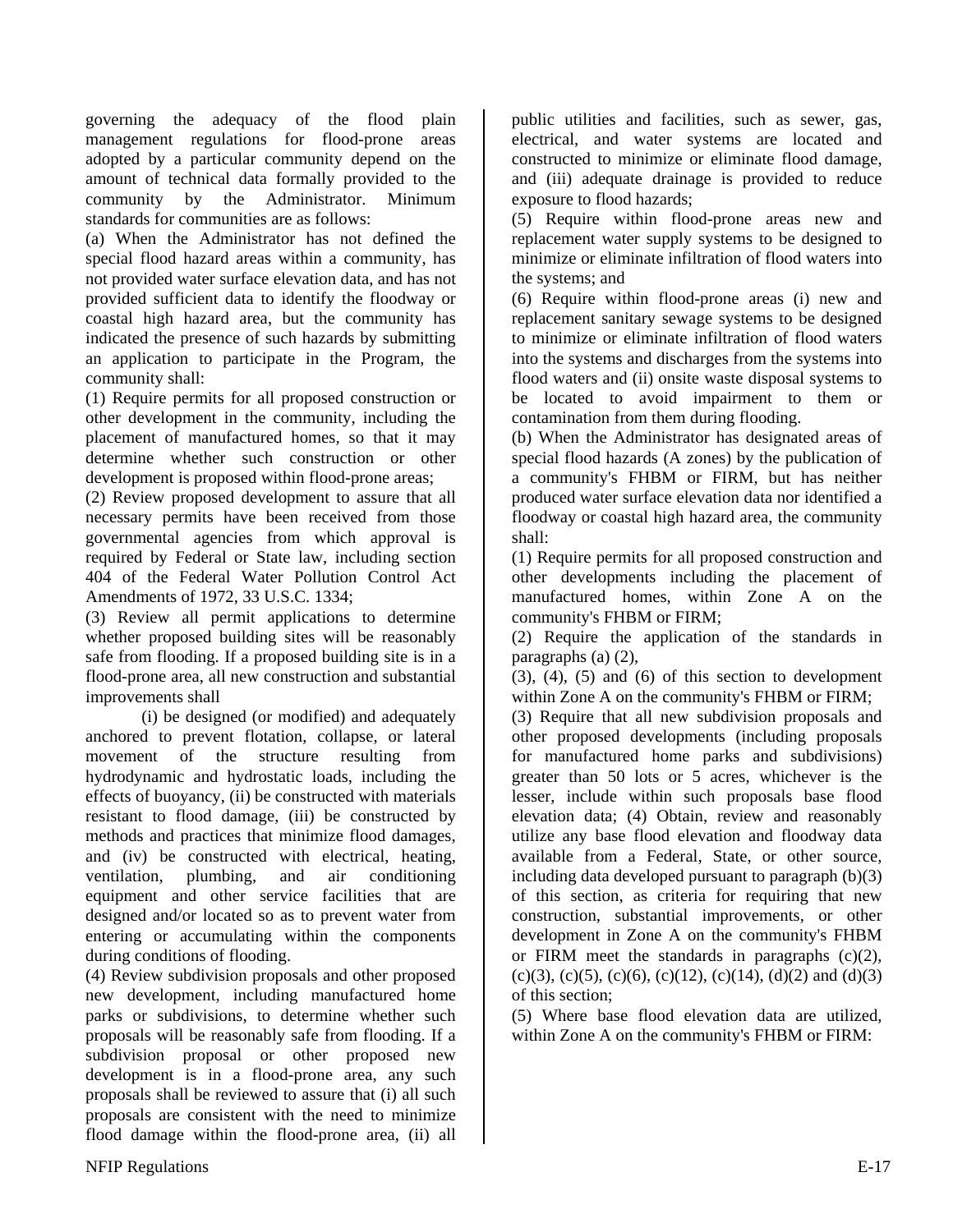(i) Obtain the elevation (in relation to mean sea level) of the lowest floor(including basement) of all new and substantially improved structures, and

(ii) Obtain, if the structure has been floodproofed in accordance with paragraph  $(c)(3)(ii)$  of this section, the elevation (in relation to mean sea level) to which the structure was floodproofed, and

(iii) Maintain a record of all such information with the official designated by the community under Sec. 59.22 (a)(9)(iii);

(6) Notify, in riverine situations, adjacent communities and the State Coordinating Office prior to any alteration or relocation of a watercourse, and submit copies of such notifications to the Administrator;

(7) Assure that the flood carrying capacity within the altered or relocated portion of any watercourse is maintained;

(8) Require that all manufactured homes to be placed within Zone A on a community's FHBM or FIRM

shall be installed using methods and practices which minimize flood damage. For the purposes of this requirement, manufactured homes must be elevated and anchored to resist flotation, collapse, or lateral movement. Methods of anchoring may include, but are not to be limited to, use of over-the-top or frame ties to ground anchors. This requirement is in addition to applicable State and local anchoring requirements for resisting wind forces.

(c) When the Administrator has provided a notice of final flood elevations for one or more special flood hazard areas on the community's FIRM and, if appropriate, has designated other special flood hazard areas without base flood elevations on the community's FIRM, but has not identified a regulatory floodway or coastal high hazard area, the community shall:

(1) Require the standards of paragraph (b) of this section within all A1-30 zones, AE zones, A zones, AH zones, and AO zones, on the community's FIRM; (2) Require that all new construction and substantial improvements of residential structures within Zones A1-30, AE and AH zones on the community's FIRM have the lowest floor (including basement) elevated to or above the base flood level, unless the community is granted an exception by the Administrator for the allowance of basements in accordance with Sec. 60.6 (b) or (c);

(3) Require that all new construction and substantial improvements of non-residential structures within Zones A1-30, AE and AH zones on the community's firm (i) have the lowest floor (including basement) elevated to or above the base flood level or, (ii) together with attendant utility and sanitary facilities, be designed so that below the base flood level the structure is watertight with walls substantially impermeable to the passage of water and with structural components having the capability of resisting hydrostatic and hydrodynamic loads and effects of buoyancy;

(4) Provide that where a non-residential structure is intended to be made watertight below the base flood level, (i) a registered professional engineer or architect shall develop and/or review structural design, specifications, and plans for the construction, and shall certify that the design and methods of construction are in accordance with accepted standards of practice for meeting the applicable provisions of paragraph  $(c)(3)(ii)$  or  $(c)(8)(ii)$  of this section, and (ii) a record of such certificates which includes the specific elevation (in relation to mean sea level) to which such structures are floodproofed shall be maintained with the official designated by the community under Sec.  $59.22(a)(9)(iii)$ ;

(5) Require, for all new construction and substantial improvements, that fully enclosed areas below the lowest floor that are usable solely for parking of vehicles, building access or storage in an area other than a basement and which are subject to flooding shall be designed to automatically equalize hydrostatic flood forces on exterior walls by allowing for the entry and exit of floodwaters. Designs for meeting this requirement must either be certified by a registered professional engineer or architect or meet or exceed the following minimum criteria: A minimum of two openings having a total net area of not less than one square inch for every square foot of enclosed area subject to flooding shall be provided. The bottom of all openings shall be no higher than one foot above grade. Openings may be equipped with screens, louvers, valves, or other coverings or devices provided that they permit the automatic entry and exit of floodwaters.

(6) Require that manufactured homes that are placed or substantially improved within Zones A1-30, AH, and AE on the community's FIRM on sites

(i) Outside of a manufactured home park or subdivision,

(ii) In a new manufactured home park or subdivision,

(iii) In an expansion to an existing manufactured home park or subdivision, or

(iv) In an existing manufactured home park or subdivision on which a manufactured home has incurred ``substantial damage'' as the result of a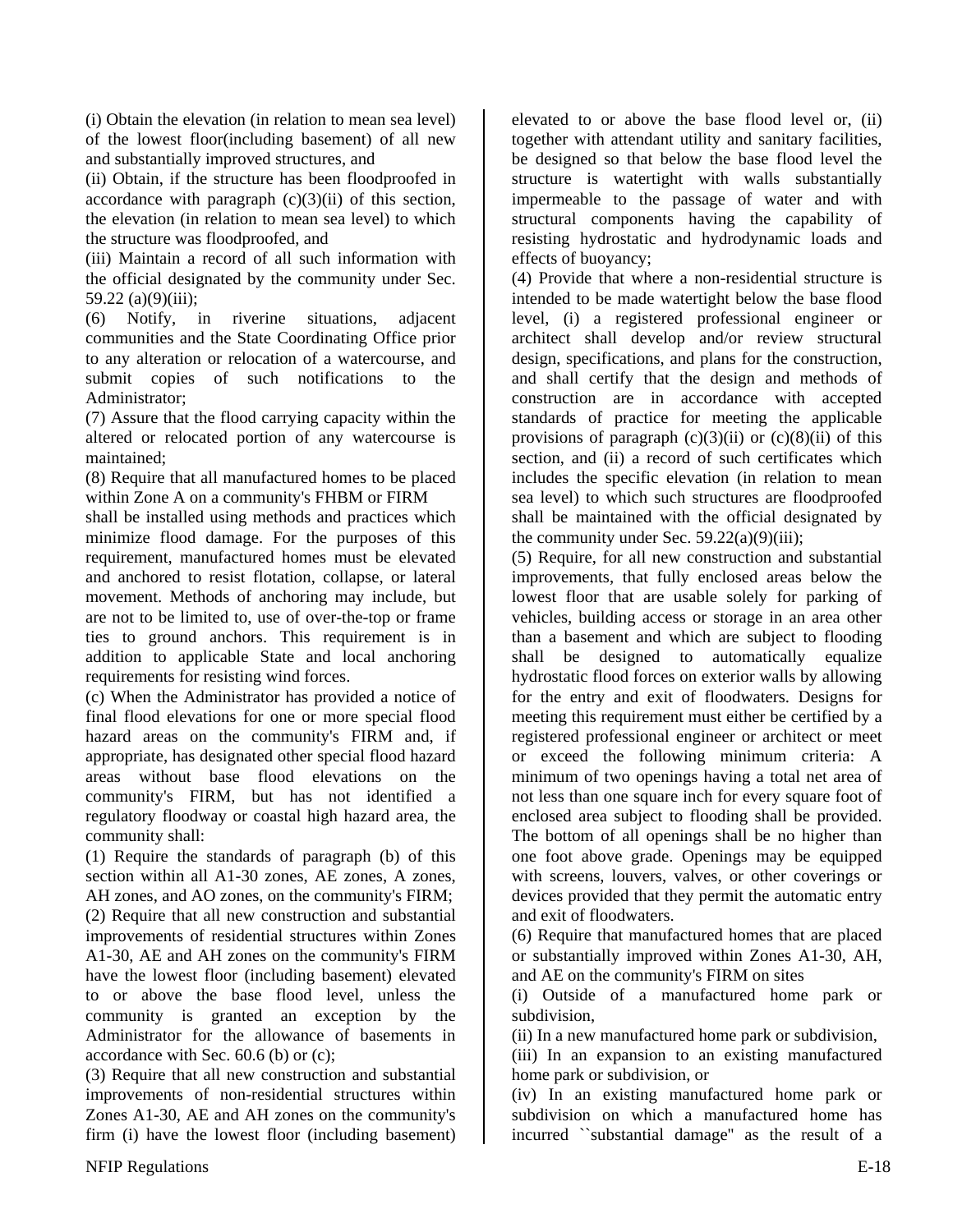flood, be elevated on a permanent foundation such that the lowest floor of the manufactured home is elevated to or above the base flood elevation and be securely anchored to an adequately anchored foundation system to resist floatation collapse and lateral movement.

(7) Require within any AO zone on the community's FIRM that all new construction and substantial improvements of residential structures have the lowest floor (including basement) elevated above the highest adjacent grade at least as high as the depth number specified in feet on the community's FIRM (at least two feet if no depth number is specified);

(8) Require within any AO zone on the community's FIRM that all new construction and substantial improvements of nonresidential structures

(i) have the lowest floor (including basement) elevated above the highest adjacent grade at least as high as the depth number specified in feet on the community's FIRM (at least two feet if no depth number is specified), or

(ii) together with attendant utility and sanitary facilities be completely floodproofed to that level to meet the floodproofing standard specified in Sec.  $60.3(c)(3)(ii);$ 

(9) Require within any A99 zones on a community's FIRM the standards of paragraphs  $(a)(1)$  through  $(a)(4)(i)$  and  $(b)(5)$  through  $(b)(9)$  of this section;

(10) Require until a regulatory floodway is designated, that no new construction, substantial improvements, or other development (including fill) shall be permitted within Zones A1-30 and AE on the community's FIRM, unless it is demonstrated that the cumulative effect of the proposed development, when combined with all other existing and anticipated development, will not increase the water surface elevation of the base flood more than one foot at any point within the community.

(11) Require within Zones AH and AO, adequate drainage paths around structures on slopes, to guide

floodwaters around and away from proposed structures.

(12) Require that manufactured homes to be placed or substantially improved on sites in an existing manufactured home park or subdivision within Zones A-1-30, AH, and AE on the community's FIRM that are not subject to the provisions of paragraph  $(c)(6)$ of this section be elevated so that either

(i) The lowest floor of the manufactured home is at or above the base flood elevation, or

(ii) The manufactured home chassis is supported by reinforced piers or other foundation elements of at least equivalent strength that are no less than 36 inches in height above grade and be securely anchored to an adequately anchored foundation system to resist floatation, collapse, and lateral movement.

(13) Notwithstanding any other provisions of Sec. 60.3, a community may approve certain development in Zones Al-30, AE, and AH, on the community's FIRM which increase the water surface elevation of the base flood by more than one foot, provided that the community first applies for a conditional FIRM revision, fulfills the requirements for such a revision as established under the provisions of Sec. 65.12, and receives the approval of the Administrator.

(14) Require that recreational vehicles placed on sites within Zones A1-30, AH, and AE on the community's FIRM either

(i) Be on the site for fewer than 180 consecutive days,

(ii) Be fully licensed and ready for highway use, or

(iii) Meet the permit requirements of paragraph  $(b)(1)$ of this section and the elevation and anchoring requirements for `"manufactured homes" in paragraph (c)(6) of this section.

A recreational vehicle is ready for highway use if it is on its wheels or jacking system, is attached to the site only by quick disconnect type utilities and security devices, and has no permanently attached additions.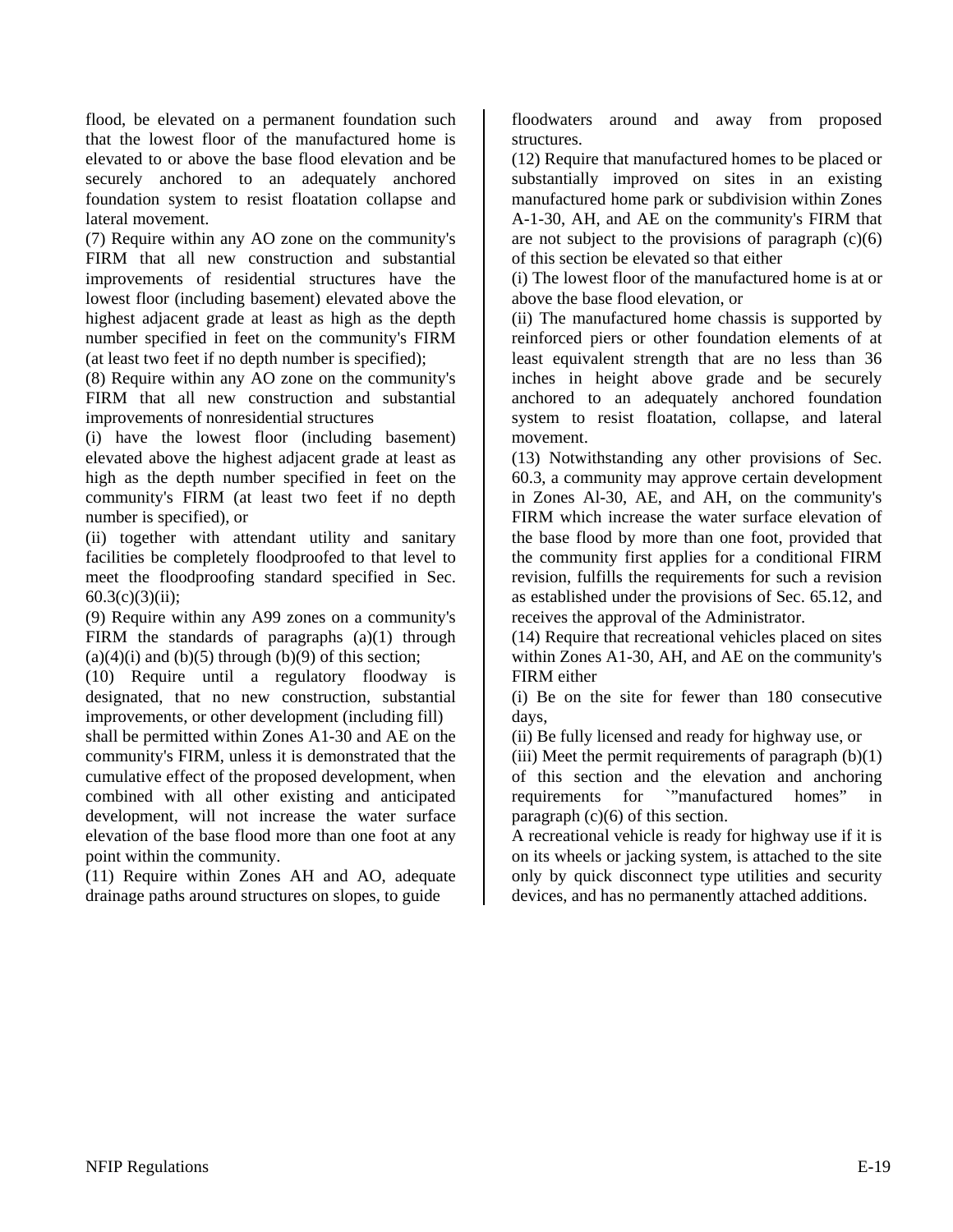(d) When the Administrator has provided a notice of final base flood elevations within Zones A1-30 and/or AE on the community's FIRM and, if appropriate, has designated AO zones, AH zones, A99 zones, and A zones on the community's FIRM, and has provided data from which the community shall designate its regulatory floodway, the community shall:

(1) Meet the requirements of paragraphs (c) (1) through (14) of this section;

(2) Select and adopt a regulatory floodway based on the principle that the area chosen for the regulatory floodway must be designed to carry the waters of the base flood, without increasing the water surface elevation of that flood more than one foot at any point;

(3) Prohibit encroachments, including fill, new construction, substantial improvements, and other development within the adopted regulatory floodway unless it has been demonstrated through hydrologic and hydraulic analyses performed in accordance with standard engineering practice that the proposed encroachment would not result in any increase in flood levels within the community during the occurrence of the base flood discharge;

(4) Notwithstanding any other provisions of Sec. 60.3, a community may permit encroachments within the adopted regulatory floodway that would result in an increase in base flood elevations, provided that the community first applies for a conditional FIRM and floodway revision, fulfills the requirements for such revisions as established under the provisions of Sec. 65.12, and receives the approval of the Administrator. (e) When the Administrator has provided a notice of final base flood elevations within Zones A1-30 and/or AE on the community's FIRM and, if appropriate, has designated AH zones, AO zones, A99 zones, and A zones on the community's FIRM, and has identified on the community's FIRM coastal high hazard areas by designating Zones V1-30, VE, and/or V, the community shall:

(1) Meet the requirements of paragraphs  $(c)(1)$ through (14) of this section;

(2) Within Zones V1-30, VE, and V on a community's FIRM, (i ) obtain the elevation (in relation to mean sea level) of the bottom of the lowest structural member of the lowest floor (excluding pilings and columns) of all new and substantially improved structures, and whether or not such structures contain a basement, and (ii) maintain a record of all such information with the official designated by the community under Sec.

#### 59.22(a)(9)(iii);

(3) Provide that all new construction within Zones V1-30, VE, and V on the community's FIRM is located landward of the reach of mean high tide;

(4) Provide that all new construction and substantial improvements in Zones V1-30 and VE, and also Zone V if base flood elevation data is available, on the community's FIRM, are elevated on pilings and columns so that

(i) the bottom of the lowest horizontal structural member of the lowest floor (excluding the pilings or columns) is elevated to or above the base flood level; and

(ii) the pile or column foundation and structure attached thereto is anchored to resist flotation, collapse and lateral movement due to the effects of wind and water loads acting simultaneously on all building components. Water loading values used shall be those associated with the base flood. Wind loading values used shall be those required by applicable State or local building standards. A registered professional engineer or architect shall develop or review the structural design, specifications and plans for the construction, and shall certify that the design and methods of construction to be used are in accordance with accepted standards of practice for meeting the provisions of paragraphs (e)(4)

(i) and (ii) of this section.

(5) Provide that all new construction and substantial improvements within Zones V1-30, VE, and V on the community's FIRM have the space below the lowest floor either free of obstruction or constructed with non-supporting breakaway walls, open wood latticework, or insect screening intended to collapse under wind and water loads without causing collapse, displacement, or other structural damage to the elevated portion of the building or supporting foundation system. For the purposes of this section, a breakway wall shall have a design safe loading resistance of not less than 10 and no more than 20 pounds per square foot. Use of breakway walls which exceed a design safe loading resistance of 20 pounds per square foot (either by design or when so required by local or State codes) may be permitted only if a registered professional engineer or architect certifies that the designs proposed meet the following conditions:

(i) Breakaway wall collapse shall result from a water load less than that which would occur during the base flood: and,

(ii) The elevated portion of the building and supporting foundation system shall not be subject to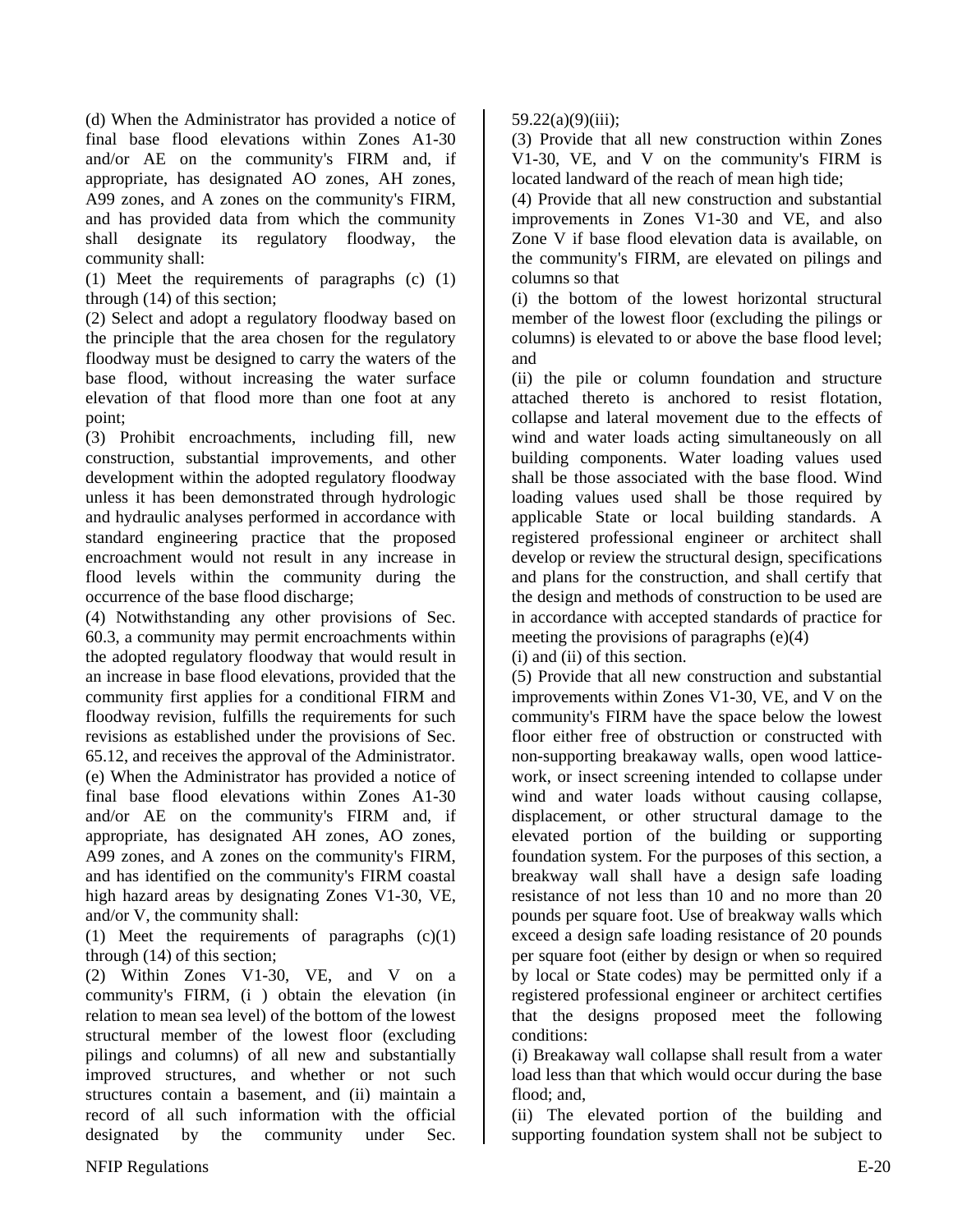collapse, displacement, or other structural damage due to the effects of wind and water loads acting simultaneously on all building components (structural and non-structural). Water loading values used shall be those associated with the base flood. Wind loading values used shall be those required by applicable State or local building standards. Such enclosed space shall be useable solely for parking of vehicles, building access, or storage.

(6) Prohibit the use of fill for structural support of buildings within Zones V1-30, VE, and V on the community's FIRM;

(7) Prohibit man-made alteration of sand dunes and mangrove stands within Zones V1-30, VE, and V on the community's FIRM which would increase potential flood damage.

(8) Require that manufactured homes placed or substantially improved within Zones V1-30, V, and VE on the community's FIRM on sites

(i) Outside of a manufactured home park or subdivision,

(ii) In a new manufactured home park or subdivision,

(iii) In an expansion to an existing manufactured home park or subdivision, or

(iv) In an existing manufactured home park or subdivision on which a manufactured home has incurred ``substantial damage'' as the result of a flood, meet the standards of paragraphs (e)(2) through (7) of this section and that manufactured homes placed or substantially improved on other sites in an existing manufactured home park or subdivision within Zones VI-30, V, and VE on the community's FIRM meet the requirements of paragraph  $(c)(12)$  of this section.

(9) Require that recreational vehicles placed on sites within Zones V1-30, V, and VE on the community's FIRM either

(i) Be on the site for fewer than 180 consecutive days,

(ii) Be fully licensed and ready for highway use, or

(iii) Meet the requirements in paragraphs (b)(1) and (e) (2) through (7) of this section.

A recreational vehicle is ready for highway use if it is on its wheels or jacking system, is attached to the site only by quick disconnect type utilities and security devices, and has no permanently attached additions.

(f) When the Administrator has provided a notice of final base flood elevations within Zones A1-30 or AE on the community's FIRM, and, if appropriate, has designated AH zones, AO zones, A99 zones, and A zones on the community's FIRM, and has identified flood protection restoration areas by designating Zones AR, AR/A1-30, AR/AE, AR/AH, AR/AO, or AR/A, the community shall:

(1) Meet the requirements of paragraphs  $(c)(1)$ through  $(14)$  and  $(d)(1)$  through  $(4)$  of this section.

(2) Adopt the official map or legal description of those areas within Zones AR, AR/A1-30, AR/AE, AR/AH, AR/A, or AR/AO that are designated developed areas as defined in Sec.59.1 in accordance with the eligibility procedures under Sec.65.14.

(3) For all new construction of structures in areas within Zone AR that are designated as developed areas and in other areas within Zone AR where the AR flood depth is 5 feet or less:

(i) Determine the lower of either the AR base flood elevation or the elevation that is 3 feet above highest adjacent grade; and

(ii) Using this elevation, require the standards of paragraphs  $(c)(1)$  through  $(14)$  of this section.

(4) For all new construction of structures in those areas within Zone AR that are not designated as developed areas where the AR flood depth is greater than 5 feet:

(i) Determine the AR base flood elevation; and

(ii) Using that elevation require the standards of paragraphs (c)(1) through (14) of this section.

(5) For all new construction of structures in areas within Zone AR/A1-30, AR/AE, AR/AH, AR/AO, and AR/A:

(i) Determine the applicable elevation for Zone AR from paragraphs  $(a)(3)$  and  $(4)$  of this section;

(ii) Determine the base flood elevation or flood depth for the underlying A1-30, AE, AH, AO and A Zone; and (iii) Using the higher elevation from paragraphs  $(a)(5)(i)$  and  $(ii)$  of this section require the standards of paragraphs  $(c)(1)$  through  $(14)$  of this section.

(6) For all substantial improvements to existing construction within Zones AR/A1-30, AR/AE, AR/AH, AR/AO, and AR/A:

(i) Determine the A1-30 or AE, AH, AO, or A Zone base flood elevation; and

(ii) Using this elevation apply the requirements of paragraphs  $(c)(1)$  through  $(14)$  of this section.

(7) Notify the permit applicant that the area has been designated as an AR, AR/A1-30, AR/AE, AR/AH, AR/AO, or AR/A Zone and whether the structure will be elevated or protected to or above the AR base flood elevation.

[41 FR 46975, Oct. 26, 1976]

Editorial Note: For Federal Register citations affecting Sec. 60.3, see the List of CFR Sections Affected, which appears in the Finding Aids section of the printed volume and on GPO Access.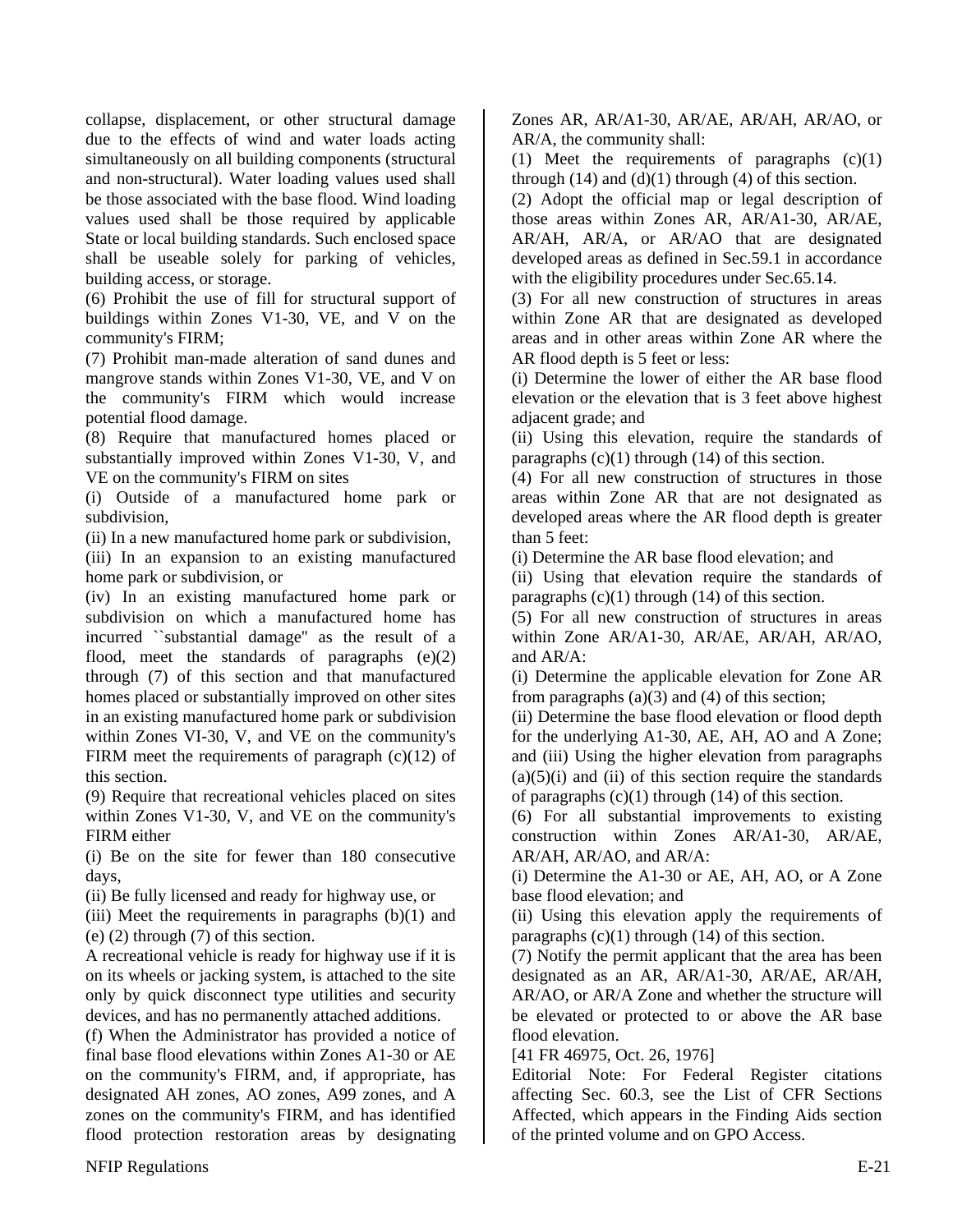#### **§ 60.4 Flood plain management criteria for mudslide (i.e., mudflow)-prone areas.**

The Administrator will provide the data upon which flood plain management regulations shall be based. If the Administrator has not provided sufficient data to furnish a basis for these regulations in a particular community, the community shall obtain, review, and reasonably utilize data available from other Federal, State or other sources pending receipt of data from the Administrator. However, when special mudslide (i.e., mudflow) hazard area designations have been furnished by the Administrator, they shall apply. The symbols defining such special mudslide (i.e., mudflow) hazard designations are set forth in Sec. 64.3 of this subchapter. In all cases, the minimum requirements for mudslide (i.e., mudflow)-prone areas adopted by a particular community depend on the amount of technical data provided to the community by the Administrator. Minimum standards for communities are as follows:

(a) When the Administrator has not yet identified any area within the community as an area having special mudslide (i.e., mudflow) hazards, but the community has indicated the presence of such hazards by submitting an application to participate in the Program, the community shall

(1) Require permits for all proposed construction or other development in the community so that it may determine whether development is proposed within mudslide (i.e., mudflow)-prone areas;

(2) Require review of each permit application to determine whether the proposed site and improvements will be reasonably safe from mudslides (i.e., mudflows). Factors to be considered in making such a determination should include but not be limited to (i) the type and quality of soils, (ii) any evidence of ground water or surface water problems, (iii) the depth and quality of any fill, (iv) the overall slope of the site, and (v) the weight that any proposed structure will impose on the slope;

(3) Require, if a proposed site and improvements are in a location that may have mudslide (i.e., mudflow) hazards, that

(i) a site investigation and further review be made by persons qualified in geology and soils engineering, (ii) the proposed grading, excavations, new construction, and substantial improvements are adequately designed and protected against mudslide (i.e., mudflow) damages, (iii) the proposed grading, excavations, new construction and substantial improvements do not aggravate the existing hazard by creating either on-site or off-site disturbances, and (iv) drainage, planting, watering, and maintenance be such as not to endanger slope stability.

(b) When the Administrator has delineated Zone M on the community's FIRM, the community shall:

(1) Meet the requirements of paragraph (a) of this section; and

(2) Adopt and enforce a grading ordinance or regulation in accordance with data supplied by the Administrator which (i) regulates the location of foundation systems and utility systems of new construction and substantial improvements, (ii) regulates the location, drainage and maintenance of all excavations, cuts and fills and planted slopes, (iii) provides special requirements for protective measures including but not necessarily limited to retaining walls, buttress fills, sub-drains, diverter terraces, benchings, etc., and (iv) requires engineering drawings and specifications to be submitted for all corrective measures, accompanied by supporting soils engineering and geology reports. Guidance may be obtained from the provisions of the 1973 edition and any subsequent edition of the Uniform Building Code, sections 7001 through 7006, and 7008 through 7015. The Uniform Building Code is published by the International Conference of Building Officials, 50 South Los Robles, Pasadena, California 91101.

[41 FR 46975, Oct. 26, 1976. Redesignated at 44 FR 31177, May 31, 1979, as amended at 48 FR 44552, Sept. 29, 1983; 49 FR 4751, Feb. 8, 1984]

#### **§ 60.5 Flood plain management criteria for floodrelated erosion-prone areas.**

The Administrator will provide the data upon which flood plain management regulations for flood-related erosion-prone areas shall be based. If the Administrator has not provided sufficient data to furnish a basis for these regulations in a particular community, the community shall obtain, review, and reasonably utilize data available from other Federal, State or other sources, pending receipt of data from the Administrator. However, when special floodrelated erosion hazard area designations have been furnished by the Administrator they shall apply. The symbols defining such special flood-related erosion hazard designations are set forth in Sec. 64.3 of this subchapter. In all cases the minimum requirements governing the adequacy of the flood plain management regulations for flood-related erosionprone areas adopted by a particular community depend on the amount of technical data provided to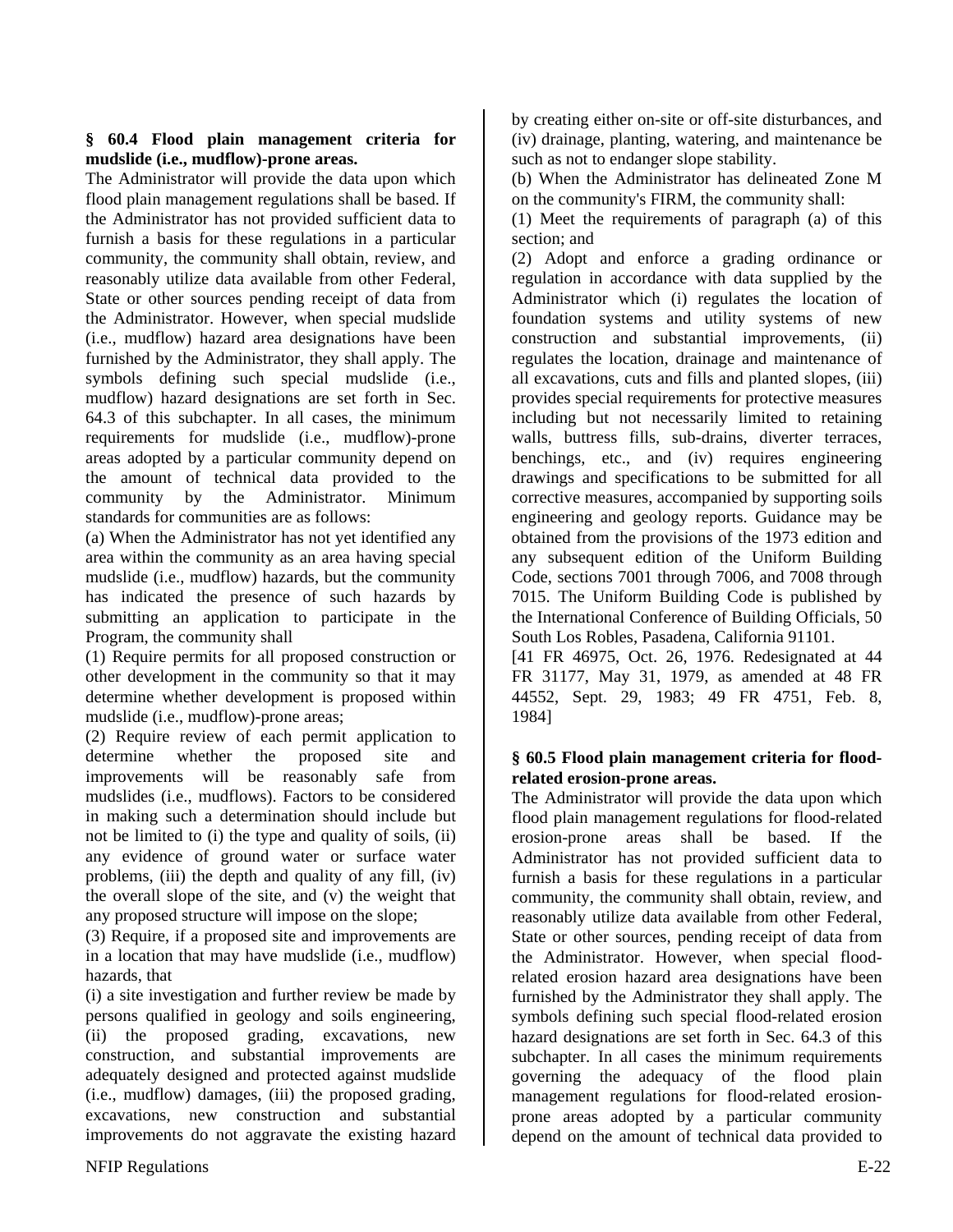the community by the Administrator. Minimum standards for communities are as follows:

(a) When the Administrator has not yet identified any area within the community as having special floodrelated erosion hazards, but the community has indicated the presence of such hazards by submitting an application to participate in the Program, the community shall

(1) Require the issuance of a permit for all proposed construction, or other development in the area of flood-related erosion hazard, as it is known to the community;

(2) Require review of each permit application to determine whether the proposed site alterations and improvements will be reasonably safe from floodrelated erosion and will not cause flood-related erosion hazards or otherwise aggravate the existing flood-related erosion hazard; and

(3) If a proposed improvement is found to be in the path of flood-related erosion or to increase the erosion hazard, require the improvement to be relocated or adequate protective measures to be taken which will not aggravate the existing erosion hazard.

(b) When the Administrator has delineated Zone E on the community's FIRM, the community shall

(1) Meet the requirements of paragraph (a) of this section; and

(2) Require a setback for all new development from the ocean, lake, bay, riverfront or other body of water, to create a safety buffer consisting of a natural vegetative or contour strip. This buffer will be designated by the Administrator according to the flood-related erosion hazard and erosion rate, in conjunction with the anticipated ``useful life'' of structures, and depending upon the geologic, hydrologic, topographic and climatic characteristics of the community's land. The buffer may be used for suitable open space purposes, such as for agricultural, forestry, outdoor recreation and wildlife habitat areas, and for other activities using temporary and portable structures only.

[41 FR 46975, Oct. 26, 1976. Redesignated at 44 FR 31177, May 31, 1979, as amended at 48 FR 44552, Sept. 29, 1983; 49 FR 4751, Feb. 8, 1984]

#### **§ 60.6 Variances and exceptions.**

(a) The Administrator does not set forth absolute criteria for granting variances from the criteria set forth in Sec.. 60.3, 60.4, and 60.5. The issuance of a variance is for flood plain management purposes only. Insurance premium rates are determined by

statute according to actuarial risk and will not be modified by the granting of a variance. The community, after examining the applicant's hardships, shall approve or disapprove a request. While the granting of variances generally is limited to a lot size less than one-half acre (as set forth in paragraph  $(a)(2)$  of this section), deviations from that limitation may occur. However, as the lot size increases beyond one-half acre, the technical justification required for issuing a variance increases. The Administrator may review a community's findings justifying the granting of variances, and if that review indicates a pattern inconsistent with the objectives of sound flood plain management, the Administrator may take appropriate action under Sec. 59.24(b) of this subchapter. Variances may be issued for the repair or rehabilitation of historic structures upon a determination that the proposed repair or rehabilitation will not preclude the structure's continued designation as a historic structure and the variance is the minimum necessary to preserve the historic character and design of the structure. Procedures for the granting of variances by a community are as follows:

(1) Variances shall not be issued by a community within any designated regulatory floodway if any increase in flood levels during the base flood discharge would result;

(2) Variances may be issued by a community for new construction and substantial improvements to be erected on a lot of one-half acre or less in size contiguous to and surrounded by lots with existing structures constructed below the base flood level, in conformance with the procedures of paragraphs (a) (3), (4), (5) and (6) of this section;

(3) Variances shall only be issued by a community upon (i) a showing of good and sufficient cause, (ii) a determination that failure to grant the variance would result in exceptional hardship to the applicant, and (iii) a determination that the granting of a variance will not result in increased flood heights, additional threats to public safety, extraordinary public expense, create nuisances, cause fraud on or victimization of the public, or conflict with existing local laws or ordinances;

(4) Variances shall only be issued upon a determination that the variance is the minimum necessary, considering the flood hazard, to afford relief;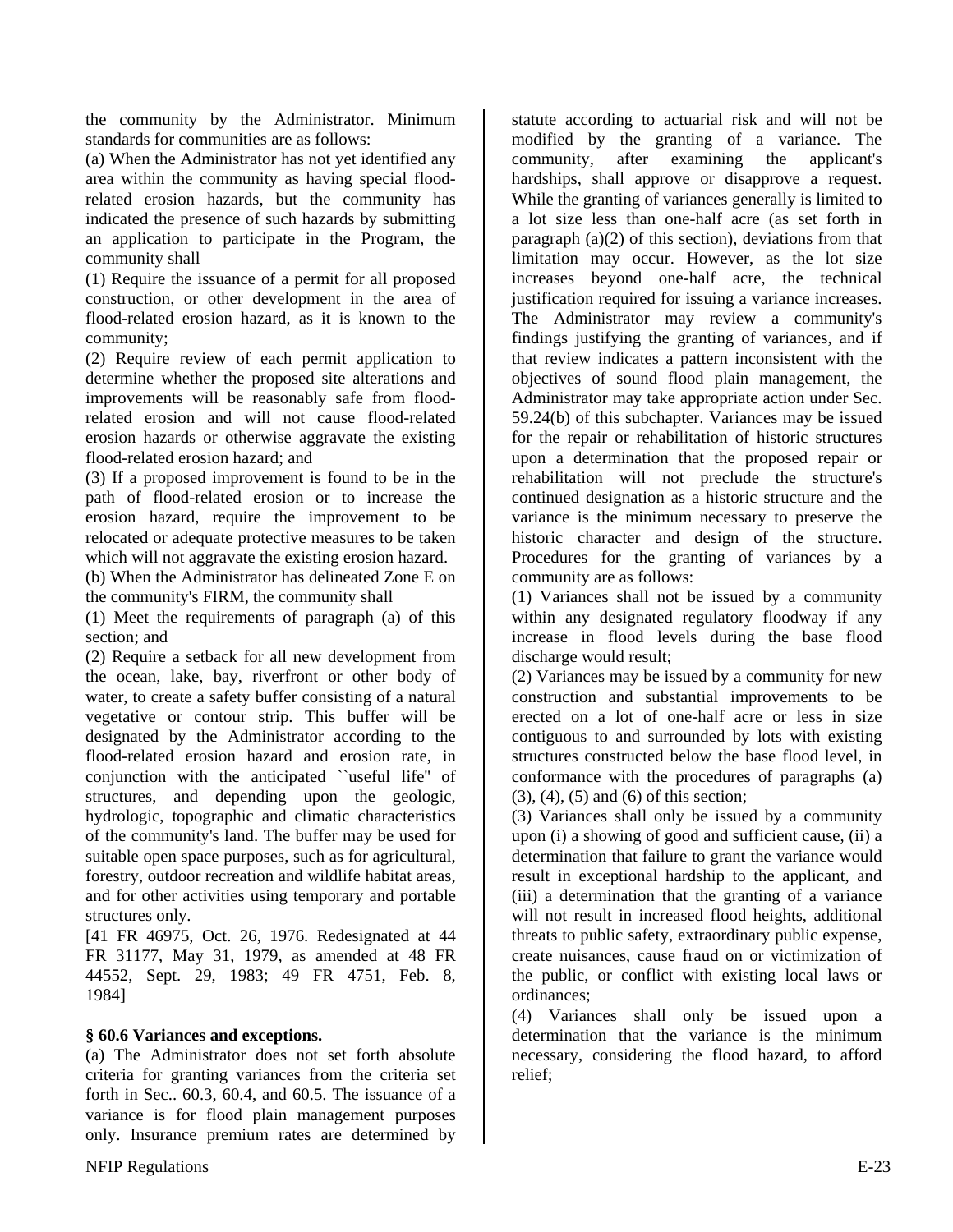(5) A community shall notify the applicant in writing over the signature of a community official that (i) the issuance of a variance to construct a structure below the base flood level will result in increased premium rates for flood insurance up to amounts as high as \$25 for \$100 of insurance coverage and (ii) such construction below the base flood level increases risks to life and property. Such notification shall be maintained with a record of all variance actions as required in paragraph (a)(6) of this section; and

(6) A community shall (i) maintain a record of all variance actions, including justification for their issuance, and (ii) report such variances issued in its annual or biennial report submitted to the Administrator.

(7) Variances may be issued by a community for new construction and substantial improvements and for other development necessary for the conduct of a functionally dependent use provided that (i) the criteria of paragraphs  $(a)(1)$  through  $(a)(4)$  of this section are met, and (ii) the structure or other development is protected by methods that minimize flood damages during the base flood and create no additional threats to public safety.

(b)(1) The requirement that each flood-prone, mudslide (i.e., mudflow)-prone, and flood-related erosion prone community must adopt and submit adequate flood plain management regulations as a condition of initial and continued flood insurance eligibility is statutory and cannot be waived, and such regulations shall be adopted by a community within the time periods specified in Sec. 60.3, 60.4 or Sec. 60.5. However, certain exceptions from the standards contained in this subpart may be permitted where the Administrator recognizes that, because of extraordinary circumstances, local conditions may render the application of certain standards the cause for severe hardship and gross inequity for a particular community. Consequently, a community proposing the adoption of flood plain management regulations which vary from the standards set forth in Sec. 60.3, 60.4, or Sec. 60.5, shall explain in writing to the Administrator the nature and extent of and the reasons for the exception request and shall include sufficient supporting economic, environmental, topographic, hydrologic, and other scientific and technical data, and data with respect to the impact on public safety and the environment.

(2) The Administrator shall prepare a Special Environmental Clearance to determine whether the proposal for an exception under paragraph (b)(1) of this section will have significant impact on the human

environment. The decision whether an Environmental Impact Statement or other environmental document will be prepared, will be made in accordance with the procedures set out in 44 CFR part 10. Ninety or more days may be required for an environmental quality clearance if the proposed exception will have significant impact on the human environment thereby requiring an EIS.

(c) A community may propose flood plain management measures which adopt standards for floodproofed residential basements below the base flood level in zones A1-30, AH, AO, and AE which are not subject to tidal flooding. Nothwithstanding the requirements of paragraph

(b) of this section the Administrator may approve the proposal provided that:

(1) The community has demonstrated that areas of special flood hazard in which basements will be permitted are subject to shallow and low velocity flooding and that there is adequate flood warning time to ensure that all residents are notified of impending floods. For the purposes of this paragraph flood characteristics must include:

(i) Flood depths that are five feet or less for developable lots that are contiguous to land above the base flood level and three feet or less for other lots;

(ii) Flood velocities that are five feet per second or less; and(iii) Flood warning times that are 12 hours or greater. Flood warning times of two hours or greater may be approved if the community demonstrates that it has a flood warning system and emergency plan in operation that is adequate to ensure safe evacuation of flood plain residents.

(2) The community has adopted flood plain management measures that require that new construction and substantial improvements of residential structures with basements in zones A1-30, AH, AO, and AE shall:

(i) Be designed and built so that any basement area, together with attendant utilities and sanitary facilities below the floodproofed design level, is watertight with walls that are impermeable to the passage of water without human intervention. Basement walls shall be built with the capacity to resist hydrostatic and hydrodynamic loads and the effects of buoyancy resulting from flooding to the floodproofed design level, and shall be designed so that minimal damage will occur from floods that exceed that level. The floodproofed design level shall be an elevation one foot above the level of the base flood where the difference between the base flood and the 500-year flood is three feet or less and two feet above the level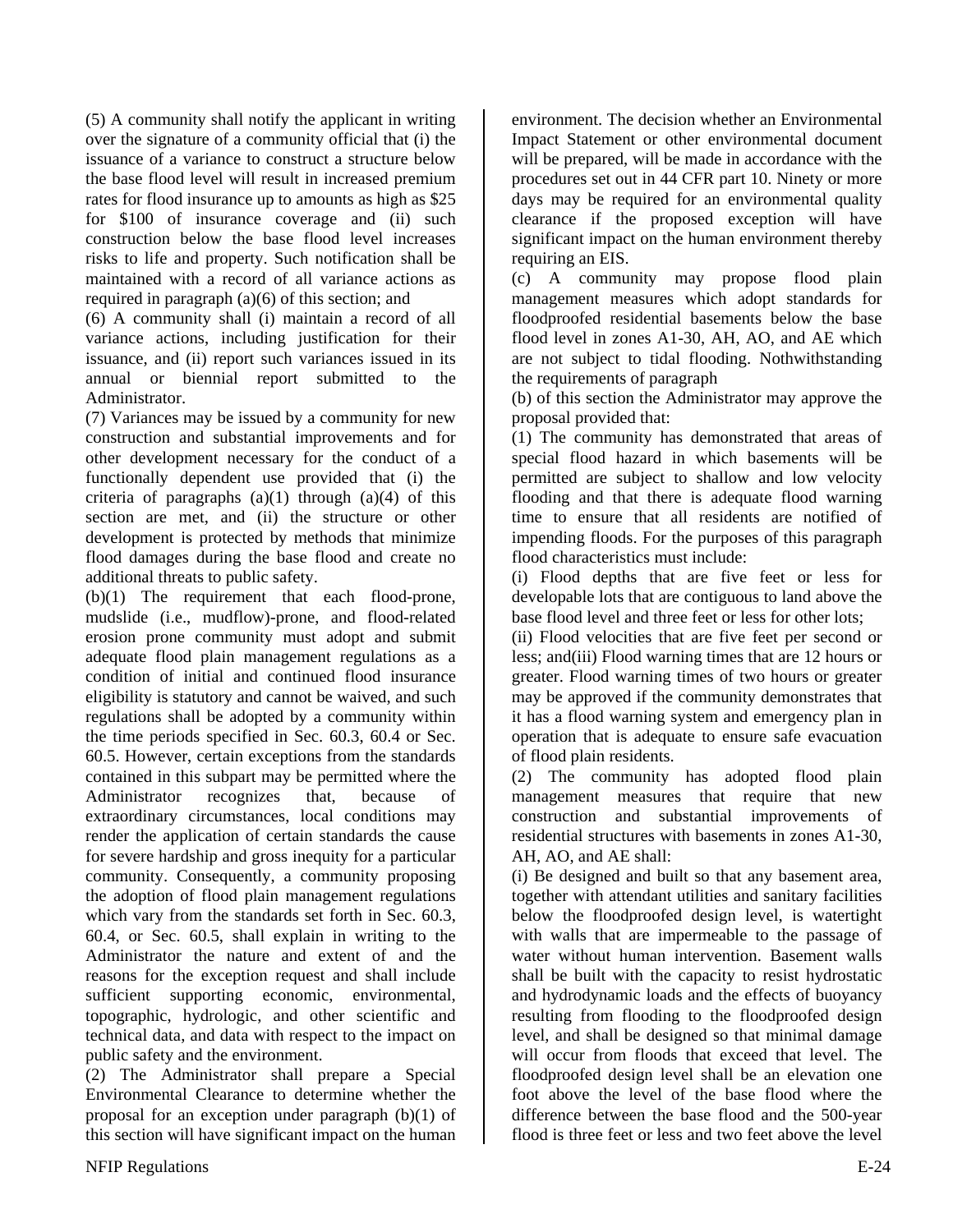of the base flood where the difference is greater than three feet.

(ii) Have the top of the floor of any basement area no lower than five feet below the elevation of the base flood;

 iii) Have the area surrounding the structure on all sides filled to or above the elevation of the base flood. Fill must be compacted with slopes protected by vegetative cover;

(iv) Have a registered professional engineer or architect develop or review the building's structural design, specifications, and plans, including consideration of the depth, velocity, and duration of flooding and type and permeability of soils at the building site, and certify that the basement design and methods of construction proposed are in accordance with accepted standards of practice for meeting the provisions of this paragraph;

(v) Be inspected by the building inspector or other authorized representative of the community to verify that the structure is built according to its design and those provisions of this section which are verifiable.

[41 FR 46975, Oct. 26, 1976. Redesignated at 44 FR 31177, May 31, 1979, as amended at 48 FR 44543 and 44552, Sept. 29, 1983; 49 FR 4751, Feb. 8, 1984; 50 FR 36025, Sept. 4, 1985; 51 FR 30308, Aug. 25, 1986; 54 FR 33550, Aug. 15, 1989]

#### **§ 60.7 Revisions of criteria for flood plain management regulations.**

From time to time part 60 may be revised as experience is acquired under the Program and new information becomes available. Communities will be given six months from the effective date of any new regulation to revise their flood plain management regulations to comply with any such changes.

#### **§ 60.8 Definitions.**

The definitions set forth in part 59 of this subchapter are applicable to this part.

#### **Subpart B--Requirements for State Flood Plain Management Regulations**

#### **§ 60.11 Purpose of this subpart.**

(a) A State is considered a ``community'' pursuant to Sec. 59.1 of this subchapter; and, accordingly, the Act provides that flood insurance shall not be sold or renewed under the Program unless a community has adopted adequate flood plain management regulations consistent with criteria established by the Administrator.

(b) This subpart sets forth the flood plain management criteria required for State-owned properties located within special hazard areas identified by the Administrator. A State shall satisfy such criteria as a condition to the purchase of a Standard Flood Insurance Policy for a State-owned structure or its contents, or as a condition to the approval by the Administrator, pursuant to part 75 of this subchapter, of its plan of self-insurance.

[41 FR 46975, Oct. 26, 1976. Redesignated at 44 FR 31177, May 31, 1979, as amended at 48 FR 44552, Sept. 29, 1983; 49 FR 4751, Feb. 8, 1984]

#### **§ 60.12 Flood plain management criteria for State-owned properties in special hazard areas.**

(a) The State shall comply with the minimum flood plain management criteria set forth in Sec.Sec. 60.3, 60.4, and 60.5. A State either shall:

(1) Comply with the flood plain management requirements of all local communities participating in the program in which State-owned properties are located; or(2) Establish and enforce flood plain management regulations which, at a minimum, satisfy the criteria set forth in Sec. 60.3, 60.4, and 60.5.

(b) The procedures by which a state government adopts and administers flood plain management regulations satisfying the criteria set forth in Sec. 60.3, 60.4 and 60.5 may vary from the procedures by which local governments satisfy the criteria.

(c) If any State-owned property is located in a nonparticipating local community, then the State shall comply with the requirements of paragraph (a)(2) of this section for the property.

#### **§ Sec. 60.13 Noncompliance.**

If a State fails to submit adequate flood plain management regulations applicable to State-owned properties pursuant to Sec. 60.12 within six months of the effective date of this regulation, or fails to adequately enforce such regulations, the State shall be subject to suspensive action pursuant to Sec. 59.24. Where the State fails to adequately enforce its flood plain management regulations, the Administrator shall conduct a hearing before initiating such suspensive action.

[41 FR 46975, Oct. 26, 1976. Redesignated at 44 FR 31177, May 31, 1979, as amended at 48 FR 44552, Sept. 29, 1983; 49 FR 4751, Feb. 8, 1984]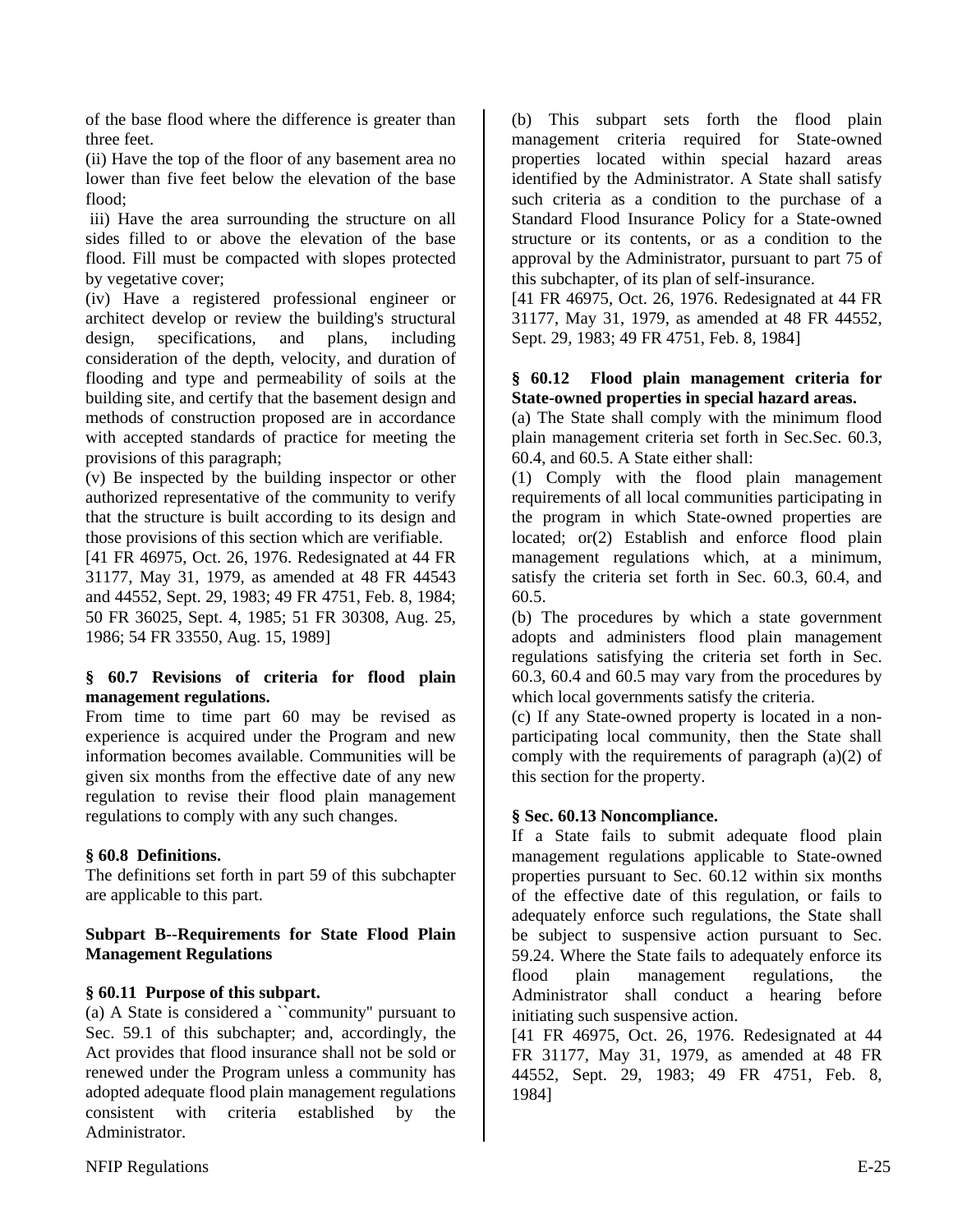#### **Subpart C--Additional Considerations in Managing Flood-Prone, Mudslide (i.e., Mudflow)- Prone and Flood-Related Erosion-Prone Areas**

#### **§ 60.21 Purpose of this subpart.**

The purpose of this subpart is to encourage the formation and adoption of overall comprehensive management plans for flood-prone, mudslide (i.e., mudflow)-prone and flood-related erosion-prone areas. While adoption by a community of the standards in this subpart is not mandatory, the community shall completely evaluate these standards.

#### **§ 60.22 Planning considerations for flood-prone areas.**

(a) The flood plain management regulations adopted by a community for flood-prone areas should:

(1) Permit only that development of flood-prone areas which (i) is appropriate in light of the probability of flood damage and the need to reduce flood losses, (ii) is an acceptable social and economic use of the land in relation to the hazards involved, and (iii) does not increase the danger to human life;

(2) Prohibit nonessential or improper installation of public utilities and public facilities in flood-prone areas.

(b) In formulating community development goals after the occurrence of a flood disaster, each community shall consider--

(1) Preservation of the flood-prone areas for open space purposes;

(2) Relocation of occupants away from flood-prone areas;

(3) Acquisition of land or land development rights for public purposes consistent with a policy of minimization of future property losses;

(4) Acquisition of frequently flood-damaged structures;

(c) In formulating community development goals and in adopting flood plain management regulations, each community shall consider at least the following factors--

(1) Human safety;

(2) Diversion of development to areas safe from flooding in light of the need to reduce flood damages and in light of the need to prevent environmentally incompatible flood plain use;

(3) Full disclosure to all prospective and interested parties (including but not limited to purchasers and renters) that

(i) certain structures are located within flood-prone areas,

(ii) variances have been granted for certain structures located within flood-prone areas, and

(iii) premium rates applied to new structures built at elevations below the base flood substantially increase as the elevation decreases;

(4) Adverse effects of flood plain development on existing development;

(5) Encouragement of floodproofing to reduce flood damage;

(6) Flood warning and emergency preparedness plans;

(7) Provision for alternative vehicular access and escape routes when normal routes are blocked or destroyed by flooding;

(8) Establishment of minimum floodproofing and access requirements for schools, hospitals, nursing homes, orphanages, penal institutions, fire stations, police stations, communications centers, water and sewage pumping stations, and other public or quasipublic facilities already located in the flood-prone area, to enable them to withstand flood damage, and to facilitate emergency operations;

(9) Improvement of local drainage to control increased runoff that might increase the danger of flooding to other properties;

(10) Coordination of plans with neighboring community's flood plain management programs;

(11) The requirement that all new construction and substantial improvements in areas subject to subsidence be elevated above the base flood level equal to expected subsidence for at least a ten year period;

(12) For riverine areas, requiring subdividers to furnish delineations for floodways before approving a subdivision;

(13) Prohibition of any alteration or relocation of a watercourse, except as part of an overall drainage basin plan. In the event of an overall drainage basin plan, provide that the flood carrying capacity within the altered or relocated portion of the watercourse is maintained;

(14) Requirement of setbacks for new construction within Zones V1-30, VE, and V on a community's FIRM;

(15) Requirement of additional elevation above the base flood level for all new construction and substantial improvements within Zones A1-30, AE, V1-30, and VE on the community's FIRM to protect against such occurrences as wave wash and floating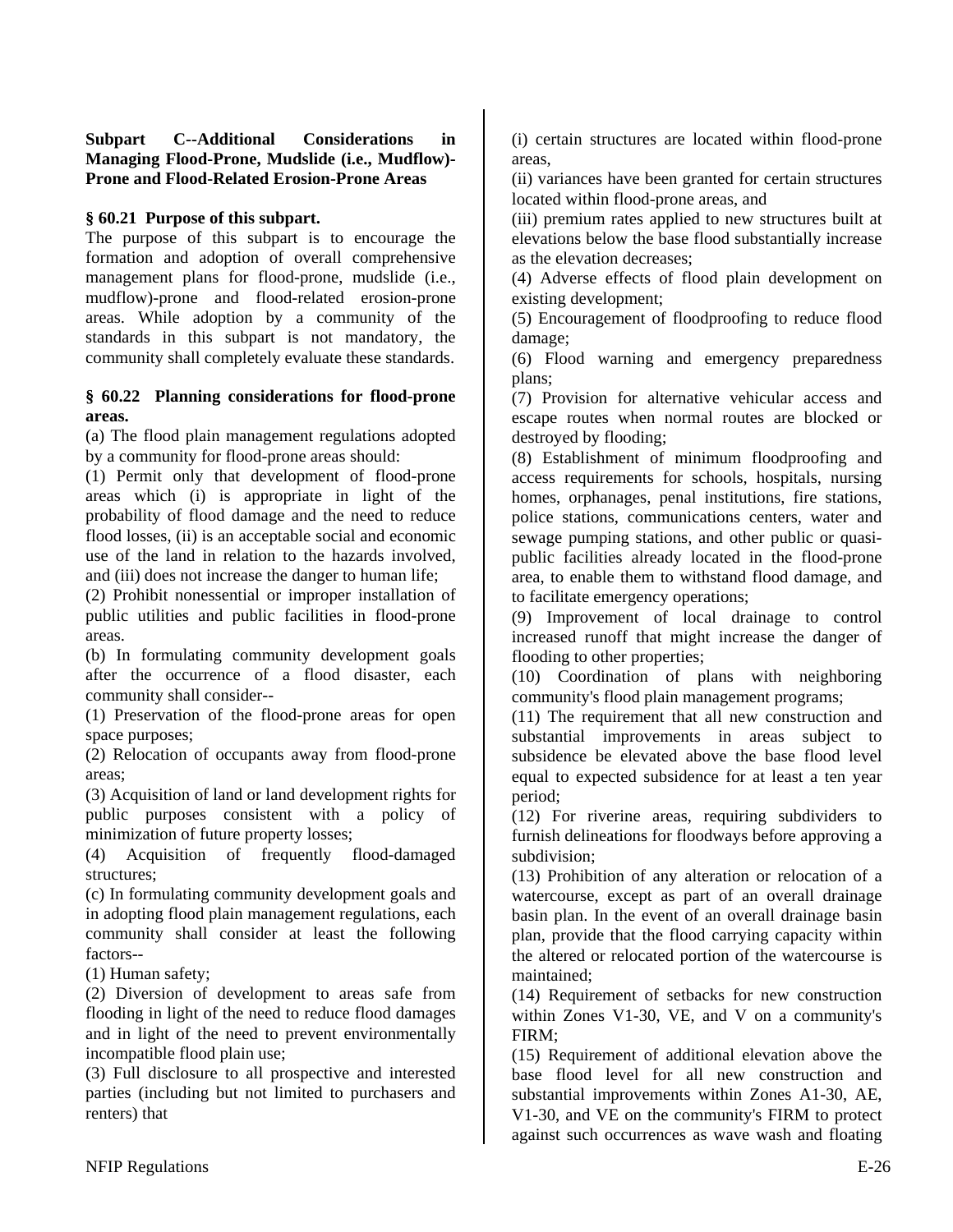debris, to provide an added margin of safety against floods having a magnitude greater than the base flood, or to compensate for future urban development;

(16) Requirement of consistency between state, regional and local comprehensive plans and flood plain management programs;

(17) Requirement of pilings or columns rather than fill, for the elevation of structures within flood-prone areas, in order to maintain the storage capacity of the flood plain and to minimize the potential for negative impacts to sensitive ecological areas;

(18) Prohibition, within any floodway or coastal high hazard area, of plants or facilities in which hazardous substances are manufactured.

(19) Requirement that a plan for evacuating residents of all manufactured home parks or subdivisions located within flood prone areas be developed and filed with and approved by appropriate community emergency management authorities. [41 FR 46975, Oct. 26, 1976. Redesignated at 44 FR 31177, May 31, 1979, as amended at 50 FR 36025, Sept. 4, 1985; 54 FR 40284, Sept. 29, 1989]

#### **§ 60.23 Planning considerations for mud slide (i.e., mudflow)-prone areas.**

The planning process for communities identified under part 65 of this subchapter as containing Zone M, or which indicate in their applications for flood insurance pursuant to Sec. 59.22 of this subchapter that they have mudslide (i.e., mudflow) areas, should include--

(a) The existence and extent of the hazard;

(b) The potential effects of inappropriate hillside development, including

(1) Loss of life and personal injuries, and

(2) Public and private property losses, costs, liabilities, and exposures resulting from potential mudslide (i.e., mudflow) hazards;

(c) The means of avoiding the hazard including the (1) availability of land which is not mudslide (i.e., mudflow)-prone and the feasibility of developing such land instead of further encroaching upon mudslide (i.e., mudflow) areas, (2) possibility of public acquisition of land, easements, and development rights to assure the proper development of hillsides, and

(3) advisability of preserving mudslide (i.e., mudflow) areas as open space;

(d) The means of adjusting to the hazard, including the (1) establishment by ordinance of site exploration, investigation, design, grading, construction, filing,

compacting, foundation, sewerage, drainage, subdrainage, planting, inspection and maintenance standards and requirements that promote proper land use, and

(2) provision for proper drainage and subdrainage on public property and the location of public utilities and service facilities, such as sewer, water, gas and electrical systems and streets in a manner designed to minimize exposure to mudslide (i.e., mudflow) hazards and prevent their aggravation;

(e) Coordination of land use, sewer, and drainage regulations and ordinances with fire prevention, flood plain, mudslide (i.e., mudflow), soil, land, and water regulation in neighboring communities;

(f) Planning subdivisions and other developments in such a manner as to avoid exposure to mudslide (i.e., mudflow) hazards and the control of public facility and utility extension to discourage inappropriate development;

(g) Public facility location and design requirements with higher site stability and access standards for schools, hospitals, nursing homes, orphanages, correctional and other residential institutions, fire and police stations, communication centers, electric power transformers and substations, water and sewer pumping stations and any other public or quasi-public institutions located in the mudslide (i.e., mudflow) area to enable them to withstand mudslide (i.e., mudflow) damage and to facilitate emergency operations; and

(h) Provision for emergencies, including:

(1) Warning, evacuation, abatement, and access procedures in the event of mudslide (i.e., mudflow),

(2) Enactment of public measures and initiation of private procedures to limit danger and damage from continued or future mudslides (i.e., mudflow),

(3) Fire prevention procedures in the event of the rupture of gas or electrical distribution systems by mudslides,

(4) Provisions to avoid contamination of water conduits or deterioration of slope stability by the rupture of such systems,

(5) Similar provisions for sewers which in the event of rupture pose both health and site stability hazards and

(6) Provisions for alternative vehicular access and escape routes when normal routes are blocked or destroyed by mudslides (i.e., mudflow);

(i) The means for assuring consistency between state, areawide, and local comprehensive plans with the plans developed for mudslide (i.e., mudflow)-prone areas;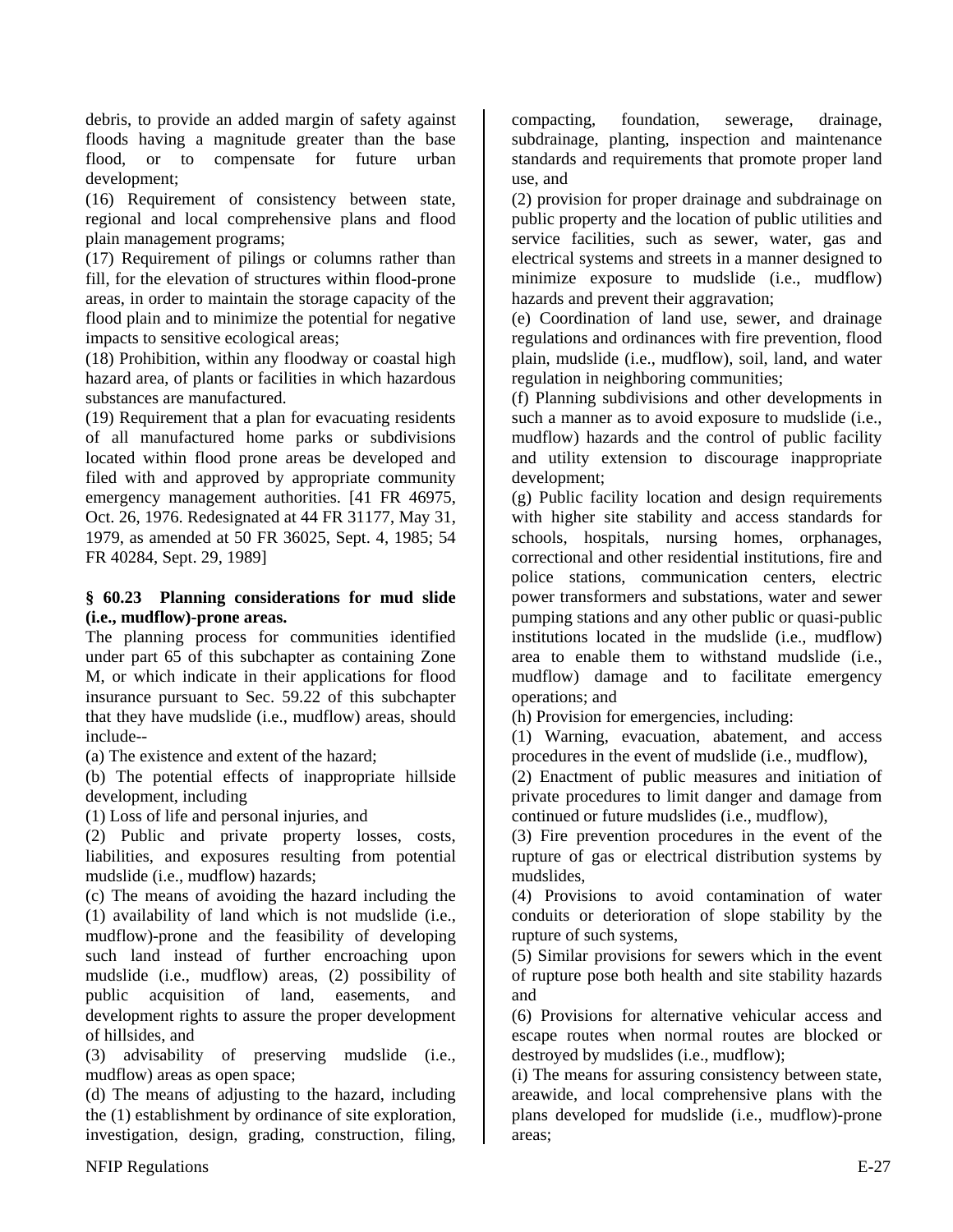(j) Deterring the nonessential installation of public utilities and public facilities in mudslide (i.e., mudflow)-prone areas.

#### **§ 60.24 Planning considerations for flood-related erosion-prone areas.**

The planning process for communities identified under part 65 of this subchapter as containing Zone E or which indicate in their applications for flood insurance coverage pursuant to Sec.

59.22 of this subchapter that they have flood-related erosion areas should include--

(a) The importance of directing future developments to areas not exposed to flood-related erosion;

(b) The possibility of reserving flood-related erosionprone areas for open space purposes;

(c) The coordination of all planning for the floodrelated erosion-prone areas with planning at the State and Regional levels, and with planning at the level of neighboring communities;

(d) Preventive action in E zones, including setbacks, shore protection works, relocating structures in the path of flood-related erosion, and community acquisition of flood-related erosion-prone properties for public purposes;

(e) Consistency of plans for flood-related erosionprone areas with comprehensive plans at the state, regional and local levels.

#### **§ 60.25 Designation, duties, and responsibilities of State Coordinating Agencies.**

(a) States are encouraged to demonstrate a commitment to the minimum flood plain management criteria set forth in Sec.Sec. 60.3, 60.4, and 60.5 as evidenced by the designation of an agency of State government to be responsible for coordinating the Program aspects of flood plain management in the State.

(b) State participation in furthering the objectives of this part shall include maintaining capability to perform the appropriate duties and responsibilities as follows:

(1) Enact, whenever necessary, legislation enabling counties and municipalities to regulate development within flood-prone areas;

(2) Encourage and assist communities in qualifying for participation in the Program;

(3) Guide and assist county and municipal public bodies and agencies in developing, implementing, and maintaining local flood plain management regulations;

(4) Provide local governments and the general public

with Program information on the coordination of local activities with Federal and State requirements for managing flood-prone areas;

(5) Assist communities in disseminating information on minimum elevation requirements for development within flood-prone areas;

(6) Assist in the delineation of riverine and coastal flood-prone areas, whenever possible, and provide all relevant technical information to the Administrator;

(7) Recommend priorities for Federal flood plain management activities in relation to the needs of county and municipal localities within the State;

(8) Provide notification to the Administrator in the event of apparent irreconcilable differences between a community's local flood plain management program and the minimum requirements of the Program;

(9) Establish minimum State flood plain management regulatory standards consistent with those established in this part and in conformance with other Federal and State environmental and water pollution standards for the prevention of pollution during periods of flooding;

(10) Assure coordination and consistency of flood plain management activities with other State, areawide, and local planning and enforcement agencies;

(11) Assist in the identification and implementation of flood hazard mitigation recommendations which are consistent with the minimum flood plain management criteria for the Program;

(12) Participate in flood plain management training opportunities and other flood hazard preparedness programs whenever practicable.

(c) Other duties and responsibilities, which may be deemed appropriate by the State and which are to be officially designated as being conducted in the capacity of the State Coordinating Agency for the Program, may be carried out with prior notification of the Administrator.

(d) For States which have demonstrated a commitment to and experience in application of the minimum flood plain management criteria set forth in Sec. 60.3, 60.4, and 60.5 as evidenced by the establishment and implementation of programs which substantially encompass the activities described in paragraphs (a), (b), and (c) of this section, the Administrator shall take the foregoing into account when:

(1) Considering State recommendations prior to implementing Program activities affecting State communities;

(2) Considering State approval or certifications of

NFIP Regulations E-28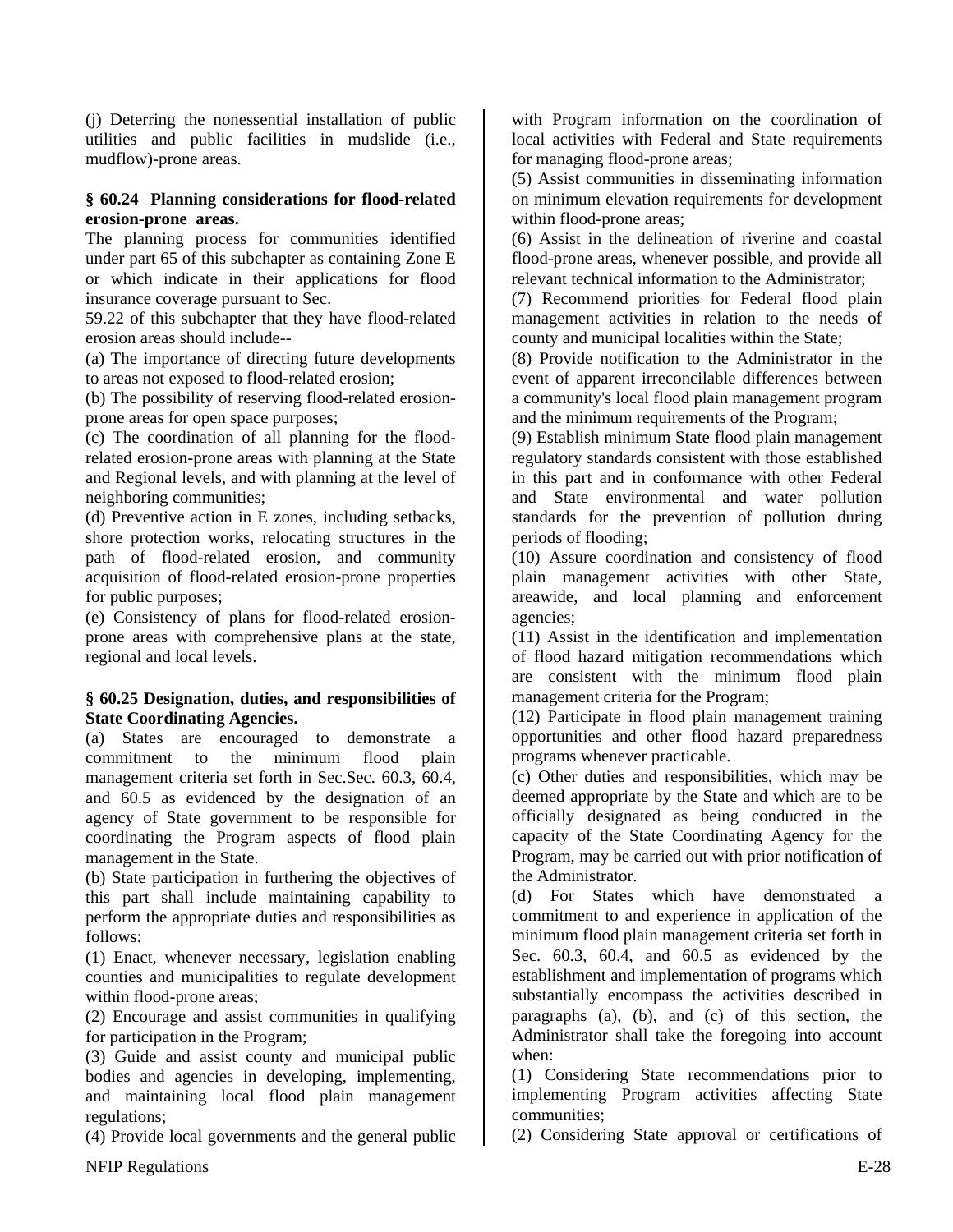local flood plain management regulations as meeting the requirements of this part. [51 FR 30309, Aug. 25, 1986]

#### **§ 60.26 Local coordination.**

(a) Local flood plain, mudslide (i.e., mudflow) and flood-related erosion area management, forecasting, emergency preparedness, and damage abatement programs should be coordinated with relevant Federal, State, and regional programs;

(b) A community adopting flood plain management regulations pursuant to these criteria should coordinate with the appropriate State agency to promote public acceptance and use of effective flood plain, mudslide, (i.e., mudflow) and flood-related erosion regulations;

(c) A community should notify adjacent communities prior to substantial commercial developments and large subdivisions to be undertaken in areas having special flood, mudslide (i.e., mudflow) and/or floodrelated erosion hazards.

#### **PART 65--IDENTIFICATION AND MAPPING OF SPECIAL HAZARD AREAS-Table of Contents**

Sec.

65.1 Purpose of part.

65.2 Definitions.

65.3 Requirement to submit new technical data.

65.4 Right to submit new technical data.

65.5 Revision to special hazard area boundaries with

no change to base flood elevation determinations.

65.6 Revision of base flood elevation determinations.

65.7 Floodway revisions.

65.8 Review of proposed projects.

65.9 Review and response by the Administrator.

65.10 Mapping of areas protected by levee systems.

65.11 Evaluation of sand dunes in mapping coastal flood hazard areas.

65.12 Revision of flood insurance rate maps to reflect base flood elevations caused by proposed encroachments.

65.13 Mapping and map revisions for areas subject to alluvial fan flooding.

65.14 Remapping of areas for which local flood protection systems no longer provide base flood protection.

65.15 List of communities submitting new technical data.

65.16 Standard Flood Hazard Determination Form and Instructions.

65.17 Review of determinations.

Authority: 42 U.S.C. 4001 et seq.; Reorganization Plan No. 3 of 1978, 43 FR 41943, 3 CFR, 1978 Comp., p. 329; E.O. 12127 of Mar. 31, 1979, 44 FR 19367, 3 CFR, 1979 Comp., p. 376.

## **§ 65.1 Purpose of part.**

42 U.S.C. 4104 authorizes the Director to identify and publish information with respect to all areas within the United States having special flood, mudslide (i.e., mudflow) and flood-related erosion hazards. The purpose of this part is to outline the steps a community needs to take in order to assist the Agency's effort in providing up-to-date identification and publication, in the form of the maps described in part 64, on special flood, mudslide (i.e., mudflow) and flood-related erosion hazards. [48 FR 28278, June 21, 1983]

#### **§ 65.2 Definitions.**

(a) Except as otherwise provided in this part, the definitions set forth in part 59 of this subchapter are applicable to this part.

(b) For the purpose of this part, a certification by a registered professional engineer or other party does not constitute a warranty or guarantee of performance, expressed or implied. Certification of data is a statement that the data is accurate to the best of the certifier's knowledge. Certification of analyses is a statement that the analyses have been performed correctly and in accordance with sound engineering practices. Certification of structural works is a statement that the works are designed in accordance with sound engineering practices to provide protection from the base flood. Certification of ``as built" conditions is a statement that the structure(s) has been built according to the plans being certified, is in place, and is fully functioning.

(c) For the purposes of this part, ``reasonably safe from flooding'' means base flood waters will not inundate the land or damage structures to be removed from the SFHA and that any subsurface waters related to the base flood will not damage existing or proposed buildings.

[51 FR 30313, Aug. 25, 1986, as amended at 66 FR 22442, May 4, 2001]

#### **§ 65.3 Requirement to submit new technical data.**

A community's base flood elevations may increase or decrease resulting from physical changes affecting flooding conditions. As soon as practicable, but not later than six months after the date such information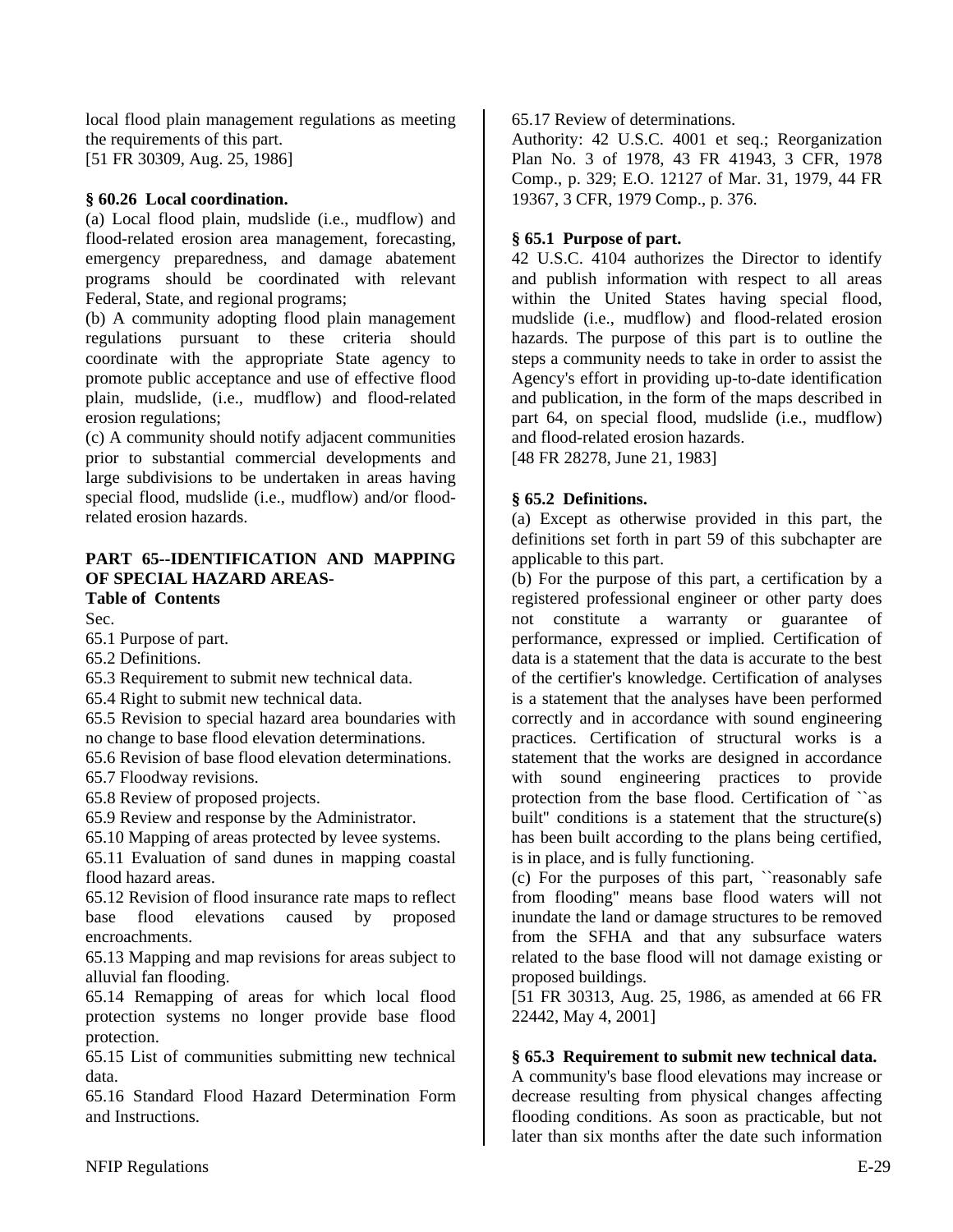becomes available, a community shall notify the Administrator of the changes by submitting technical or scientific data in accordance with this part. Such a submission is necessary so that upon confirmation of those physical changes affecting flooding conditions, risk premium rates and flood plain management requirements will be based upon current data. [51 FR 30313, Aug. 25, 1986]

#### **§ 65.4 Right to submit new technical data.**

(a) A community has a right to request changes to any of the information shown on an effective map that does not impact flood plain or floodway delineations or base flood elevations, such as community boundary changes, labeling, or planimetric details. Such a submission shall include appropriate supporting documentation in accordance with this part and may be submitted at any time.

(b) All requests for changes to effective maps, other than those Initiated by FEMA, must be made in writing by the Chief Executive Officer of the community (CEO) or an official designated by the CEO. Should the CEO refuse to submit such a request on behalf of another party, FEMA will agree to review it only if written evidence is provided indicating the CEO or designee has been requested to do so.(c) Requests for changes to effective Flood Insurance Rate Maps (FIRMs) and Flood Boundary and Floodway Maps (FBFMs) are subject to the cost recovery procedures described in 44 CFR part 72. As indicated in part 72, revisions requested to correct mapping errors or errors in the Flood Insurance Study analysis are not to be subject to the cost-recovery procedures.

[51 FR 30313, Aug. 25, 1986, as amended at 57 FR 29038, June 30, 1992; 61 FR 46331, Aug. 30, 1996; 62 FR 5736, Feb. 6, 1997]

Editorial Note: For references to FR pages showing lists of eligible communities, see the List of CFR Sections Affected, which appears in the Finding Aids section of the printed volume and on GPO Access.

#### **§ 65.5 Revision to special hazard area boundaries with no change to base flood elevation determinations.**

(a) Data requirements for topographic changes. In many areas of special flood hazard (excluding V zones and floodways) it may be feasible to elevate areas with engineered earthen fill above the base flood elevation. Scientific and technical information to support a request to gain exclusion from an area of special flood hazard of a structure or parcel of land that has been elevated by the placement of engineered earthen fill will include the following:

(1) A copy of the recorded deed indicating the legal description of the property and the official recordation information (deed book volume and page number) and bearing the seal of the appropriate recordation official (e.g., County Clerk or Recorder of Deeds).

(2) If the property is recorded on a plat map, a copy of the recorded plat indicating both the location of the property and the official recordation information (plat book volume and page number) and bearing the seal of the appropriate recordation official. If the property is not recorded on a plat map, FEMA requires copies of the tax map or other suitable maps to help in locating the property accurately.

(3) A topographic map or other information indicating existing ground elevations and the date of fill. FEMA's determination to exclude a legally defined parcel of land or a structure from the area of special flood hazard will be based upon a comparison of the base flood elevations to the lowest ground elevation of the parcel or the lowest adjacent grade to the structure. If the lowest ground elevation of the entire legally defined parcel of land or the lowest adjacent grade to the structure are at or above the elevations of the base flood, FEMA will exclude the parcel and/or structure from the area of special flood hazard.

(4) Written assurance by the participating community that they have complied with the appropriate minimum floodplain management requirements under Sec. 60.3. This includes the requirements that:

(i) Existing residential structures built in the SFHA have their lowest floor elevated to or above the base flood;

(ii) The participating community has determined that the land and any existing or proposed structures to be removed from the SFHA are ``reasonably safe from flooding'', and that they have on file, available upon request by FEMA, all supporting analyses and documentation used to make that determination;

(iii) The participating community has issued permits for all existing and proposed construction or other development; and

(iv) All necessary permits have been received from those governmental agencies where approval is required by Federal, State, or local law.

(5) If the community cannot assure that it has complied with the appropriate minimum floodplain management requirements under Sec. 60.3, of this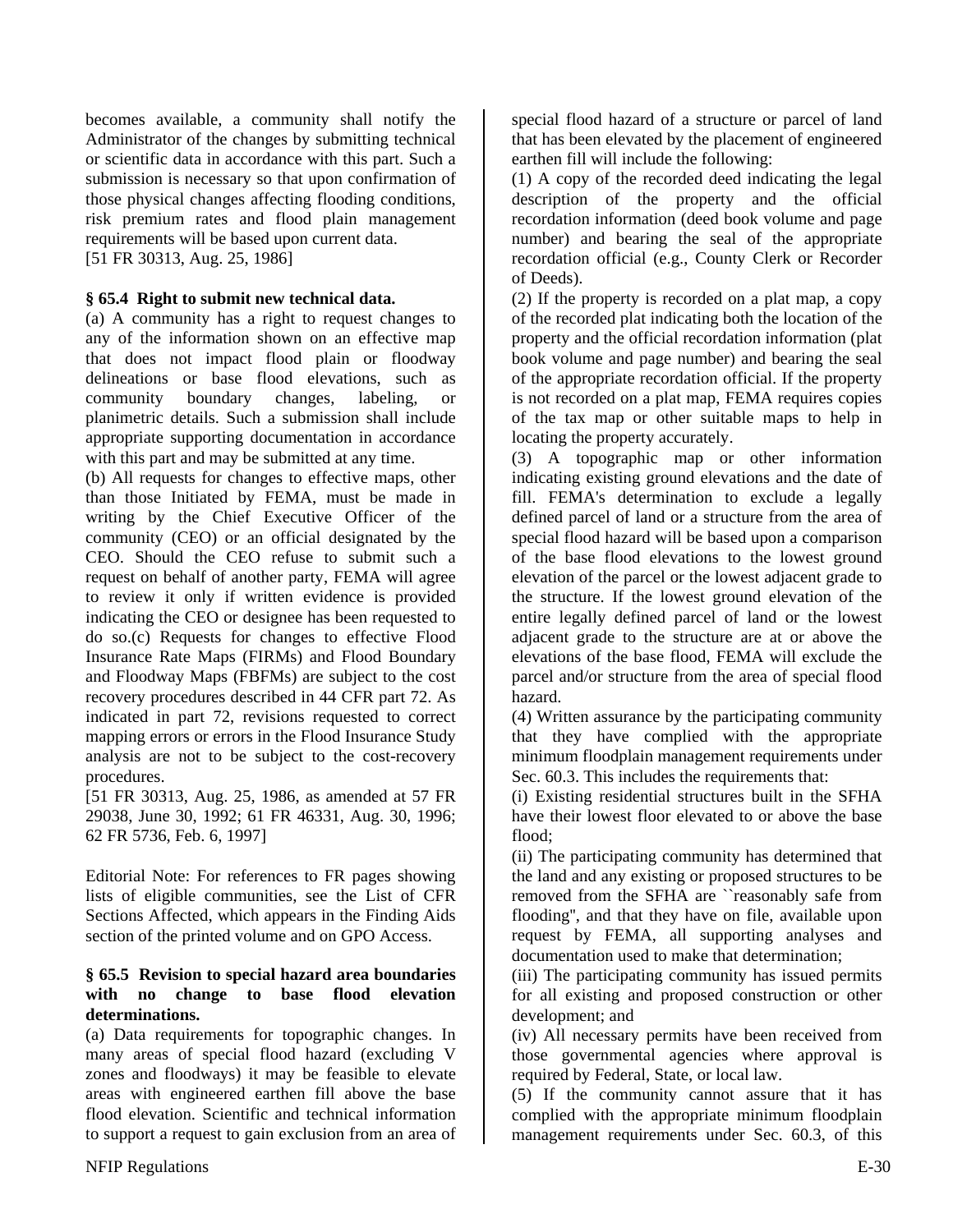chapter, the map revision request will be deferred until the community remedies all violations to the maximum extent possible through coordination with FEMA. Once the remedies are in place, and the community assures that the land and structures are ``reasonably safe from flooding,'' we will process a revision to the SFHA using the criteria set forth in Sec.  $65.5(a)$ . The community must maintain on file, and make available upon request by FEMA, all supporting analyses and documentation used in determining that the land or structures are ``reasonably safe from flooding.''

(6) Data to substantiate the base flood elevation. If we complete a Flood Insurance Study (FIS), we will use those data to substantiate the base flood elevation. Otherwise, the community may submit data provided by an authoritative source, such as the U.S. Army Corps of Engineers, U.S. Geological Survey, Natural Resources Conservation Service, State and local water resource departments, or technical data prepared and certified by a registered professional engineer. If base flood elevations have not previously been established, we may also request hydrologic and hydraulic calculations.

(7) A revision of floodplain delineations based on fill must demonstrate that any such fill does not result in a floodway encroachment.

(b) New topographic data. A community may also follow the procedures described in paragraphs  $(a)(1)$ through (6) of this section to request a map revision when no physical changes have occurred in the area of special flood hazard, when no fill has been placed, and when the natural ground elevations are at or above the elevations of the base flood, where new topographic maps are more detailed or more accurate than the current map.

(c) Certification requirements. A registered professional engineer or licensed land surveyor must certify the items required in paragraphs  $(a)(3)$  and  $(6)$ and (b) of this section. Such certifications are subject to the provisions under Sec. 65.2.

(d) Submission procedures. Submit all requests to the appropriate address serving the community's geographic area or to the FEMA Headquarters Office in Washington, DC.

[66 FR 22442, May 4, 2001]

#### **§ 65.6 Revision of base flood elevation determinations.**

(a) General conditions and data requirements.

(1) The supporting data must include all the information FEMA needs to review and evaluate the request. This may involve the requestor's performing new hydrologic and hydraulic analysis and delineation of new flood plain boundaries and floodways, as necessary.

(2) To avoid discontinuities between the revised and unrevised flood data, the necessary hydrologic and hydraulic analyses submitted by the map revision requestor must be extensive enough to ensure that a logical transition can be shown between the revised flood elevations, flood plain boundaries, and floodways and those developed previously for areas not affected by the revision. Unless it is demonstrated that it would not be appropriate, the revised and unrevised base flood elevations must match within one-half foot where such transitions occur.

(3) Revisions cannot be made based on the effects of proposed projects or future conditions. Section 65.8 of this subchapter contains provisions for obtaining conditional approval of proposed projects that may effect map changes when they are completed.

(4) The datum and date of releveling of benchmarks, if any, to which the elevations are referenced must be indicated.

(5) Maps will not be revised when discharges change as a result of the use of an alternative methodology or data for computing flood discharges unless the change is statistically significant as measured by a confidence limits analysis of the new discharge estimates.

(6) Any computer program used to perform hydrologic or hydraulic analyses in support of a flood insurance map revision must meet all of the following criteria:

(i) It must have been reviewed and accepted by a governmental agency responsible for the implementation of programs for flood control and/or the regulation of flood plain lands. For computer programs adopted by non-Federal agencies, certification by a responsible agency official must be provided which states that the program has been reviewed, tested, and accepted by that agency for purposes of design of flood control structures or flood plain land use regulation.

(ii) It must be well-documented including source codes and user's manuals.

(iii) It must be available to FEMA and all present and future parties impacted by flood insurance mapping developed or amended through the use of the program. For programs not generally available from a Federal agency, the source code and user's manuals must be sent to FEMA free of charge, with fullydocumented permission from the owner that FEMA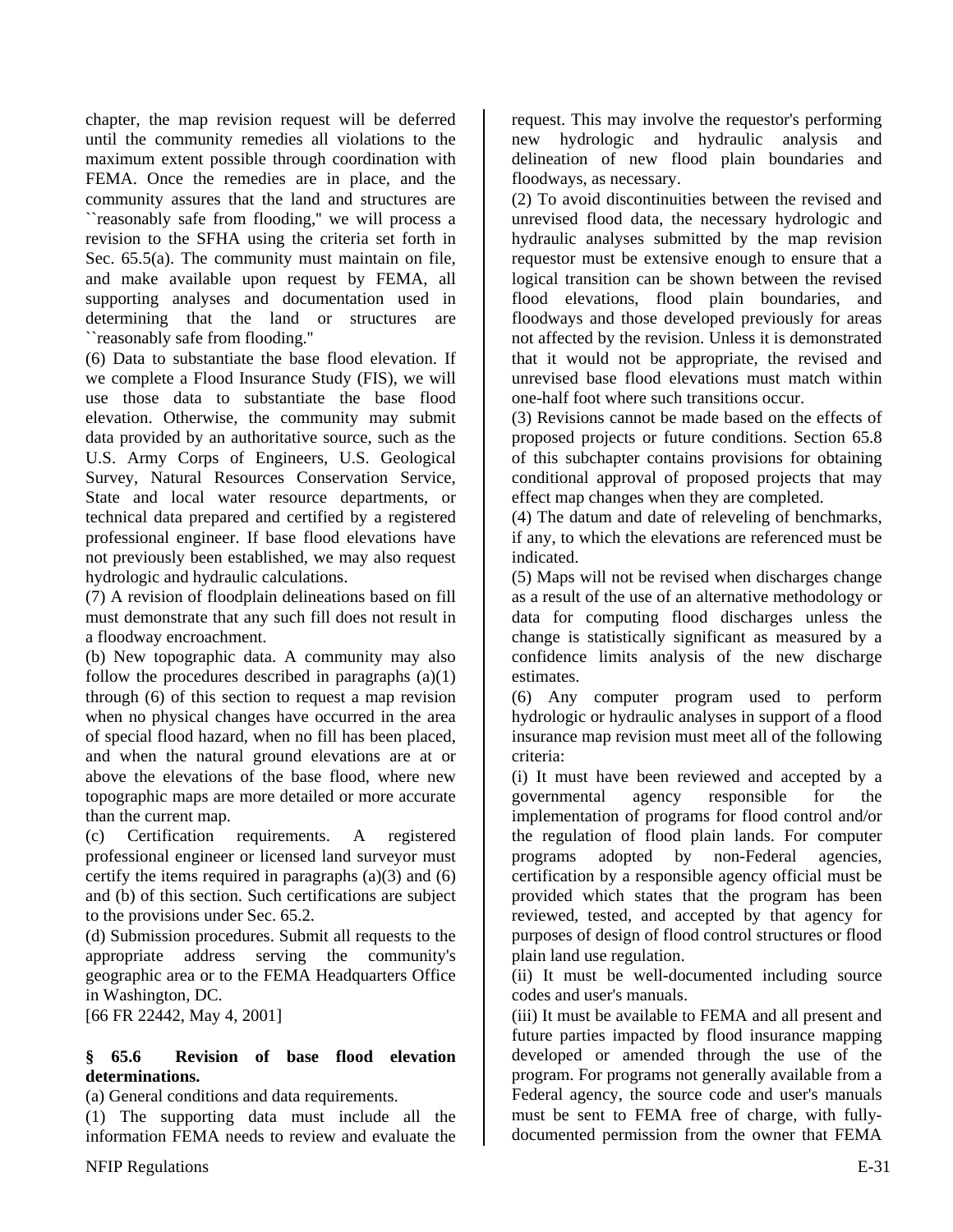may release the code and user's manuals to such impacted parties.

(7) A revised hydrologic analysis for flooding sources with established base flood elevations must include evaluation of the same recurrence interval(s) studied in the effective FIS, such as the 10-, 50-, 100-, and 500-year flood discharges.

(8) A revised hydraulic analysis for a flooding source with established base flood elevations must include evaluation of the same recurrence interval(s) studied in the effective FIS, such as the 10-, 50-, 100-, and 500-year flood elevations, and of the floodway. Unless the basis of the request is the use of an alternative hydraulic methodology or the requestor can demonstrate that the data of the original hydraulic computer model is unavailable or its use is inappropriate, the analysis shall be made using the same hydraulic computer model used to develop the base flood elevations shown on the effective Flood Insurance Rate Map and updated to show present conditions in the flood plain. Copies of the input and output data from the original and revised hydraulic analyses shall be submitted.

(9) A hydrologic or hydraulic analysis for a flooding source without established base flood elevations may be performed for only the 100year flood.

(10) A revision of flood plain delineations based on topographic Changes must demonstrate that any topographic changes have not resulted in a floodway encroachment.

(11) Delineations of flood plain boundaries for a flooding source with established base flood elevations must provide both the 100- and 500year flood plain boundaries. For flooding sources without established base flood elevations, only 100-year flood plain boundaries need be submitted. These boundaries should be shown on a topographic map of suitable scale and contour interval.

(12) If a community or other party seeks recognition from FEMA, on its FHBM or FIRM, that an altered or relocated portion of a watercourse provides protection from, or mitigates potential hazards of, the base flood, the Administrator may request specific documentation from the community certifying that, and describing how, the provisions of Sec.  $60.3(b)(7)$ of this subchapter will be met for the particular watercourse involved. This documentation, which may be in the form of a written statement from the Community Chief Executive Officer, an ordinance, or other legislative action, shall describe the nature of the maintenance activities to be performed, the frequency with which they will be performed, and the

title of the local community official who will be responsible for assuring that the maintenance activities are accomplished.

(13) Notwithstanding any other provisions of Sec. 65.6, a community may submit, in lieu of the documentation specified in Sec. 65.6(a)(12), certification by a registered professional engineer that the project has been designed to retain its flood carrying capacity without periodic maintenance.

(14) The participating community must provide written assurance that they have complied with the appropriate minimum floodplain management requirements under Sec. 60.3 of this chapter. This includes the requirements that:

(i) Existing residential structures built in the SFHA have their lowest floor elevated to or above the base flood;

(ii) The participating community has determined that the land and any existing or proposed structures to be removed from the SFHA are ``reasonably safe from flooding,'' and that they have on file, available upon request by FEMA, all supporting analyses and documentation used to make that determination;

(iii) The participating community has issued permits for all existing and proposed construction or other development; and

(iv) All necessary permits have been received from those governmental agencies where approval is required by Federal, State, or local law.

(15) If the community cannot assure that it has complied with the appropriate minimum floodplain management requirements under Sec. 60.3, of this chapter the map revision request will be deferred until the community remedies all violations to the maximum extent possible through coordination with FEMA. Once the remedies are in place, and the community assures that the land and structures are ``reasonably safe from flooding,'' we will process a revision to the SFHA using the criteria set forth under Sec. 65.6. The community must maintain on file, and make available upon request by FEMA, all supporting analyses and documentation used in determining that the land or structures are ``reasonably safe from flooding.''

(b) Data requirements for correcting map errors. To correct errors in the original flood analysis, technical data submissions shall include the following:

(1) Data identifying mathematical errors.

(2) Data identifying measurement errors and providing correct measurements.

(c) Data requirements for changed physical conditions. Revisions based on the effects of physical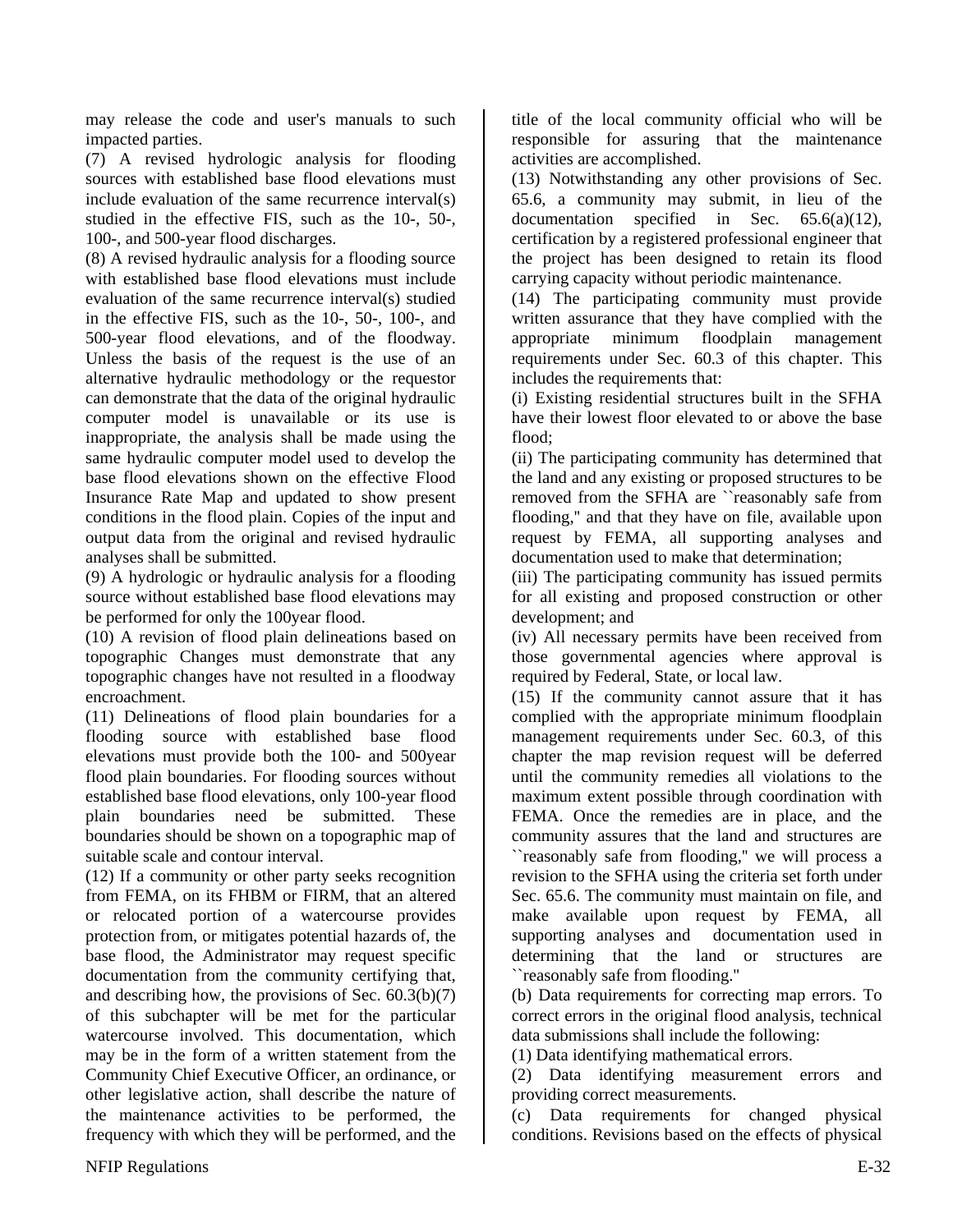changes that have occurred in the flood plain shall include:

(1) Changes affecting hydrologic conditions. The following data must be submitted:

(i) General description of the changes (e.g., dam, diversion channel, or detention basin).

(ii) Construction plans for as-built conditions, if applicable.

(iii) New hydrologic analysis accounting for the effects of the changes.

(iv) New hydraulic analysis and profiles using the new flood discharge values resulting from the hydrologic analysis.

(v) Revised delineations of the flood plain boundaries and floodway.

(2) Changes affecting hydraulic conditions. The following data shall be submitted:

(i) General description of the changes (e.g., channelization or new bridge, culvert, or levee).

(ii) Construction plans for as-built conditions.

(iii) New hydraulic analysis and flood elevation profiles accounting for the effects of the changes and using the original flood discharge values upon which the original map is based.

(iv) Revised delineations of the flood plain boundaries and floodway.

(3) Changes involving topographic conditions. The following data shall be submitted:

(i) General description of the changes (e.g., grading or filling).

(ii) New topographic information, such as spot elevations, cross sections grading plans, or contour maps.

(iii) Revised delineations of the flood plain boundaries and, if necessary, floodway.

(d) Data requirements for incorporating improved data. Requests for revisions based on the use of improved hydrologic, hydraulic, or topographic data shall include the following data:

(1) Data that are believed to be better than those used in the original analysis (such as additional years of stream gage data).

(2) Documentation of the source of the data.

(3) Explanation as to why the use of the new data will improve the results of the original analysis.

(4) Revised hydrologic analysis where hydrologic data are being incorporated.

(5) Revised hydraulic analysis and flood elevation profiles where new hydrologic or hydraulic data are being incorporated.

(6) Revised delineations of the flood plain boundaries and floodway where new hydrologic, hydraulic, or topographic data are being incorporated.

(e) Data requirements for incorporating improved methods. Requests for revisions based on the use of improved hydrologic or hydraulic methodology shall include the following data:

(1) New hydrologic analysis when an alternative hydrologic methodology is being proposed.

(2) New hydraulic analysis and flood elevation profiles when an alternative hyrologic or hydraulic methodology is being proposed.

(3) Explanation as to why the alternative methodologies are superior to the original methodologies.

(4) Revised delineations of the flood plain boundaries and floodway based on the new analysis(es).

(f) Certification requirements. All analysis and data submitted by the requester shall be certified by a registered professional engineer or licensed land surveyor, as appropriate, subject to the definition of ``certification'' given at Sec. 65.2 of this subchapter.

(g) Submission procedures. All requests shall be submitted to the FEMA Regional Office servicing the community's geographic area or to the FEMA Headquarters Office in Washington, DC, and shall be accompanied by the appropriate payment, in accordance with 44 CFR part 72.

[51 FR 30314, Aug. 25, 1986, as amended at 53 FR 16279, May 6, 1988; 54 FR 33550, Aug. 15, 1989; 61 FR 46331, Aug. 30, 1996; 62 FR 5736, Feb. 6, 1997; 66 FR 22442, May 4, 2001]

#### **§ 65.7 Floodway revisions.**

(a) General. Floodway data is developed as part of FEMA Flood Insurance Studies and is utilized by communities to select and adopt floodways as part of the flood plain management program required by Sec. 60.3 of this subchapter. When it has been determined by a community that no practicable alternatives exist to revising the boundaries of its previously adopted floodway, the procedures below shall be followed.

(b) Data requirements when base flood elevation changes are requested. When a floodway revision is requested in association with a change to base flood elevations, the data requirements of Sec. 65.6 shall also be applicable. In addition, the following documentation shall be submitted:

(1) Copy of a public notice distributed by the community stating the community's intent to revise the floodway or a statement by the community that it has notified all affected property owners and affected adjacent jurisdictions.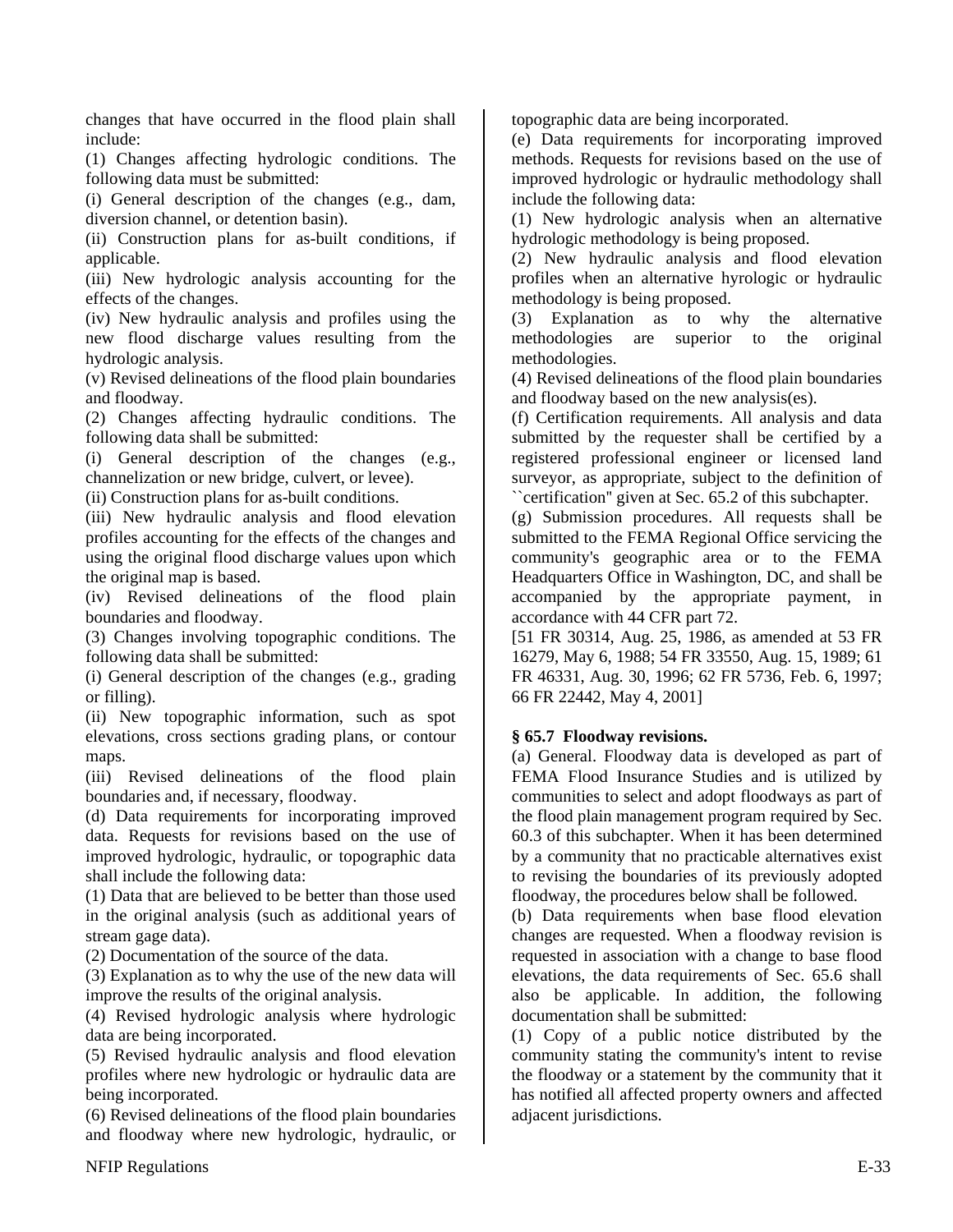(2) Copy of a letter notifying the appropriate State agency of the floodway revision when the State has jurisdiction over the floodway or its adoption by communities participating in the NFIP.

(3) Documentation of the approval of the revised floodway by the appropriate State agency (for communities where the State has jurisdiction over the floodway or its adoption by communities participating in the NFIP).

(4) Engineering analysis for the revised floodway, as described below:

(i) The floodway analysis must be performed using the hydraulic computer model used to determine the proposed base flood elevations.

(ii) The floodway limits must be set so that neither the effective base flood elevations nor the proposed base flood elevations if less than the effective base flood elevations, are increased by more than the amount specified under Sec. 60.3 (d)(2). Copies of the input and output data from the original and modified computer models must be submitted.

(5) Delineation of the revised floodway on the same topographic map used for the delineation of the revised flood boundaries.

(c) Data requirements for changes not associated with base flood elevation changes. The following data shall be submitted:

(1) Items described in paragraphs (b) (1) through (3) of this section must be submitted.

(2) Engineering analysis for the revised floodway, as described below:

(i) The original hydraulic computer model used to develop the established base flood elevations must be modified to include all encroachments that have occurred in the flood plain since the existing floodway was developed. If the original hydraulic computer model is not available, an alternate hydraulic computer model may be used provided the alternate model has been calibrated so as to reproduce the original water surface profile of the original hydraulic computer model. The alternate model must be then modified to include all encroachments that have occurred since the existing floodway was developed.

(ii) The floodway analysis must be performed with the modified computer model using the desired floodway limits.

(iii) The floodway limits must be set so that combined effects of the past encroachments and the new floodway limits do not increase the effective base flood elevations by more than the amount specified in Sec. 60.3(d)(2). Copies of the input and

output data from the original and modified computer models must be submitted.

(3) Delineation of the revised floodway on a copy of the effective NFIP map and a suitable topographic map.

(d) Certification requirements. All analyses submitted shall be certified by a registered professional engineer. All topographic data shall be certified by a registered professional engineer or licensed land surveyor. Certifications are subject to the definition given at Sec. 65.2 of this subchapter.

(e) Submission procedures. All requests that involve changes to floodways shall be submitted to the appropriate FEMA Regional Office servicing the community's geographic area.

[51 FR 30315, Aug. 25, 1986]

#### **§ 65.8 Review of proposed projects.**

A community, or an individual through the community, may request FEMA's comments on whether a proposed project, if built as proposed, would justify a map revision. FEMA's comments will be issued in the form of a letter, termed a Conditional Letter of Map Revision, in accordance with 44 CFR part 72. The data required to support such requests are the same as those required for final revisions under Sec.Sec. 65.5, 65.6, and 65.7, except as-built certification is not required. All such requests shall be submitted to the FEMA Headquarters Office in Washington, DC, and shall be accompanied by the appropriate payment, in accordance with 44 CFR part 72. [62 FR 5736, Feb. 6, 1997]

#### **§ 65.9 Review and response by the Administrator.**

If any questions or problems arise during review, FEMA will consult the Chief Executive Officer of the community (CEO), the community official designated by the CEO, and/or the requester for resolution. Upon receipt of a revision request, the Administrator shall mail an acknowledgment of receipt of such request to the CEO. Within 90 days of receiving the request with all necessary information, the Administrator shall notify the CEO of one or more of the following:

(a) The effective map(s) shall not be modified;

(b) The base flood elevations on the effective FIRM shall be modified and new base flood elevations shall be established under the provisions of part 67 of this subchapter;

(c) The changes requested are approved and the map(s) amended by Letter of Map Revision (LOMR);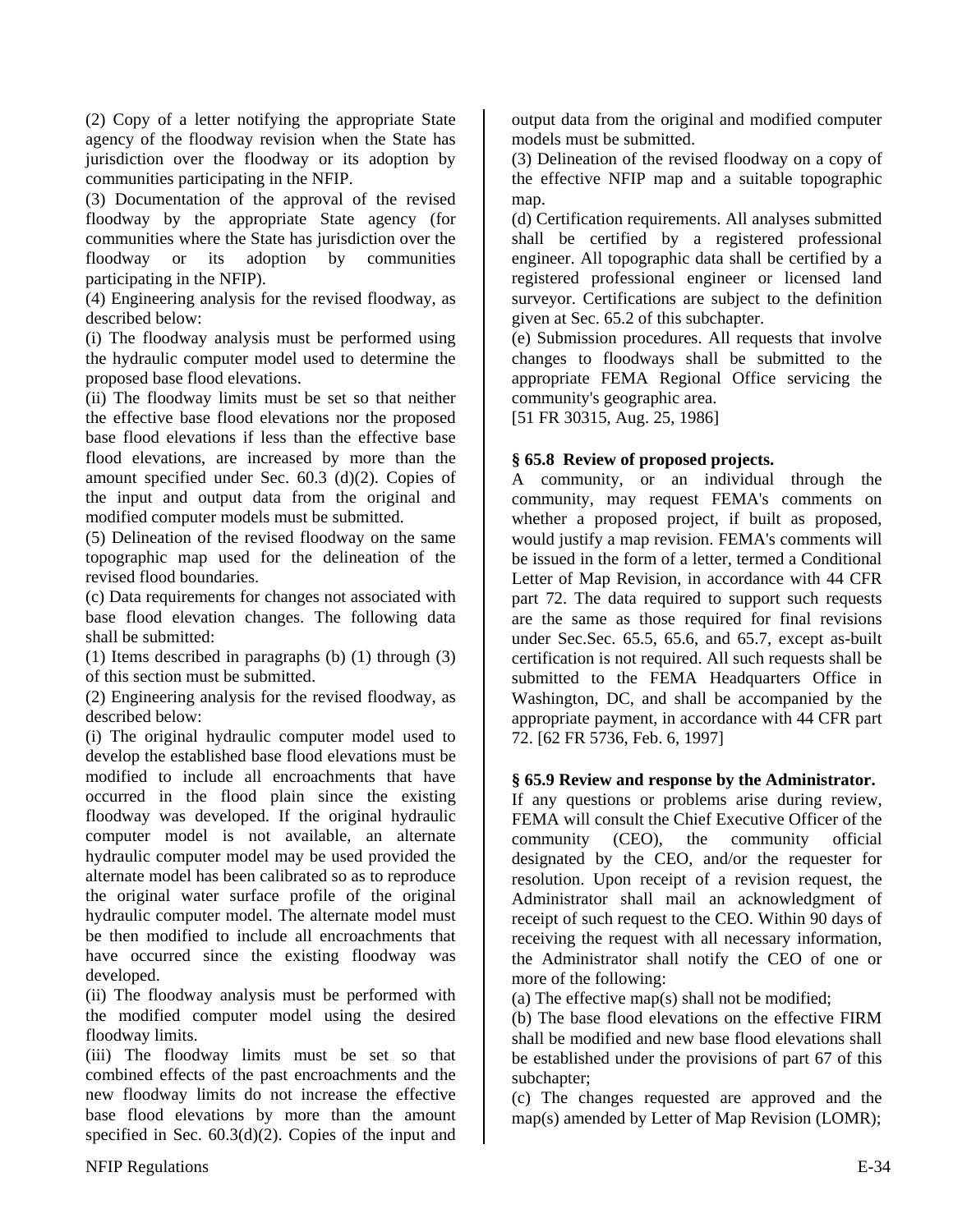(d) The changes requested are approved and a revised map(s) will be printed and distributed;

(e) The changes requested are not of such a significant nature as to warrant a reissuance or revision of the flood insurance study or maps and will be deferred until such time as a significant change occurs;

(f) An additional 90 days is required to evaluate the scientific or technical data submitted; or (g) Additional data are required to support the revision request.

(h) The required payment has not been submitted in accordance with 44 CFR part 72, no review will be conducted and no determination will be issued until payment is received.

[51 FR 30315, Aug. 25, 1986; 61 FR 46331, Aug. 30, 1996, as amended at 62 FR 5736, Feb. 6, 1997]

## **§ 65.10 Mapping of areas protected by levee systems.**

(a) General. For purposes of the NFIP, FEMA will only recognize in its flood hazard and risk mapping effort those levee systems that meet, and continue to meet, minimum design, operation, and maintenance standards that are consistent with the level of protection sought through the comprehensive flood plain management criteria established by Sec. 60.3 of this subchapter. Accordingly, this section describes the types of information FEMA needs to recognize, on NFIP maps, that a levee system provides protection from the base flood. This information must be supplied to FEMA by the community or other party seeking recognition of such a levee system at the time a flood risk study or restudy is conducted, when a map revision under the provisions of part 65 of this subchapter is sought based on a levee system, and upon request by the Administrator during the review of previously recognized structures. The FEMA review will be for the sole purpose of establishing appropriate risk zone determinations for NFIP maps and shall not constitute a determination by FEMA as to how a structure or system will perform in a flood event.

(b) Design criteria. For levees to be recognized by FEMA, evidence that adequate design and operation and maintenance systems are in place to provide reasonable assurance that protection from the base flood exists must be provided. The following requirements must be met:

(1) Freeboard. (i) Riverine levees must provide a minimum freeboard of three feet above the watersurface level of the base flood. An additional one foot above the minimum is required within 100 feet in either side of structures (such as bridges) riverward of the levee or wherever the flow is constricted. An additional one-half foot above the minimum at the upstream end of the levee, tapering to not less than the minimum at the downstream end of the levee, is also required.

(ii) Occasionally, exceptions to the minimum riverine freeboard requirement described in paragraph  $(b)(1)(i)$  of this section, may be approved. Appropriate engineering analyses demonstrating adequate protection with a lesser freeboard must be submitted to support a request for such an exception. The material presented must evaluate the uncertainty in the estimated base flood elevation profile and include, but not necessarily be limited to an assessment of statistical confidence limits of the 100 year discharge; changes in stage-discharge relationships; and the sources, potential, and magnitude of debris, sediment, and ice accumulation. It must be also shown that the levee will remain structurally stable during the base flood when such additional loading considerations are imposed. Under no circumstances will freeboard of less than two feet be accepted.

(iii) For coastal levees, the freeboard must be established at one foot above the height of the one percent wave or the maximum wave runup (whichever is greater) associated with the 100year stillwater surge elevation at the site.

(iv) Occasionally, exceptions to the minimum coastal levee freeboard requirement described in paragraph  $(b)(1)(iii)$  of this section, may be approved. Appropriate engineering analyses demonstrating adequate protection with a lesser freeboard must be submitted to support a request for such an exception. The material presented must evaluate the uncertainty in the estimated base flood loading conditions. Particular emphasis must be placed on the effects of wave attack and overtopping on the stability of the levee. Under no circumstances, however, will a freeboard of less than two feet above the 100year stillwater surge elevation be accepted.

(2) Closures. All openings must be provided with closure devices that are structural parts of the system during operation and design according to sound engineering practice.

(3) Embankment protection. Engineering analyses must be submitted that demonstrate that no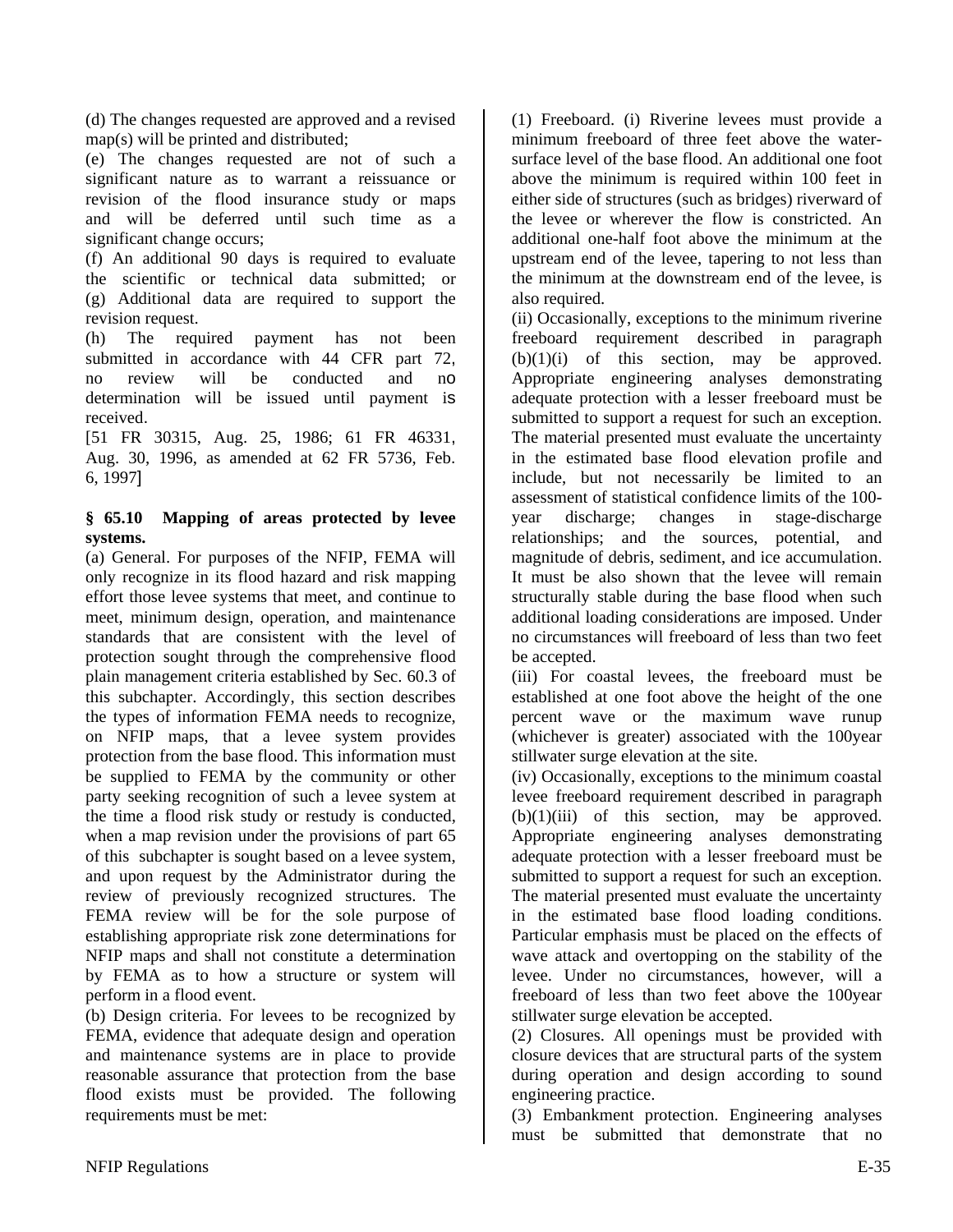appreciable erosion of the levee embankment can be expected during the base flood, as a result of either currents or waves, and that anticipated erosion will not result in failure of the levee embankment or foundation directly or indirectly through reduction of the seepage path and subsequent instability. The factors to be addressed in such analyses include, but are not limited to: Expected flow velocities (especially in constricted areas); expected wind and wave action; ice loading; impact of debris; slope protection techniques; duration of flooding at various stages and velocities; embankment and foundation materials; levee alignment, bends, and transitions; and levee side slopes.

(4) Embankment and foundation stability. Engineering analyses that evaluate levee embankment stability must be submitted. The analyses provided shall evaluate expected seepage during loading conditions associated with the base flood and shall demonstrate that seepage into or through the levee foundation and embankment will not jeopardize embankment or foundation stability. An alternative analysis demonstrating that the levee is designed and constructed for stability against loading conditions for Case IV as defined in the U.S. Army Corps of Engineers (COE) manual, ``Design and Construction of Levees'' (EM 1110-2-1913, Chapter 6, Section II), may be used. The factors that shall be addressed in the analyses include: Depth of flooding, duration of flooding, embankment geometry and length of seepage path at critical locations, embankment and foundation materials, embankment compaction, penetrations, other design factors affecting seepage (such as drainage layers), and other design factors affecting embankment and foundation stability (such as berms).

(5) Settlement. Engineering analyses must be submitted that assess the potential and magnitude of future losses of freeboard as a result of levee settlement and demonstrate that freeboard will be maintained within the minimum standards set forth in paragraph (b)(1) of this section. This analysis must address embankment loads, compressibility of embankment soils, compressibility of foundation soils, age of the levee system, and construction compaction methods. In addition, detailed settlement analysis using procedures such as those described in the COE manual, "Soil Mechanics Design-- Settlement Analysis" (EM 1100-2-1904) must be submitted.

(6) Interior drainage. An analysis must be submitted that identifies the source(s) of such flooding, the extent of the flooded area, and, if the average depth is greater than one foot, the water-surface elevation(s) of the base flood. This analysis must be based on the joint probability of interior and exterior flooding and the capacity of facilities (such as drainage lines and pumps) for evacuating interior floodwaters.

(7) Other design criteria. In unique situations, such as those where the levee system has relatively high vulnerability, FEMA may require that other design criteria and analyses be submitted to show that the levees provide adequate protection. In such situations, sound engineering practice will be the standard on which FEMA will base its determinations. FEMA will also provide the rationale for requiring this additional information.

(c) Operation plans and criteria. For a levee system to be recognized, the operational criteria must be as described below. All closure devices or mechanical systems for internal drainage, whether manual or automatic, must be operated in accordance with an officially adopted operation manual, a copy of which must be provided to FEMA by the operator when levee or drainage system recognition is being sought or when the manual for a previously recognized system is revised in any manner. All operations must be under the jurisdiction of a Federal or State agency, an agency created by Federal or State law, or an agency of a community participating in the NFIP.

(1) Closures. Operation plans for closures must include the following:

(i) Documentation of the flood warning system, under the jurisdiction of Federal, State, or community officials, that will be used to trigger emergency operation activities and demonstration that sufficient flood warning time exists for the completed operation of all closure structures, including necessary sealing, before floodwaters each the base of the closure.

(ii) A formal plan of operation including specific actions and assignments of responsibility by individual name or title.

(iii) Provisions for periodic operation, at not less than one-year intervals, of the closure structure for testing and training purposes.

(2) Interior drainage systems. Interior drainage systems associated with levee systems usually include storage areas, gravity outlets, pumping stations, or a combination thereof. These drainage systems will be recognized by FEMA on NFIP maps for flood protection purposes only if the following minimum criteria are included in the operation plan:

(i) Documentation of the flood warning system, under the jurisdiction of Federal, State, or community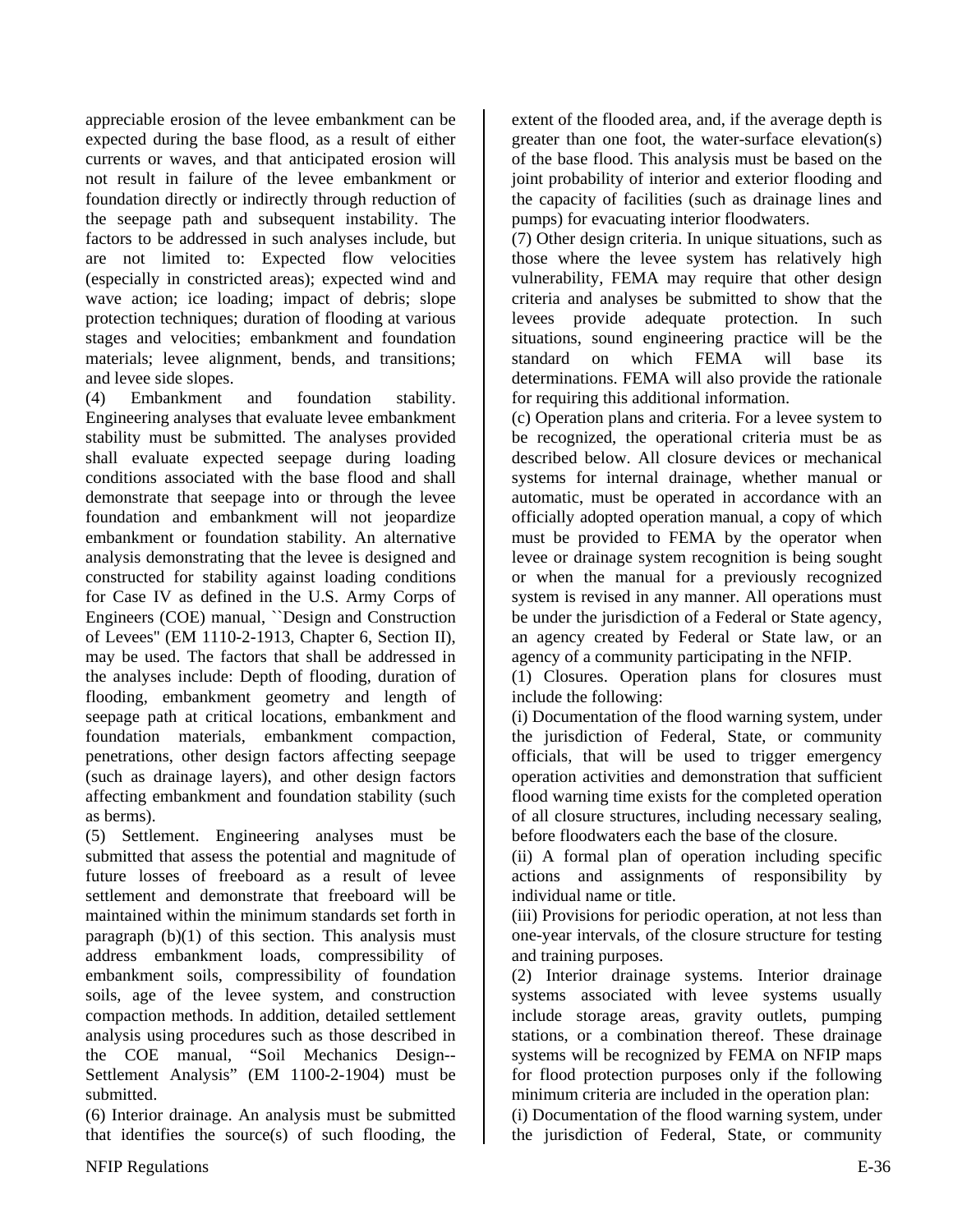officials, that will be used to trigger emergency operation activities and demonstration that sufficient flood warning time exists to permit activation of mechanized portions of the drainage system.

(ii) A formal plan of operation including specific actions and assignments of responsibility by individual name or title.

(iii) Provision for manual backup for the activation of automatic systems.

(iv) Provisions for periodic inspection of interior drainage systems and periodic operation of any mechanized portions for testing and training purposes. No more than one year shall elapse between either the inspections or the operations.

(3) Other operation plans and criteria. Other operating plans and criteria may be required by FEMA to ensure that adequate protection is provided in specific situations. In such cases, sound emergency management practice will be the standard upon which FEMA determinations will be based.

(d) Maintenance plans and criteria. For levee systems to be recognized as providing protection from the base flood, the maintenance criteria must be as described herein. Levee systems must be maintained in accordance with an officially adopted maintenance plan, and a copy of this plan must be provided to FEMA by the owner of the levee system when recognition is being sought or when the plan for a previously recognized system is revised in any manner. All maintenance activities must be under the jurisdiction of a Federal or State agency, an agency created by Federal or State law, or an agency of a community participating in the NFIP that must assume ultimate responsibility for maintenance. This plan must document the formal procedure that ensures that the stability, height, and overall integrity of the levee and its associated structures and systems are maintained. At a minimum, maintenance plans shall specify the maintenance activities to be performed, the frequency of their performance, and the person by name or title responsible for their performance.

(e) Certification requirements. Data submitted to support that a given levee system complies with the structural requirements set forth in paragraphs (b)(1) through (7) of this section must be certified by a registered professional engineer. Also, certified asbuilt plans of the levee must be submitted. Certifications are subject to the definition given at Sec. 65.2 of this subchapter. In lieu of these structural requirements, a Federal agency with responsibility for levee design may certify that the levee has been

adequately designed and constructed to provide protection against the base flood. [51 FR 30316, Aug. 25, 1986]

#### **§ 65.11 Evaluation of sand dunes in mapping coastal flood hazard areas.**

(a) General conditions. For purposes of the NFIP, FEMA will consider storm-induced dune erosion potential in its determination of coastal flood hazards and risk mapping efforts. The criterion to be used in the evaluation of dune erosion will apply to primary frontal dunes as defined in Sec. 59.1, but does not apply to artificially designed and constructed dunes that are not well-established with long-standing vegetative cover, such as the placement of sand materials in a dune-like formation.

(b) Evaluation criterion. Primary frontal dunes will not be considered as effective barriers to base flood storm surges and associated wave action where the cross-sectional area of the primary frontal dune, as measured perpendicular to the shoreline and above the 100-year stillwater flood elevation and seaward of the dune crest, is equal to, or less than, 540 square feet.

(c) Exceptions. Exceptions to the evaluation criterion may be granted where it can be demonstrated through authoritative historical documentation that the primary frontal dunes at a specific site withstood previous base flood storm surges and associated wave action.

[53 FR 16279, May 6, 1988]

#### **§ 65.12 Revision of flood insurance rate maps to reflect base flood elevations caused by proposed encroachments.**

(a) When a community proposes to permit encroachments upon the flood plain when a regulatory floodway has not been adopted or to permit encroachments upon an adopted regulatory floodway which will cause base flood elevation increases in excess of those permitted under paragraphs  $(c)(10)$  or  $(d)(3)$  of Sec. 60.3 of this subchapter, the community shall apply to the Administrator for conditional approval of such action prior to permitting the encroachments to occur and shall submit the following as part of its application:

(1) A request for conditional approval of map change and the appropriate initial fee as specified by Sec. 72.3 of this subchapter or a request for exemption from fees as specified by Sec. 72.5 of this subchapter, whichever is appropriate;

(2) An evaluation of alternatives which would not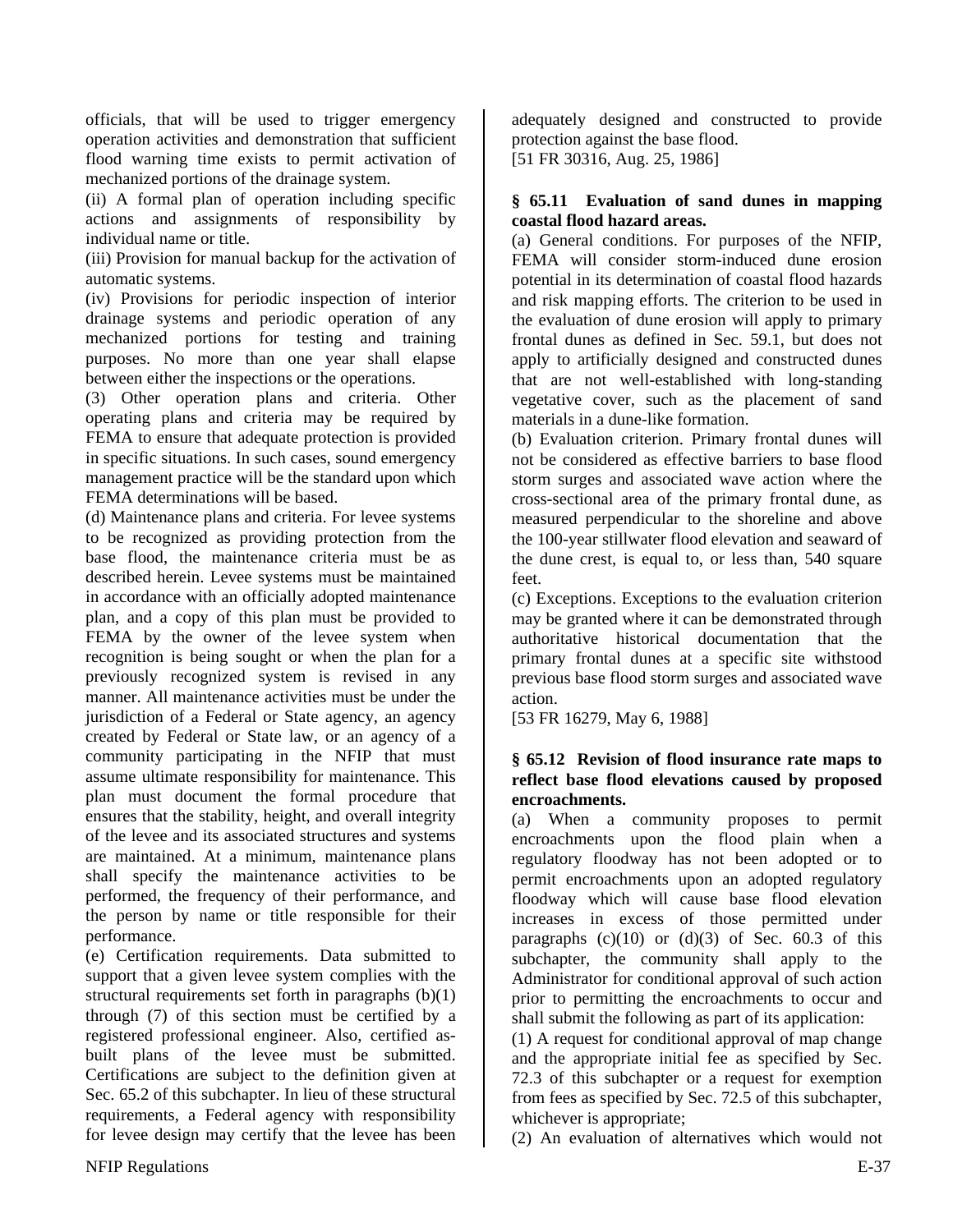result in a base flood elevation increase above that permitted under paragraphs  $(c)(10)$  or  $(d)(3)$  of Sec. 60.3 of this subchapter demonstrating why these alternatives are not feasible;

(3) Documentation of individual legal notice to all impacted property owners within and outside of the community, explaining the impact of the proposed action on their property.

(4) Concurrence of the Chief Executive Officer of any other communities impacted by the proposed actions;

(5) Certification that no structures are located in areas which would be impacted by the increased base flood elevation;

(6) A request for revision of base flood elevation determination according to the provisions of Sec. 65.6 of this part;

(7) A request for floodway revision in accordance with the provisions of Sec. 65.7 of this part;

(b) Upon receipt of the Administrator's conditional approval of map change and prior to approving the proposed encroachments, a community shall provide evidence to the Administrator of the adoption of flood plain management ordinances incorporating the increased base flood elevations and/or revised floodway reflecting the post-project condition.

(c) Upon completion of the proposed encroachments, a community shall provide as-built certifications in accordance with the provisions of Sec. 65.3 of this part. The Administrator will initiate a final map revision upon receipt of such certifications in accordance with part 67 of this subchapter.

[53 FR 16279, May 6, 1988]

#### **§ 65.13 Mapping and map revisions for areas subject to alluvial fan flooding.**

This section describes the procedures to be followed and the types of information FEMA needs to recognize on a NFIP map that a structural flood control measure provides protection from the base flood in an area subject to alluvial fan flooding. This information must be supplied to FEMA by the community or other party seeking recognition of such a flood control measure at the time a flood risk study or restudy is conducted, when a map revision under the provisions of part 65 of this subchapter is sought, and upon request by the Administrator during the review of previously recognized flood control measures. The FEMA review will be for the sole purpose of establishing appropriate risk zone determinations for NFIP maps and shall not constitute a determination by FEMA as to how the

flood control measure will perform in a flood event.

(a) The applicable provisions of Sec. 65.2, 65.3, 65.4, 65.6, 65.8 and 65.10 shall also apply to FIRM revisions involving alluvial fan flooding.

(b) The provisions of Sec. 65.5 regarding map revisions based on fill and the provisions of part 70 of this chapter shall not apply to FIRM revisions involving alluvial fan flooding. In general, elevations of a parcel of land or a structure by fill or other means, will not serve as a basis for removing areas subject to alluvial fan flooding from an area of special food hazards.

(c) FEMA will credit on NFIP maps only major structural flood control measures whose design and construction are supported by sound engineering analyses which demonstrate that the measures will effectively eliminate alluvial fan flood hazards from the area protected by such measures. The provided analyses must include, but are not necessarily limited to, the following:

(1) Engineering analyses that quantify the discharges and volumes of water, debris, and sediment movement associated with the flood that has a onepercent probability of being exceeded in any year at the apex under current watershed conditions and under potential adverse conditions (e.g., deforestation of the watershed by fire). The potential for debris flow and sediment movement must be assessed using an engineering method acceptable to FEMA. The assessment should consider the characteristics and availability of sediment in the drainage basin above the apex and on the alluvial fan.

(2) Engineering analyses showing that the measures will accommodate the estimated peak discharges and volumes of water, debris, and sediment, as determined in accordance with paragraph  $(c)(1)$  of this section, and will withstand the associated hydrodynamic and hydrostatic forces.

(3) Engineering analyses showing that the measures have been designed to withstand the potential erosion and scour associated with estimated discharges.

(4) Engineering analyses or evidence showing that the measures will provide protection from hazards associated with the possible relocation of flow paths from other parts of the fan.

(5) Engineering analyses that assess the effect of the project on flood hazards, including depth and velocity of floodwaters and scour and sediment deposition, on other areas of the fan.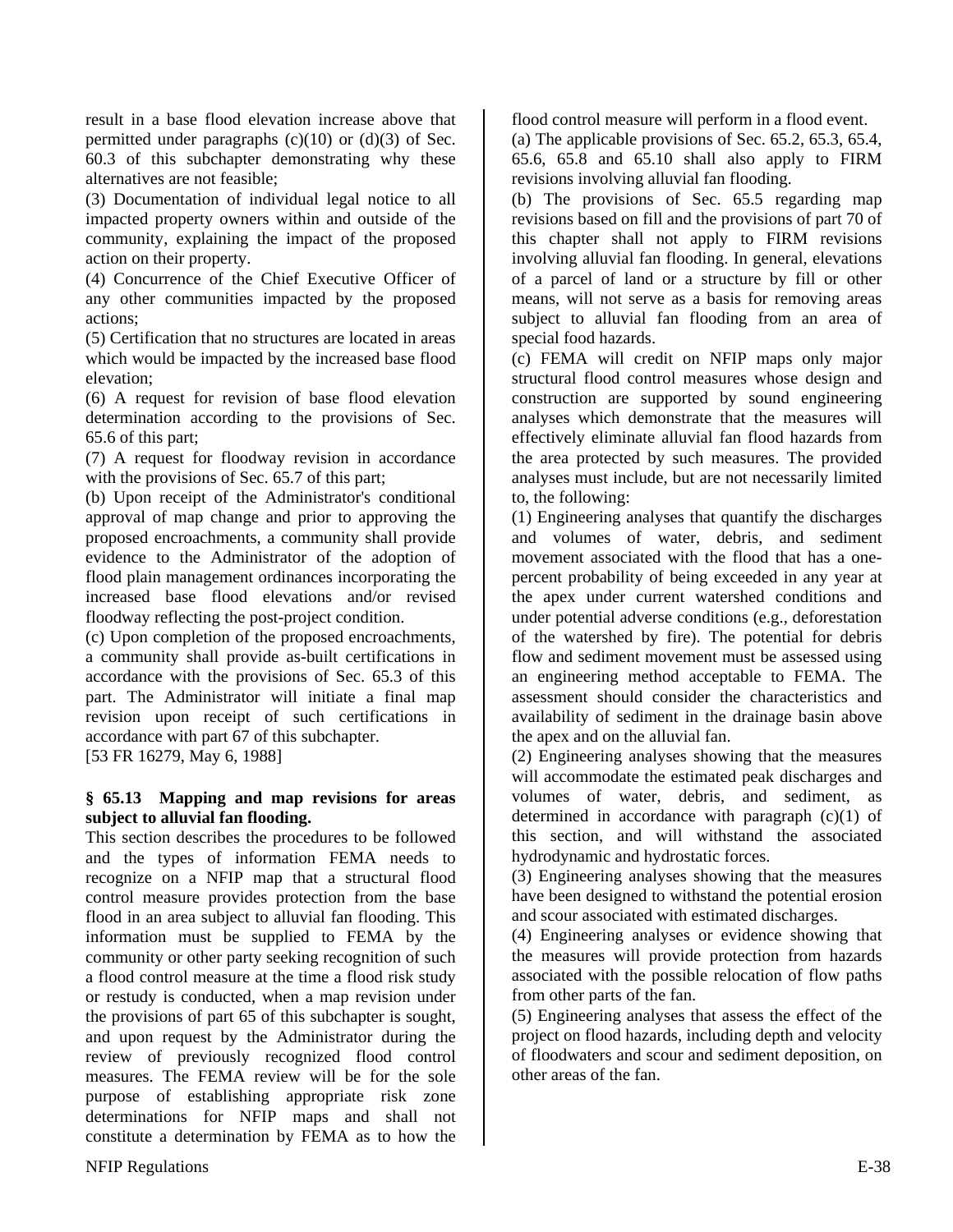(6) Engineering analyses demonstrating that flooding from sources other than the fan apex, including local runoff, is either insignificant or has been accounted for in the design.

(d) Coordination. FEMA will recognize measures that are adequately designed and constructed, provided that: evidence is submitted to show that the impact of the measures on flood hazards in all areas of the fan (including those not protected by the flood control measures), and the design and maintenance requirements of the measures, were reviewed and approved by the impacted communities, and also by State and local agencies that have jurisdiction over flood control activities.

(e) Operation and maintenance plans and criteria. The requirements for operation and maintenance of flood control measures on areas subject to alluvial fan flooding shall be those specified under Sec. 65.10, paragraphs (c) and (d), when applicable.

(f) Certification requirements. Data submitted to support that a given flood control measure complies with the requirements set forth in paragraphs (c) (1) through (6) of this section must be certified by a registered professional engineer. Also, certified asbuilt plans of the flood control measures must be submitted. Certifications are subject to the definition given at Sec. 65.2.

(Approved by the Office of Management and Budget under control number 3067-0147) [54 FR 33551, Aug. 15, 1989]

#### **§ 65.14 Remapping of areas for which local flood protection systems no longer provide base flood protection.**

(a) General. (1) This section describes the procedures to follow and the types of information FEMA requires to designate flood control restoration zones. A community may be eligible to apply for this zone designation if the Administrator determines that it is engaged in the process of restoring a flood protection system that was:

(i) Constructed using Federal funds;

(ii) Recognized as providing base flood protection on the community's effective FIRM; and

(iii) Decertified by a Federal agency responsible for flood protection design or construction.

(2) Where the Administrator determines that a community is in the process of restoring its flood protection system to provide base flood protection, a FIRM will be prepared that designates the temporary flood hazard areas as a flood control restoration zone (Zone AR). Existing special flood hazard areas

shown on the community's effective FIRM that are further inundated by Zone AR flooding shall be designated as a ``dual'' flood insurance rate zone, Zone AR/AE or AR/AH with Zone AR base flood elevations, and AE or AH with base flood elevations and Zone AR/AO with Zone AR base flood elevations and Zone AO with flood depths, or Zone AR/A with Zone AR base flood elevations and Zone A without base flood elevations.

(b) Limitations. A community may have a flood control restoration zone designation only once while restoring a flood protection system.

This limitation does not preclude future flood control restoration zone designations should a fully restored, certified, and accredited system become decertified for a second or subsequent time.

(1) A community that receives Federal funds for the purpose of designing or constructing, or both, the restoration project must complete restoration or meet the requirements of 44 CFR

61.12 within a specified period, not to exceed a maximum of 10 years from the date of submittal of the community's application for designation of a flood control restoration zone.

(2) A community that does not receive Federal funds for the purpose of constructing the restoration project must complete restoration within a specified period, not to exceed a maximum of 5 years from the date of submittal of the community's application for designation of a flood control restoration zone. Such a community is not eligible for the provisions of Sec.61.12. The designated restoration period may not be extended beyond the maximum allowable under this limitation.

(c) Exclusions. The provisions of these regulations do not apply in a coastal high hazard area as defined in 44 CFR 59.1, including areas that would be subject to coastal high hazards as a result of the decertification of a flood protection system shown on the community's effective FIRM as providing base flood protection.

(d) Effective date for risk premium rates. The effective date for any risk premium rates established for Zone AR shall be the effective date of the revised FIRM showing Zone AR designations.

(e) Application and submittal requirements for designation of a flood control restoration zone. A community must submit a written request to the Administrator, signed by the community's Chief Executive Officer, for a floodplain designation as a flood control restoration zone. The request must include a legislative action by the community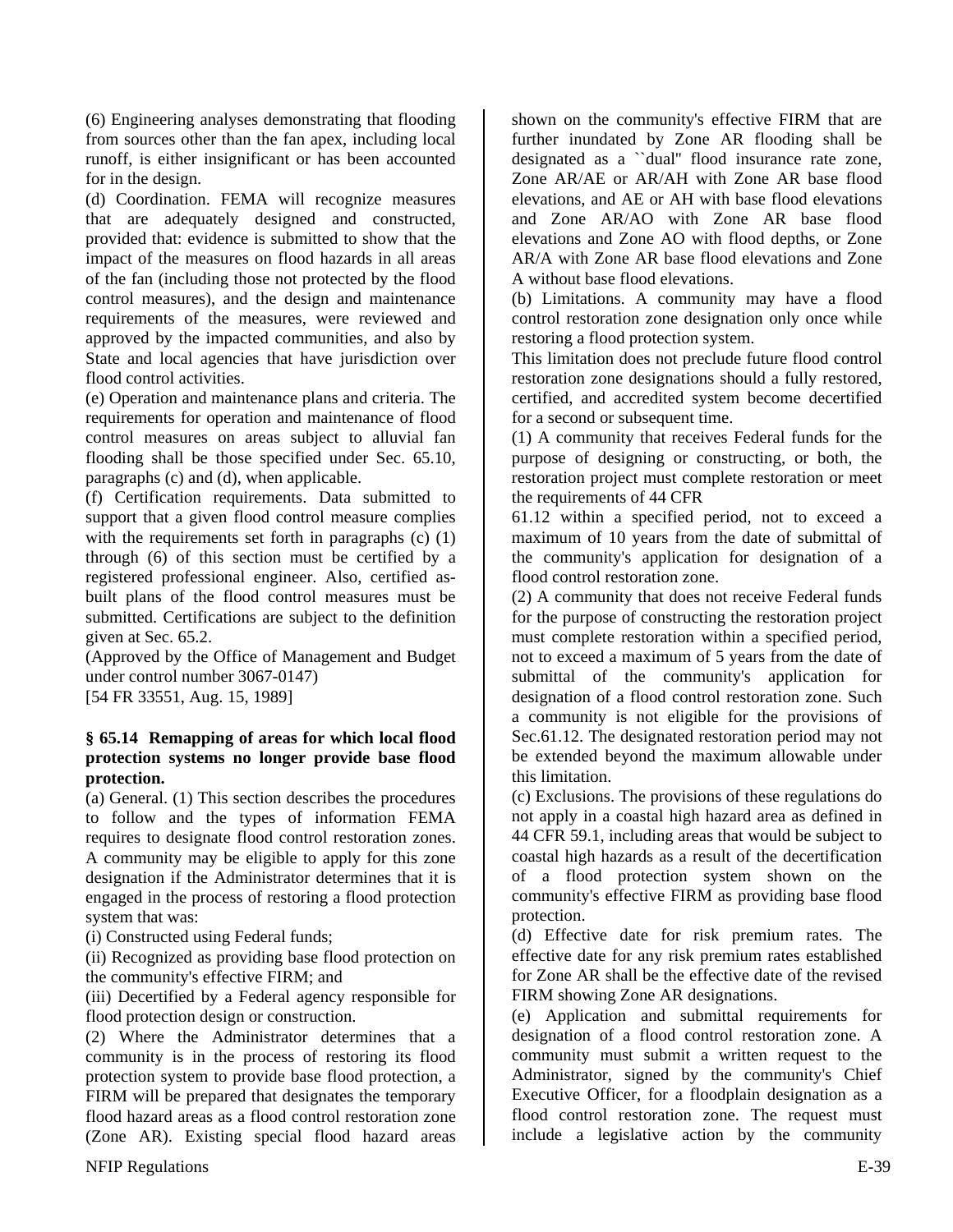requesting the designation. The Administrator will not initiate any action to designate flood control restoration zones without receipt of the formal request from the community that complies with all requirements of this section. The Administrator reserves the right to request additional information from the community to support or further document the community's formal request for designation of a flood control restoration zone, if deemed necessary.

(1) At a minimum, the request from a community that receives Federal funds for the purpose of designing, constructing, or both, the restoration project must include:

(i) A statement whether, to the best of the knowledge of the community's Chief Executive Officer, the flood protection system is currently the subject matter of litigation before any Federal, State or local court or administrative agency, and if so, the purpose of that litigation;

(ii) A statement whether the community has previously requested a determination with respect to the same subject matter from the Administrator, and if so, a statement that details the disposition of such previous request;

(iii) A statement from the community and certification by a Federal agency responsible for flood protection design or construction that the existing flood control system shown on the effective FIRM was originally built using Federal funds, that it no longer provides base flood protection, but that it continues to provide protection from the flood having at least a 3percent chance of occurrence during any given year;

(iv) An official map of the community or legal description, with supporting documentation, that the community will adopt as part of its flood plain management measures, which designates developed areas as defined in Sec.59.1 and as further defined in Sec.60.3(f).

(v) A restoration plan to return the system to a level of base flood protection. At a minimum, this plan must:

(A) List all important project elements, such as acquisition of permits, approvals, and contracts and construction schedules of planned features;

(B) Identify anticipated start and completion dates for each element, as well as significant milestones and dates;

(C) Identify the date on which ``as built'' drawings and certification for the completed restoration project will be submitted. This date must provide for a restoration period not to exceed the maximum

allowable restoration period for the flood protection system, or;

(D) Identify the date on which the community will submit a request for a finding of adequate progress that meets all requirements of Sec.61.12. This date may not exceed the maximum allowable restoration period for the flood protection system;

(vi) A statement identifying the local project sponsor responsible for restoration of the flood protection system;

(vii) A copy of a study, performed by a Federal agency responsible for flood protection design or construction in consultation with the local project sponsor, which demonstrates a Federal interest in restoration of the system and which deems that the flood protection system is restorable to a level of base flood protection.

(viii) A joint statement from the Federal agency responsible for flood protection design or construction involved in restoration of the flood protection system and the local project sponsor certifying that the design and construction of the flood control system involves Federal funds, and that the restoration of the flood protection system will provide base flood protection;

(2) At a minimum, the request from a community that receives no Federal funds for the purpose of constructing the restoration project must:

(i) Meet the requirements of  $Sec.65.14(e)(1)(i)$ through (iv);

(ii) Include a restoration plan to return the system to a level of base flood protection. At a minimum, this plan must:

(A) List all important project elements, such as acquisition of permits, approvals, and contracts and construction schedules of planned features;

(B) Identify anticipated start and completion dates for each element, as well as significant milestones and dates; and

(C) Identify the date on which ``as built'' drawings and certification for the completed restoration project will be submitted. This date must provide for a restoration period not to exceed the maximum allowable restoration period for the flood protection system;

(iii) Include a statement identifying the local agency responsible for restoration of the flood protection system;

(iv) Include a copy of a study, certified by registered Professional Engineer, that demonstrates that the flood protection system is restorable to provide protection from the base flood;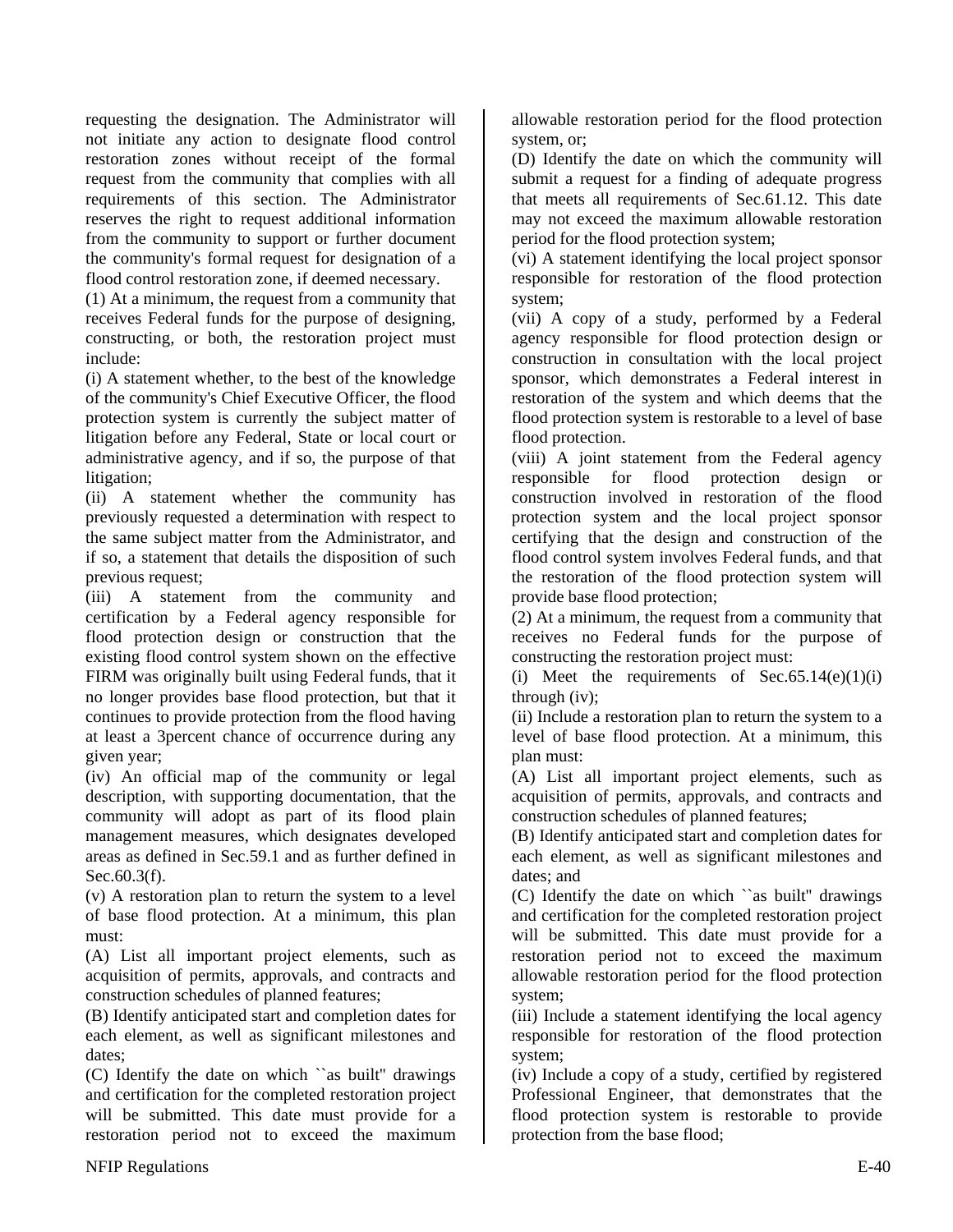(v) Include a statement from the local agency responsible for restoration of the flood protection system certifying that the restored flood protection system will meet the applicable requirements of Part 65; and

(vi) Include a statement from the local agency responsible for restoration of the flood protection system that identifies the source of funds for the purpose of constructing the restoration project and a percentage of the total funds contributed by each source. The statement must demonstrate, at a minimum, that 100 percent of the total financial project cost of the completed flood protection system has been appropriated.

(f) Review and response by the Administrator. The review and response by the Administrator shall be in accordance with procedures specified in Sec. 65.9.

(g) Requirements for maintaining designation of a flood control restoration zone. During the restoration period, the community and the cost-sharing Federal agency, if any, must certify annually to the FEMA Regional Office having jurisdiction that the restoration will be completed in accordance with the restoration plan within the time period specified by the plan. In addition, the community and the costsharing Federal agency, if any, will update the restoration plan and will identify any permitting or construction problems that will delay the project completion from the restoration plan previously submitted to the Administrator. The FEMA Regional Office having jurisdiction will make an annual assessment and recommendation to the Administrator as to the viability of the restoration plan and will conduct periodic on-site inspections of the flood protection system under restoration.

(h) Procedures for removing flood control restoration zone designation due to adequate progress or complete restoration of the flood protection system. At any time during the restoration period:

(1) A community that receives Federal funds for the purpose of designing, constructing, or both, the restoration project shall provide written evidence of certification from a Federal agency having flood protection design or construction responsibility that the necessary improvements have been completed and that the system has been restored to provide protection from the base flood, or submit a request for a finding of adequate progress that meets all requirements of Sec.61.12. If the Administrator determines that adequate progress has been made, FEMA will revise the zone designation from a flood control restoration zone designation to Zone A99.

(2) After the improvements have been completed, certified by a Federal agency as providing base flood protection, and reviewed by FEMA, FEMA will revise the FIRM to reflect the completed flood control system.

(3) A community that receives no Federal funds for the purpose of constructing the restoration project must provide written evidence that the restored flood protection system meets the requirements of Part 65. A community that receives no Federal funds for the purpose of constructing the restoration project is not eligible for a finding of adequate progress under Sec.61.12.

(4) After the improvements have been completed and reviewed by FEMA, FEMA will revise the FIRM to reflect the completed flood protection system.

(i) Procedures for removing flood control restoration zone designation due to noncompliance with the restoration schedule or as a result of a finding that satisfactory progress is not being made to complete the restoration. At any time during the restoration period, should the Administrator determine that the restoration will not be completed in accordance with the time frame specified in the restoration plan, or that satisfactory progress is not being made to restore the flood protection system to provide complete flood protection in accordance with the restoration plan, the Administrator shall notify the community and the responsible Federal agency, in writing, of the determination, the reasons for that determination, and that the FIRM will be revised to remove the flood control restoration zone designation. Within thirty (30) days of such notice, the community may submit written information that provides assurance that the restoration will be completed in accordance with the time frame specified in the restoration plan, or that satisfactory progress is being made to restore complete protection in accordance with the restoration plan, or that, with reasonable certainty, the restoration will be completed within the maximum allowable restoration period. On the basis of this information the Administrator may suspend the decision to revise the FIRM to remove the flood control restoration zone designation. If the community does not submit any information, or if, based on a review of the information submitted, there is sufficient cause to find that the restoration will not be completed as provided for in the restoration plan, the Administrator shall revise the FIRM, in accordance with 44 CFR Part 67, and shall remove the flood control restoration zone designations and shall redesignate those areas as Zone A1-30, AE, AH,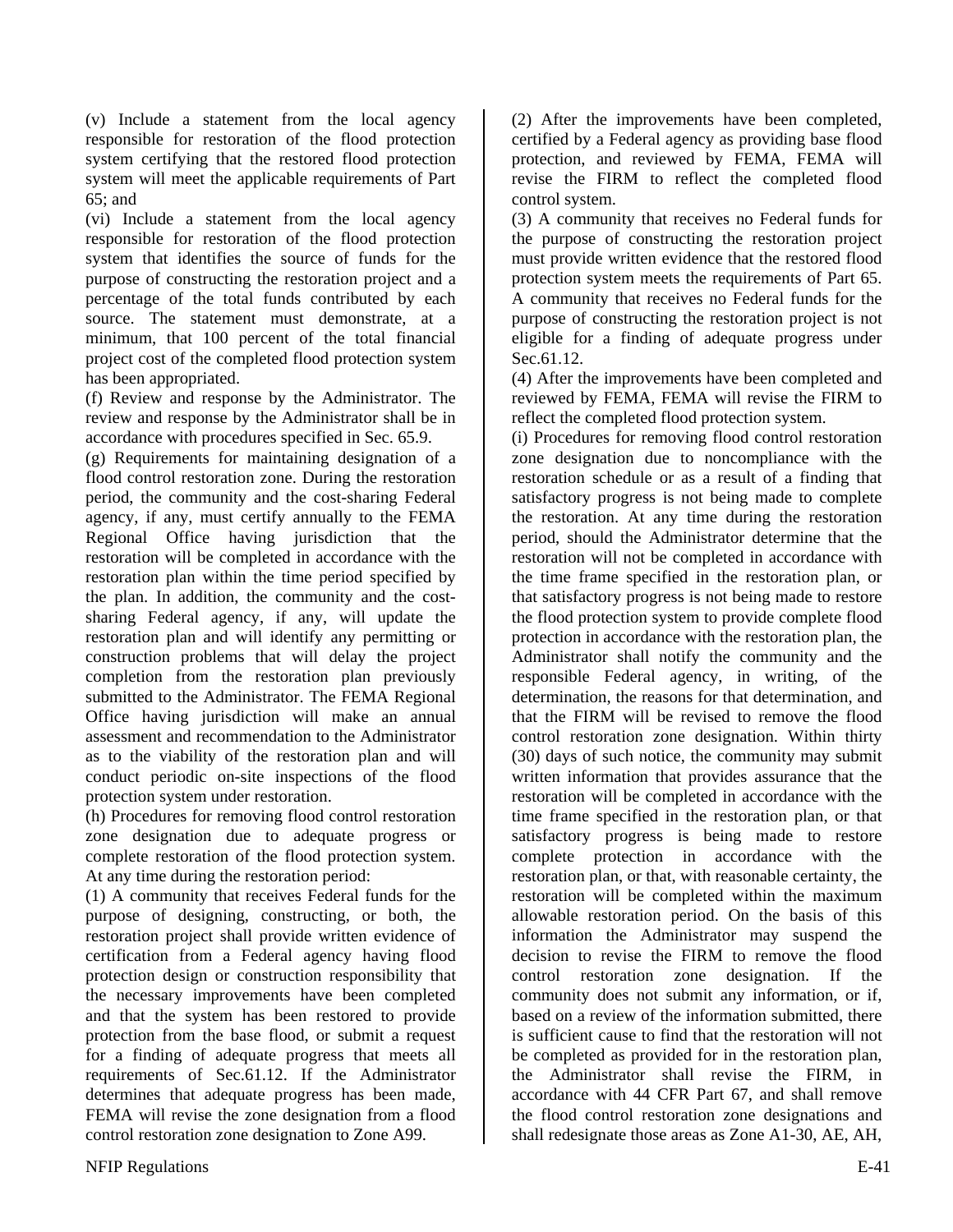AO, or A. [62 FR 55717, Oct. 27, 1997]

#### **§ 65.15 List of communities submitting new technical data.**

This section provides a cumulative list of communities where modifications of the base flood elevation determinations have been made because of submission of new scientific or technical data. Due to the need for expediting the modifications, the revised map is already in effect and the appeal period commences on or about the effective date of the modified map. An interim rule, followed by a final rule, will list the revised map effective date, local repository and the name and address of the Chief Executive Officer of the community. The map(s) is (are) effective for both flood plain management and insurance purposes.

[51 FR 30317, Aug. 25, 1986. Redesignated at 53 FR 16279, May 6, 1988, and further redesignated at 54 FR 33551, Aug. 15, 1989. Redesignated at 59 FR 53599, Oct. 25, 1994]

Editorial Note: For references to FR pages showing lists of eligible communities, see the List of CFR Sections Affected, which appears in the Finding Aids section of the printed volume and on GPO Access.

#### **§ 65.16 Standard Flood Hazard Determination Form and Instructions.**

(a) Section 528 of the National Flood Insurance Reform Act of 1994 (42 U.S.C. 1365(a)) directs FEMA to develop a standard form for determining, in the case of a loan secured by improved real estate or a mobile home, whether the building or mobile home is located in an area identified by the Director as an area having special flood hazards and in which flood insurance under this title is available. The purpose of the form is to determine whether a building or mobile home is located within an identified Special Flood Hazard Area (SFHA), whether flood insurance is required, and whether federal flood insurance is available. Use of this form will ensure that required flood insurance coverage is purchased for structures located in an SFHA, and will assist federal entities for lending regulation in assuring compliance with these purchase requirements.

(b) The form is available by written request to Federal Emergency Management Agency, PO Box 2012, Jessup, MD 20794; ask for the Standard Flood Hazard Determination form. It is also available by fax-on-demand; call (202) 646-3362, form #23103. Finally, the form is available through the Internet at http://www.fema.gov/nfip/mpurfi.htm. [63 FR 27857, May 21, 1998]

#### **§ 65.17 Review of determinations.**

This section describes the procedures that shall be followed and the types of information required by FEMA to review a determination of whether a building or manufactured home is located within an identified Special Flood Hazard Area (SFHA).

(a) General conditions. The borrower and lender of a loan secured by improved real estate or a manufactured home may jointly request that FEMA review a determination that the building or manufactured home is located in an identified SFHA. Such a request must be submitted within 45 days of the lender's notification to the borrower that the building or manufactured home is in the SFHA and that flood insurance is required. Such a request must be submitted jointly by the lender and the borrower and shall include the required fee and technical information related to the building or manufactured home. Elevation data will not be considered under the procedures described in this section.

(b) Data and other requirements. Items required for FEMA's review of a determination shall include the following:

(1) Payment of the required fee by check or money order, in U.S. funds, payable to the National Flood Insurance Program;

(2) A request for FEMA's review of the determination, signed by both the borrower and the lender;

(3) A copy of the lender's notification to the borrower that the building or manufactured home is in an SFHA and that flood insurance is required (the request for review of the determination must be postmarked within 45 days of borrower notification);

(4) A completed Standard Flood Hazard Determination Form for the building or manufactured home, together with a legible hard copy of all technical data used in making the determination; and

(5) A copy of the effective NFIP map (Flood Hazard Boundary Map (FHBM) or Flood Insurance Rate Map (FIRM)) panel for the community in which the building or manufactured home is located, with the building or manufactured home location indicated. Portions of the map panel may be submitted but shall include the area of the building or manufactured home in question together with the map panel title block, including effective date, bar scale, and north arrow.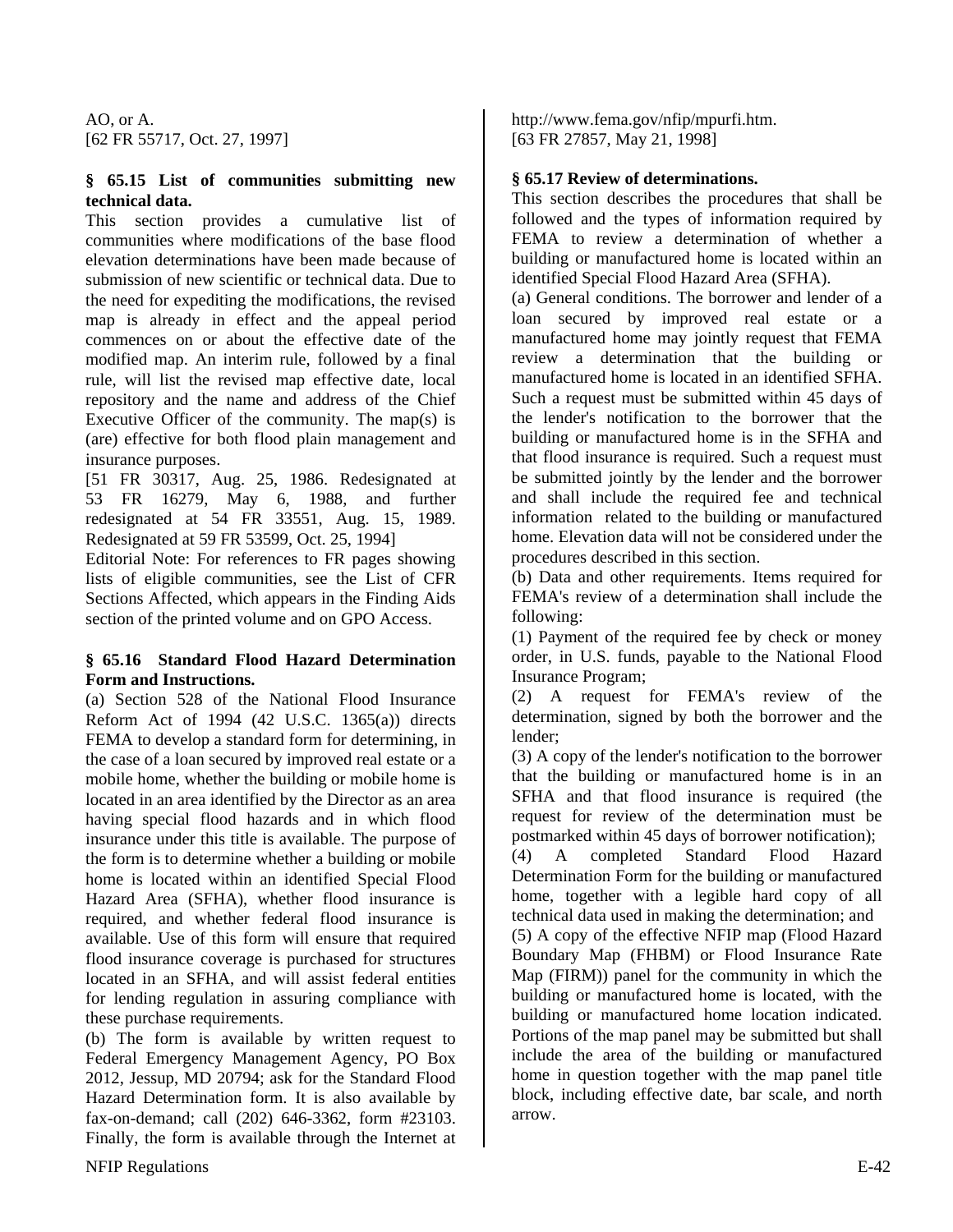(c) Review and response by FEMA. Within 45 days after receipt of a request to review a determination, FEMA will notify the applicants in writing of one of the following:

(1) Request submitted more than 45 days after borrower notification; no review will be performed and all materials are being returned;

(2) Insufficient information was received to review the determination; therefore, the determination stands until a complete submittal is received; or

(3) The results of FEMA's review of the determination, which shall include the following:

(i) The name of the NFIP community in which the building or manufactured home is located;

(ii) The property address or other identification of the building or manufactured home to which the determination applies;

(iii) The NFIP map panel number and effective date upon which the determination is based;

(iv) A statement indicating whether the building or manufactured home is within the Special Flood Hazard Area;

(v) The time frame during which the determination is effective. [60 FR 62218, Dec. 5, 1995]

#### **PART 70--PROCEDURE FOR MAP CORRECTION**

**Mapping Deficiencies Unrelated to Community - Wide Elevation Determinations** 

Sec.

70.1 Purpose of part.

70.2 Definitions.

70.3 Right to submit technical information.

70.4 Review by the Director.

70.5 Letter of Map Amendment.

70.6 Distribution of Letter of Map Amendment.

70.7 Notice of Letter of Map Amendment.

70.8 Premium refund after Letter of Map Amendment.

70.9 Review of proposed projects.

Authority: 42 U.S.C. 4001 et seq.; Reorganization Plan No. 3 of 1978, 43 FR 41943, 3 CFR, 1978 Comp., p. 329; E.O. 12127 of Mar. 31, 1979, 44 FR 19367, 3 CFR, 1979 Comp., p. 376.

#### **§ 70.1 Purpose of part.**

The purpose of this part is to provide an administrative procedure whereby the Administrator will review the scientific or technical submissions of an owner or lessee of property who believes his property has been inadvertently included in

designated A, AO, A130, AE, AH, A99, AR, AR/A1- 30, AR/AE, AR/AO, AR/AH, AR/A, VO, V1-30, VE, and V Zones, as a result of the transposition of the curvilinear line to either street or to other readily identifiable features. The necessity for this part is due in part to the technical difficulty of accurately delineating the curvilinear line on either an FHBM or FIRM. These procedures shall not apply when there has been any alteration of topography since the effective date of the first NFIP map (i.e., FHBM or FIRM) showing the property within an area of special flood hazard. Appeals in such circumstances are subject to the provisions of part 65 of this subchapter. [62 FR 55718, Oct. 27, 1997]

#### **§ 70.2 Definitions.**

The definitions set forth in part 59 of this subchapter are applicable to this part.

[41 FR 46991, Oct. 26, 1976. Redesignated at 44 FR 31177, May 31, 1979]

#### **§ 70.3 Right to submit technical information.**

(a) Any owner or lessee of property (applicant) who believes his property has been inadvertently included in a designated A, AO, A1-30, AE, AH, A99, AR, AR/A1-30, AR/AE, AR/AO, AR/AH, AR/A, VO, V1-30, VE, and V Zones on a FHBM or a FIRM, may submit scientific or technical information to the Administrator for the Administrator's review.

(b) Scientific and technical information for the purpose of this part may include, but is not limited to the following:

(1) An actual copy of the recorded plat map bearing the seal of the appropriate recordation official (e.g. County Clerk, or Recorder of Deeds) indicating the official recordation and proper citation (Deed or Plat Book Volume and Page Numbers), or an equivalent identification where annotation of the deed or plat book is not the practice.

(2) A topographical map showing (i) ground elevation contours in relation to the National Geodetic Vertical Datum (NVGD) of 1929, (ii) the total area of the property in question, (iii) the location of the structure or structures located on the property in question, (iv) the elevation of the lowest adjacent grade to a structure or structures and (v) an indication of the curvilinear line which represents the area subject to inundation by a base flood. The curvilinear line should be based upon information provided by any appropriate authoritative source, such as a Federal Agency, the appropriate state agency (e.g.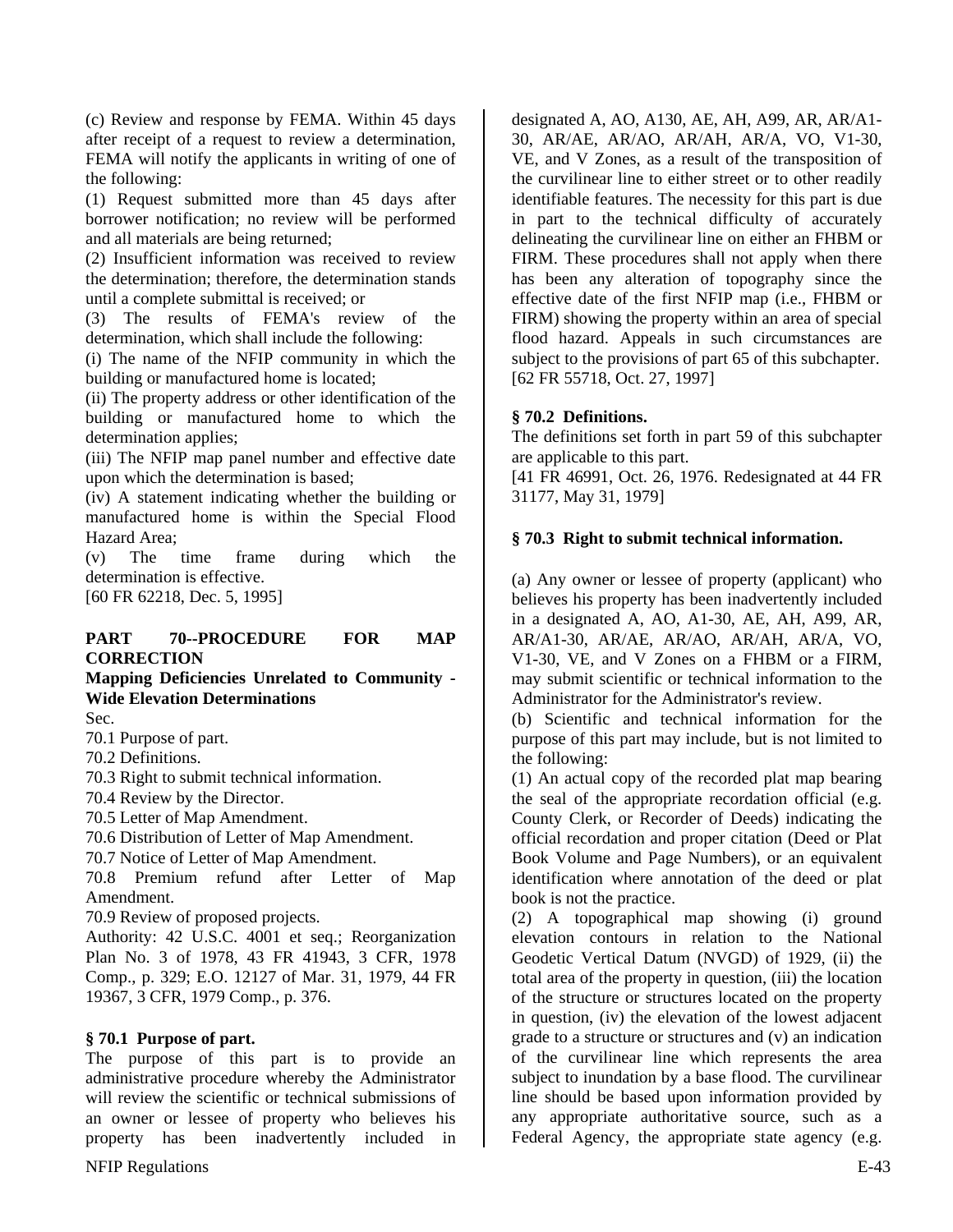Department of Water Resources), a County Water Control District, a County or City Engineer, a Federal Emergency Management Agency Flood Insurance Study, or a determination by a Registered Professional Engineer

(3) A copy of the FHBM or FIRM indicating the location of the property in question;

(4) A certification by a Registered Professional Engineer or Licensed Land Surveyor that the lowest grade adjacent to the structure is above the base flood elevation.

[41 FR 46991, Oct. 26, 1976. Redesignated at 44 FR 31177, May 31, 1979, as amended at 48 FR 44544 and 44553, Sept. 29, 1983; 49 FR 4751, Feb. 8, 1984; 50 FR 36028, Sept. 4, 1985; 51 FR 30317, Aug. 25, 1986; 53 FR 16280, May 6, 1988; 59 FR 53601, Oct. 25, 1994; 62 FR 55719, Oct. 27, 1997]

#### **§ 70.4 Review by the Director.**

The Director, after reviewing the scientific or technical information submitted under the provisions of Sec. 70.3, shall notify the applicant in writing of his/her determination within 60 days after we receive the applicant's scientific or technical information that we have compared either the ground elevations of an entire legally defined parcel of land or the elevation of the lowest adjacent grade to a structure with the elevation of the base flood and that:

(a) The property is within a designated A, A0, A1-30, AE, AH, A99, AR, AR/A1-30, AR/AE, AR/AO, AR/AH, AR/A, V0, V1-30, VE, or V Zone, and will state the basis of such determination; or

 (b) The property should not be within a designated A, A0, A1-30, AE, AH, A99, AR, AR/A1-30, AR/AE, AR/AO, AR/AH, AR/A,V0, V1-30, VE, or V Zone and that we will modify the FHBM or FIRM accordingly; or

(c) The property is not within a designated A, A0, A1-30, AE, AH, A99, AR, AR/A1-30, AR/AE, AR/AO, AR/AH, AR/A,V0, V1-30, VE, or V Zone as shown on the FHBM or FIRM and no modification of the FHBM or FIRM is necessary; or(d) We need an additional 60 days to make a determination. [66 FR 33900, June 26, 2001]

#### **§ 70.5 Letter of Map Amendment.**

Upon determining from available scientific or technical information that a FHBM or a FIRM requires modification under the provisions of Sec. 70.4(b), the Administrator shall issue a Letter of Map Amendment which shall state:

(a) The name of the Community to which the map to be amended was issued;

(b) The number of the map;

(c) The identification of the property to be excluded from a designated A, AO, A1-30, AE, AH, A99, AR, AR/A1-30, AR/AE, AR/AO, AR/AH, AR/A, VO, V1-30, VE, or V Zone.

[41 FR 46991, Oct. 26, 1976. Redesignated at 44 FR 31177, May 31, 1979, as amended at 48 FR 44553, Sept. 29, 1983; 49 FR 4751, Feb. 8, 1984; 50 FR 36028, Sept. 4, 1985; 59 FR 53601, Oct. 25, 1994; 62 FR 55719, Oct. 27, 1997]

#### **§ 70.6 Distribution of Letter of Map Amendment.**

(a) A copy of the Letter of Map Amendment shall be sent to the applicant who submitted scientific or technical data to the Administrator.

(b) A copy of the Letter of Map Amendment shall be sent to the local map repository with instructions that it be attached to the map which the Letter of Map Amendment is amending.

(c) A copy of the Letter of Map Amendment shall be sent to the map repository in the state with instructions that it be attached to the map which it is amending.

(d) A copy of the Letter of Map Amendment will be sent to any community or governmental unit that requests such Letter of Map Amendment.

(e) [Reserved]

(f) A copy of the Letter of Map Amendment will be maintained by the Agency in its community case file. [41 FR 46991, Oct. 26, 1976. Redesignated at 44 FR 31177, May 31, 1979, as amended at 48 FR 44544 and 44553, Sept. 29, 1983; 49 FR 4751, Feb. 8, 1984]

#### **§ 70.7 Notice of Letter of Map Amendment.**

(a) The Administrator, shall not publish a notice in the Federal Register that the FIRM for a particular community has been amended by letter determination pursuant to this part unless such amendment includes alteration or change of base flood elevations established pursuant to part 67. Where no change of base flood elevations has occurred, the Letter of Map Amendment provided under Sec. 70.5 and 70.6 serves to inform the parties affected.

(b) [Reserved] Editorial Note: For a list of communities issued under this section and not carried in the CFR see the List of CFR Sections Affected, which appears in the Finding Aids Section of the printed volume and on GPO Access.